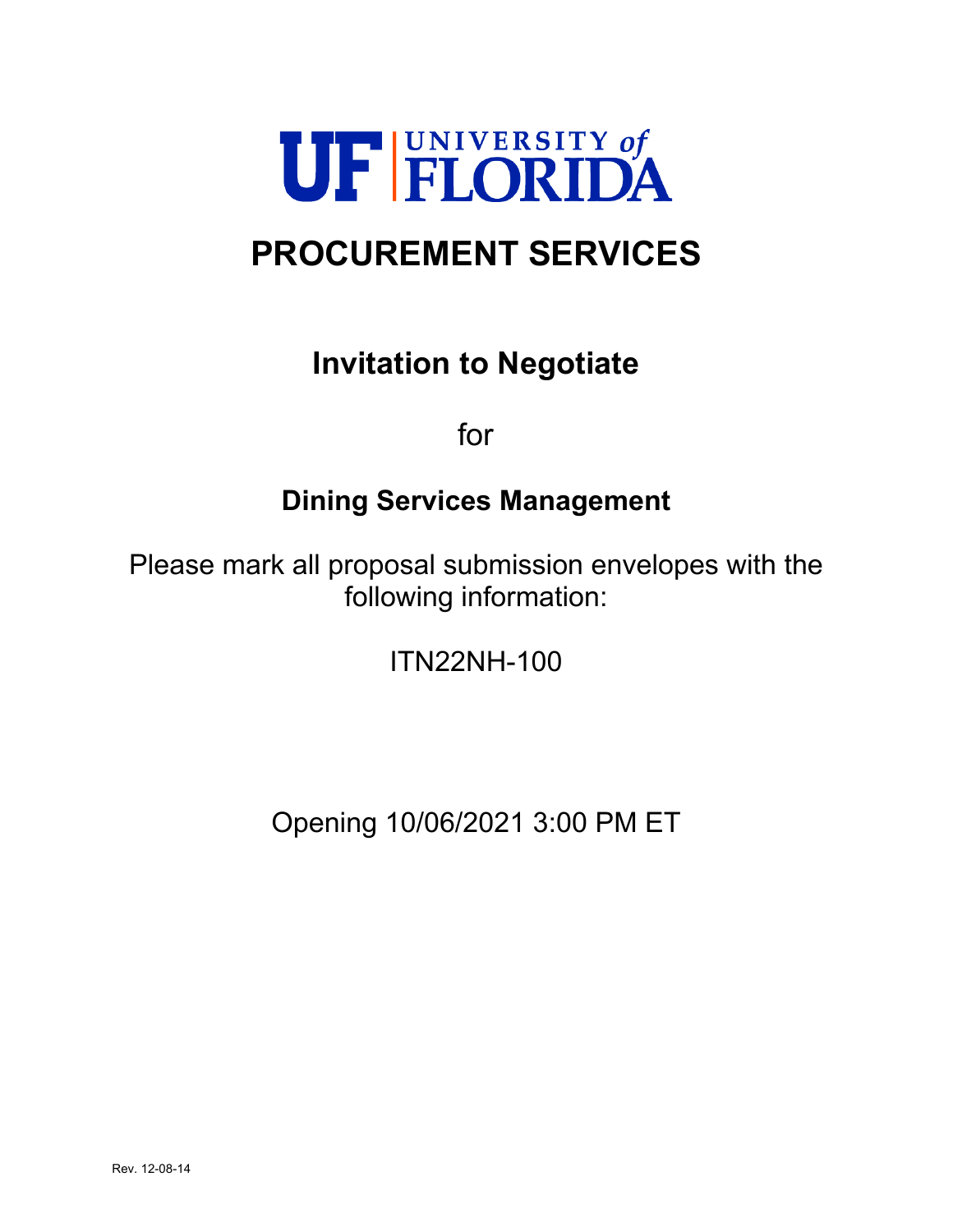## Contents

| 1.0 |                |                                                                              |  |  |
|-----|----------------|------------------------------------------------------------------------------|--|--|
|     | 1.1            |                                                                              |  |  |
|     | 1.2            |                                                                              |  |  |
|     | 1.3            |                                                                              |  |  |
|     | 1.4            |                                                                              |  |  |
|     | 1.5            |                                                                              |  |  |
|     |                |                                                                              |  |  |
| 2.0 |                |                                                                              |  |  |
|     | 2.1            |                                                                              |  |  |
|     | 2.2            |                                                                              |  |  |
|     | 2.3            |                                                                              |  |  |
|     | 2.4            |                                                                              |  |  |
|     | 2.5            | Vendor Protest Procedure; Notice of Proposal Protest Bonding Requirement  12 |  |  |
|     | 2.6            | Contractual Intent/Right to Terminate and Recommence ITN Process 12          |  |  |
|     | 2.7            |                                                                              |  |  |
|     | 2.8            |                                                                              |  |  |
|     | 2.9            |                                                                              |  |  |
|     | 2.10           | Determination of and Information Concerning Vendor's Qualifications  13      |  |  |
|     | 2.11           |                                                                              |  |  |
|     | 2.12           | Rejection of Vendor Counter-offers, Stipulations and Other Exceptions  13    |  |  |
|     | 2.13           |                                                                              |  |  |
|     | 2.14           |                                                                              |  |  |
|     |                |                                                                              |  |  |
| 3.0 |                |                                                                              |  |  |
|     | 3.1            |                                                                              |  |  |
|     | 3.2            |                                                                              |  |  |
|     | 3.3            |                                                                              |  |  |
|     | 3.4            |                                                                              |  |  |
|     |                |                                                                              |  |  |
| 4.0 |                |                                                                              |  |  |
|     |                |                                                                              |  |  |
|     | 4.1<br>4.1.1   |                                                                              |  |  |
|     |                |                                                                              |  |  |
|     | 4.1.2<br>4.1.3 |                                                                              |  |  |
|     | 4.1.4          |                                                                              |  |  |
|     | 4.1.5          |                                                                              |  |  |
|     | 4.1.6          |                                                                              |  |  |
|     | 4.2            |                                                                              |  |  |
|     | 4.2.1          |                                                                              |  |  |
|     | 4.2.2          |                                                                              |  |  |
|     | 4.2.3          |                                                                              |  |  |
|     | 4.2.4          |                                                                              |  |  |
|     | 4.2.5          | Questions, Communications and Inquires between the University and Vendors 28 |  |  |
|     | 4.2.6          | Addenda and the University's Response to Communications from Vendor  29      |  |  |
|     | 4.2.7          |                                                                              |  |  |
|     | 4.2.8          |                                                                              |  |  |
|     | 4.2.9          |                                                                              |  |  |
|     | 4.2.10         |                                                                              |  |  |
|     | 4.2.11         |                                                                              |  |  |
|     |                |                                                                              |  |  |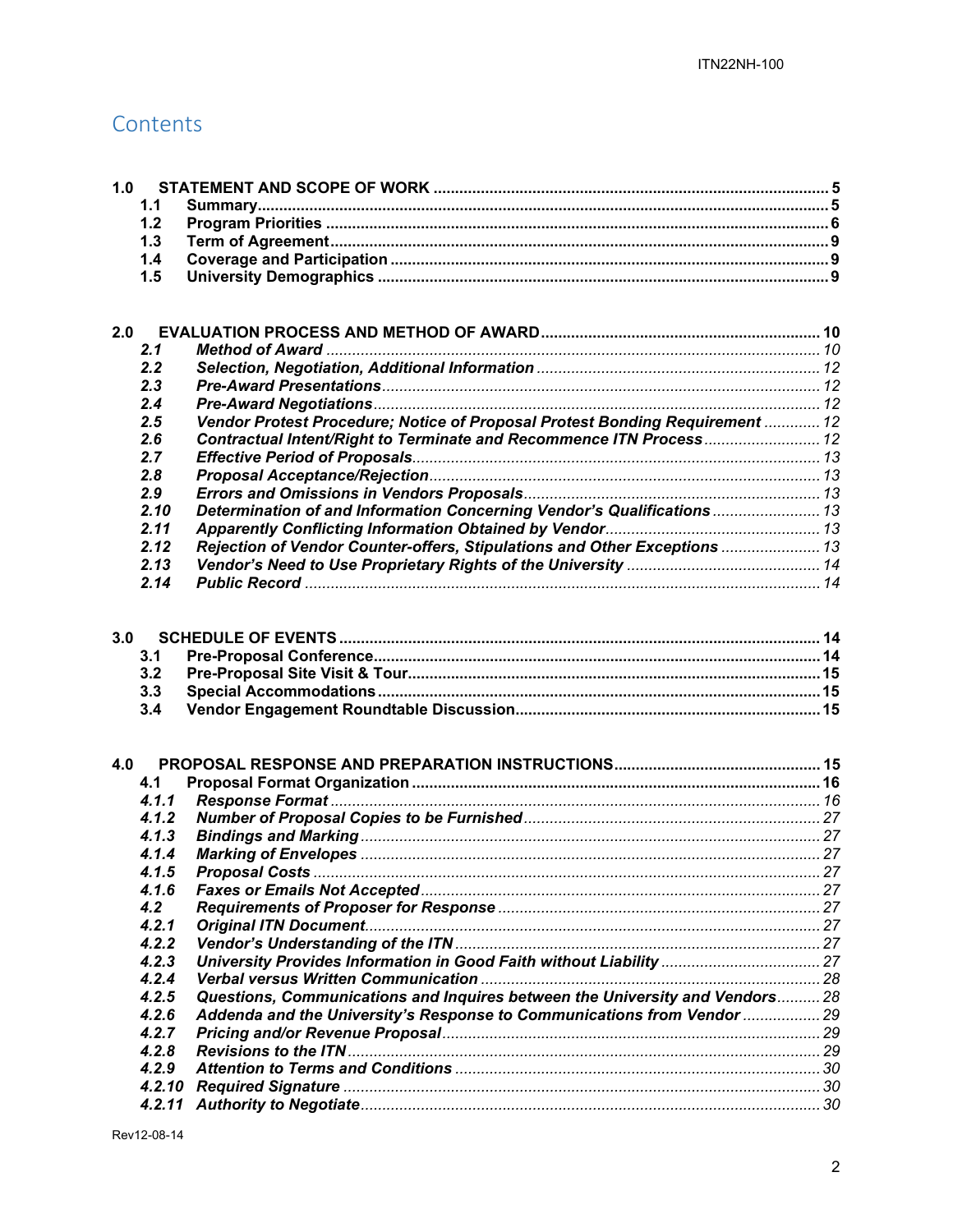| 4.2.13 Improper Business Relationships/Conflict of Interest Prohibited  30        |  |
|-----------------------------------------------------------------------------------|--|
| 4.2.14 Corrections, Changes, and Providing Information on Forms within the ITN 31 |  |
|                                                                                   |  |
|                                                                                   |  |
|                                                                                   |  |
| 4.2.18 University's Right to Use Vendor's Ideas/Proprietary Information 31        |  |
|                                                                                   |  |

| 5.0  |  |
|------|--|
| 5.1  |  |
| 5.2  |  |
| 5.3  |  |
| 5.4  |  |
| 5.5  |  |
| 5.6  |  |
| 5.7  |  |
| 5.8  |  |
| 5.9  |  |
| 5.10 |  |
| 5.11 |  |
| 5.12 |  |
| 5.13 |  |
| 5.14 |  |
| 5.15 |  |
| 5.16 |  |
|      |  |

| 6.1  |  |
|------|--|
| 6.2  |  |
| 6.3  |  |
| 6.4  |  |
| 6.5  |  |
| 6.6  |  |
| 6.7  |  |
| 6.8  |  |
| 6.9  |  |
| 6.11 |  |
| 6.12 |  |
| 6.13 |  |
| 6.14 |  |
| 6.15 |  |
| 6.16 |  |
| 6.17 |  |
| 6.18 |  |
| 6.19 |  |
| 6.20 |  |
| 6.21 |  |
| 6.22 |  |
| 6.23 |  |
| 6.24 |  |
| 6.25 |  |
| 6.26 |  |
| 6.27 |  |
| 6.28 |  |
| 6.29 |  |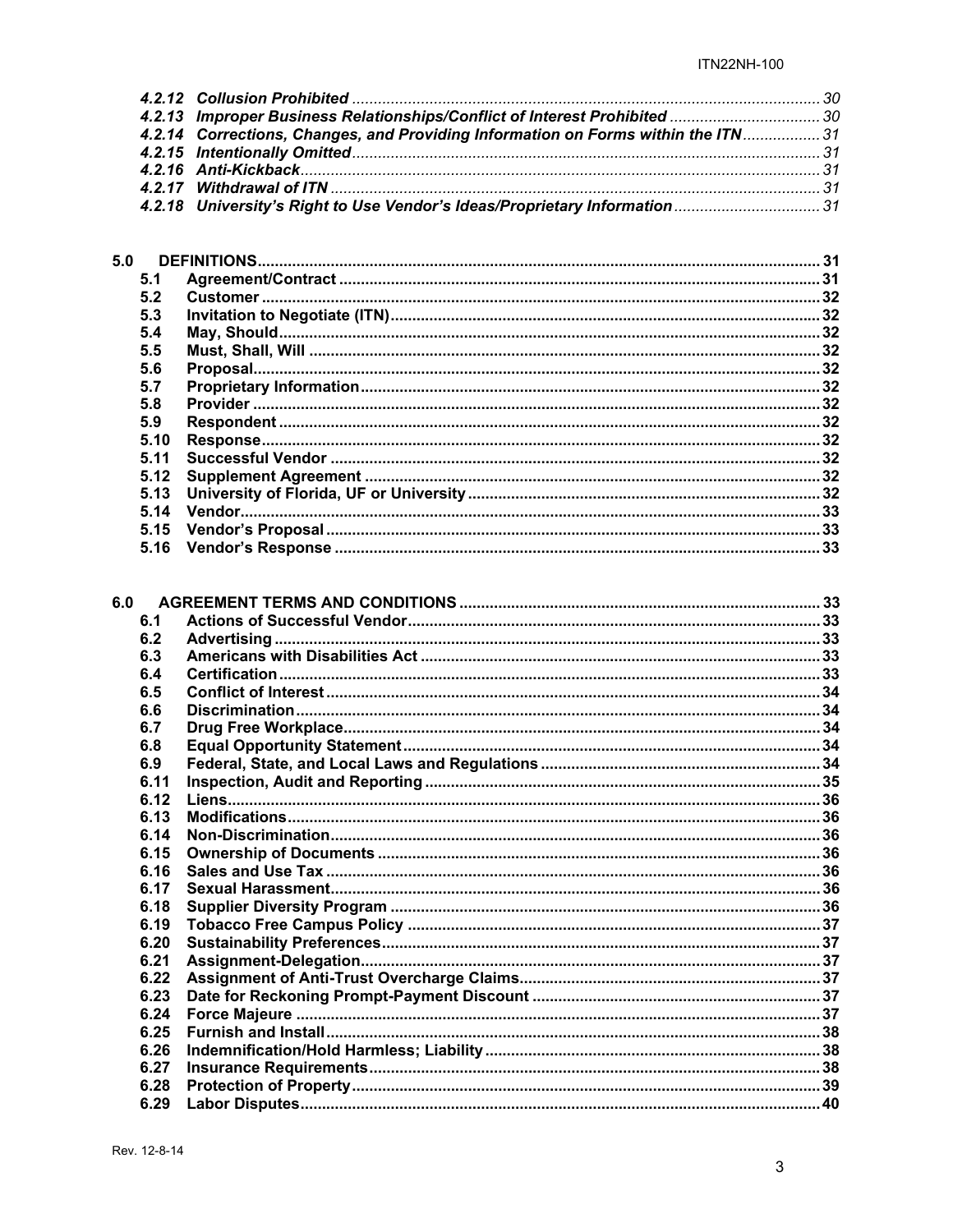| 6.30                                                                                   |  |
|----------------------------------------------------------------------------------------|--|
| 6.32                                                                                   |  |
| Notice to Vendors of Asbestos-Containing Materials in University Buildings  40<br>6.33 |  |
| 6.34                                                                                   |  |
| 6.35                                                                                   |  |
| 6.36                                                                                   |  |
| 6.37                                                                                   |  |
| 6.38                                                                                   |  |
| 6.40                                                                                   |  |
| 6.42                                                                                   |  |
| 6.43                                                                                   |  |
| 6.44                                                                                   |  |
| 6.45                                                                                   |  |
| 6.46                                                                                   |  |
| 6.48                                                                                   |  |
|                                                                                        |  |
|                                                                                        |  |
|                                                                                        |  |
|                                                                                        |  |
|                                                                                        |  |
| 6.48.6                                                                                 |  |
|                                                                                        |  |
| 6.48.8                                                                                 |  |
| 6.49                                                                                   |  |
| 6.50                                                                                   |  |
| 6.51                                                                                   |  |
| 6.52                                                                                   |  |
| 7.1                                                                                    |  |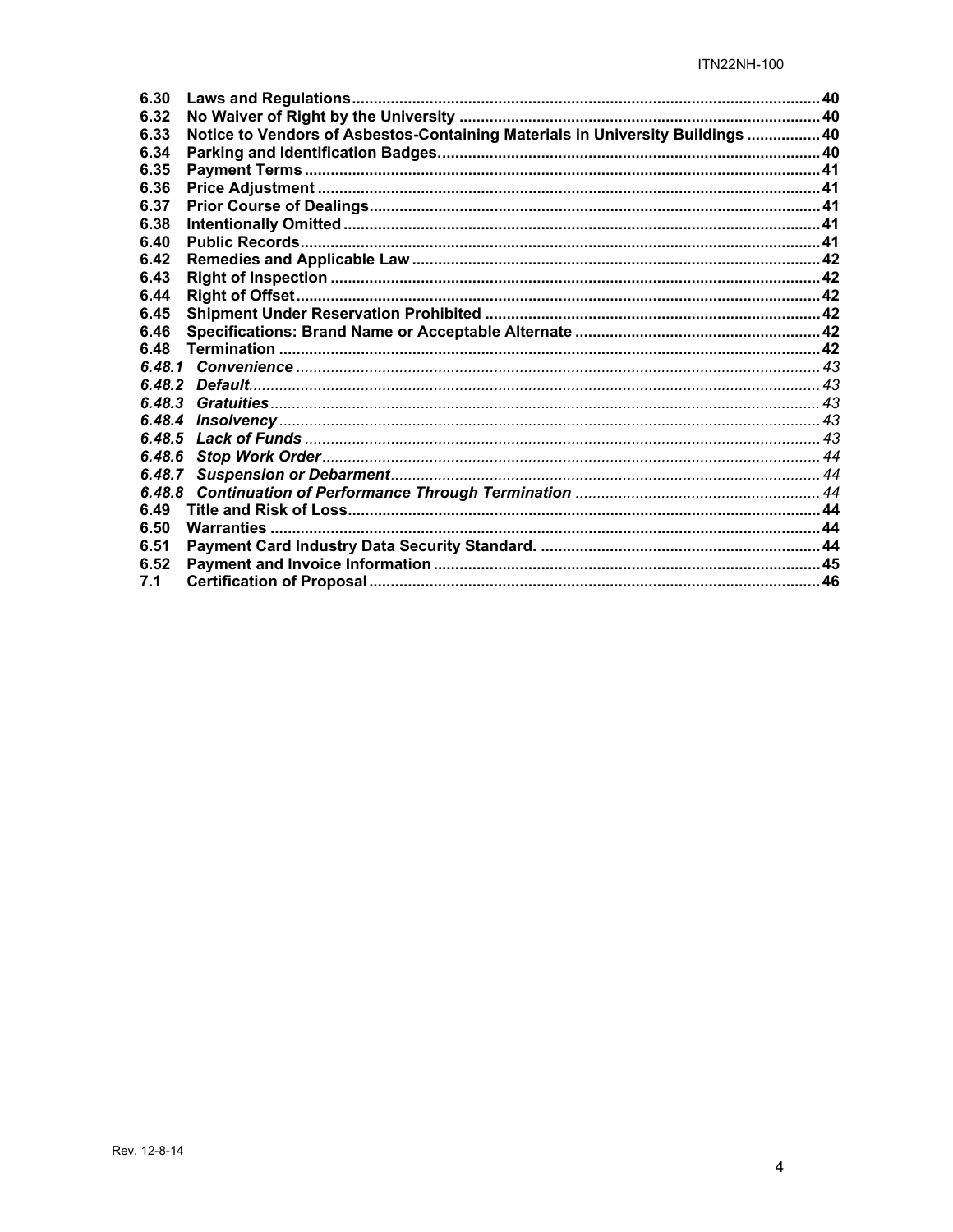## **1.0 STATEMENT AND SCOPE OF WORK**

#### **1.1 Summary**

The University of Florida ('University' or 'UF') a top-tier public research institution with over 56,000 students is committed to challenging convention and embraces the philosophy of always striving for a greater impact measured in people helped and lives improved. UF's excellence extends to all facets of the university. UF recognizes that quality food, provided in great facilities with excellent services, not only provides essential sustenance for individuals, but is an important catalyst for community building and an invaluable component for business and social interactions at the University. UF desires a Dining Services Program that provides high quality food and customer service, comfortable and inviting facilities, value to the customer and successful sustainability efforts. Historically, annual revenues across all locations and services are \$30-\$35M.

Therefore, the University of Florida is seeking proposals from qualified foodservice companies to engage in a partnership to operate the Dining Services Program. UF is seeking a business partner with an established record of providing high quality and innovative dining solutions in the higher education market. UF expects to award a Profit and Loss contract and will accept creative contract structures submitted as an alternate proposal.

- a) UF Dining Services Program is comprised of the following services:
	- i) Residential Dining Services
	- ii) Retail Dining Services
	- iii) Catering Services with access to all buildings, except as excluded in b. iii below. Exclusivity by specified locations:
		- (1) Gator Dining Center
		- (2) Broward Dining
		- (3) Racquet Club
		- (4) Reitz Union
	- iv) Summer Conferences/Camps
	- v) Athletic Dining
		- (1) Training Table (Location TBD: University Athletic Association (UAA) to maintain control of UAA built space)
		- (2) Gatorade Fuel Bar and Campus Fueling Stations
		- (3) Athletic Team Catering (non-exclusive)
	- vi) Provision of alcohol service as required in conjunction with the above.
- b) The following services are excluded from this ITN request:
	- i) Vending
	- ii) Catering for specific locations
		- (1) President's House
		- (2) President's Stadium Suite
		- (3) Leased UAA Skyboxes & Suites
	- iii) Shands Hospital/UF Health outside of Sun Terrace locations
	- iv) UF Hotel and Conference Center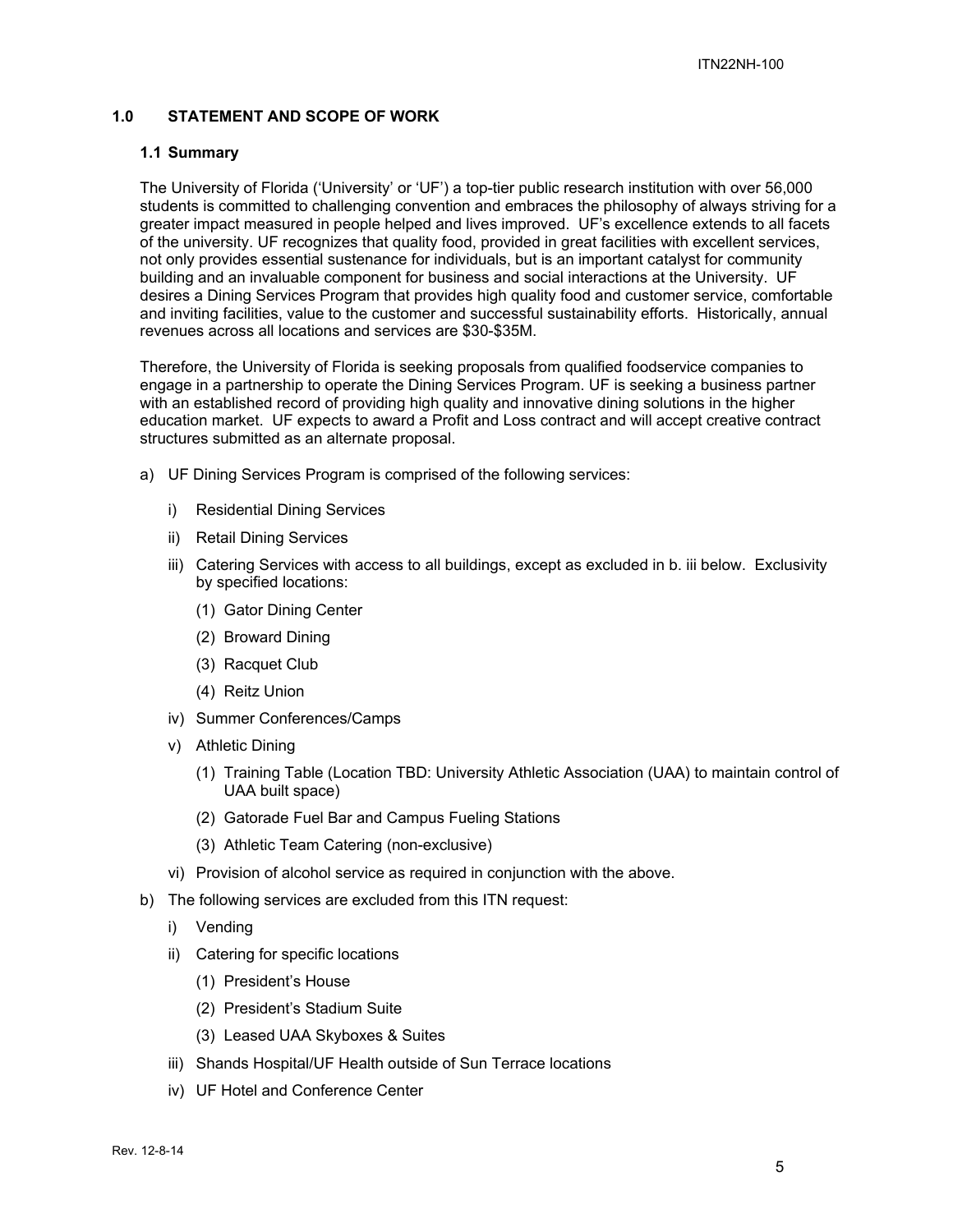- v) Greek locations
- vi) UAA Concessions

#### **1.2 Program Priorities**

The successful vendor will operate the Dining Services Program, that includes Residential Dining, Retail Dining, Catering and Athletic Training Table as part of Residential Dining. See **MSA Exhibit A SOW** for more detailed information regarding the Scope of Work.

Desired key features of the program include:

- 1.21 Food
	- Food Quality
		- o Minimum plate cost \$2.75 minimum for Residential Dining locations
		- o Made to order/customizable options
		- o Presentation
	- Variety Residential Dining
		- o Allergen program
		- o Healthy/performance-based program
		- o Plant-forward program with annual improvements/enhancements
		- o International menus
		- o Religious restrictions/preference program
		- o Partnership with Local farmers
		- o Feature menus items to be "best in class" for each concept
		- o Made to Order/customizable
		- o Menu: minimum 4-week cycle & seasonal offerings matched to the Florida/local growing seasons and include scheduled Limited Time Offers (daily specials)
	- Variety Retail
		- o Mix of national brands and in house/regional/local/campus brands
			- Campus favorites: Starbucks, Chick-fil-A
			- **-** Local/regional: burger, pizza, specialty, plant forward
		- o One rotational concept of multiple local restaurants
		- o Solution(s) for underserved areas of campus
		- o Healthy/International/religious/culturally diverse options
		- o Local products in C-stores
		- $\circ$  Ghost kitchen pick-up and/or delivery
		- o Food Truck options
		- o Partner with Athletics for food truck events: baseball/other athletics
	- Retail General
		- o Rewards program: minimum for cash/credit purchases
		- $\circ$  Integration of technology (including but not limited to mobile ordering, contactless solutions, robotic delivery, dining related apps, etc.)
		- o Incorporate vended/robotic concept(s)
		- o Proposed National brands MUST accept gift cards and have ability to participate in national promotions
		- $\circ$  Annual student preference surveys (e.g., food concepts and specific brands)
		- o Solutions for underserved areas
			- Southwest area of campus
			- Other areas as determined by vendor or University
	- Customer Service Excellence
		- o First class dining experience at all locations (effective and friendly)
		- o Provide delivery and take-out solutions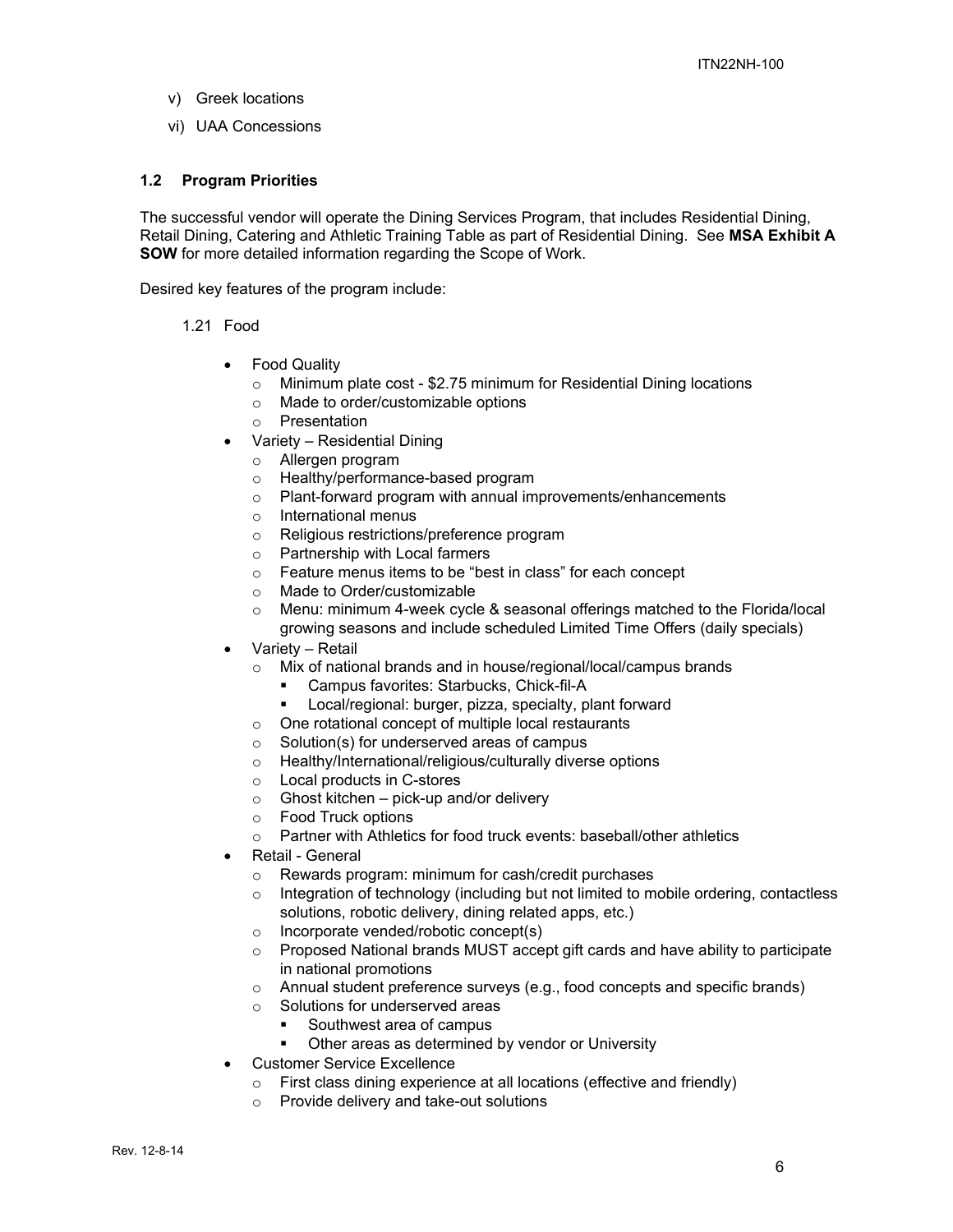- o Provide a robust calendar of events
- o Ability for all staff to solve guest issues
- Value/Price
	- $\circ$  Pricing on campus does not exceed local community for retail and/or national brand catering (market basket comparison two times/year)
- Dining Facilities Improvements
	- o Racquet Club Dining
	- o Broward Dining
	- o Honors College Dining
	- o Gator Corner Dining
	- o Ongoing updates/refresh/renovation to retail portfolio
- Unique to UF
	- $\circ$  Specific tie-in events with campus activities/cultural events (e.g., RA connection, cultural months, move-in, family weekend, Preview, Homecoming etc.)
	- o Gator Dining original programming
	- o Memorable dining experiences
	- o Representation from the local community (restaurants, products, residential dining integration, etc.)
	- $\circ$  Partnership with on-campus departments (fisheries, animal sciences, nutrition, Institute of Food and Agricultural Sciences (IFAS) etc.)
	- o Farmer's market and/or food share programs
	- $\circ$  Outreach with athletic students (e.g., tying in menus with visiting teams)
- Meal plans
	- o Variety of plans to support UF community: undergrad, grad, faculty/staff, commuter, athletics, department heads, clubs and orgs.
	- $\circ$  Combination of plan types: weekly meals, block meals, combo meals and flex, flex only, opt in/out plans
	- o Development of UF specific plans based on new normal operating model
	- $\circ$  Increase value of the meal plans
	- $\circ$  Food Insecurity address from a financial and student resource standpoint
- **Catering** 
	- $\circ$  Menu types: Premium, every day, value, student events with attention to health and wellness, student organizations, greek organizations, athletic performance, summer camps, conferences (each menu type to accommodate/demonstrate dietary restrictions, ethnic, religious, vegan)
	- o Dedicated positions for catering: Sales Director, Catering Event Manager, dedicated Executive Chef
	- o Sustainability solutions (at a minimum: zero waste events, bulk beverage solution, move from bottles to cans, event waste reduction and removal policies)
	- o Integrate national brand catering menus
	- o Food truck options
	- o Availability to use campus dining locations during off hours
	- o Catering Showcase (approved caterers, campus catering & brand options)
	- o Catering rewards program
	- o Leftover waste reduction or donation solution
	- o Ability to provide customized catering solutions

#### 1.22 Relationships

- Vendor & UF Community/Departments
	- o Tie in with campus activities/cultural/diversity & positively support recruitment/retention/reputation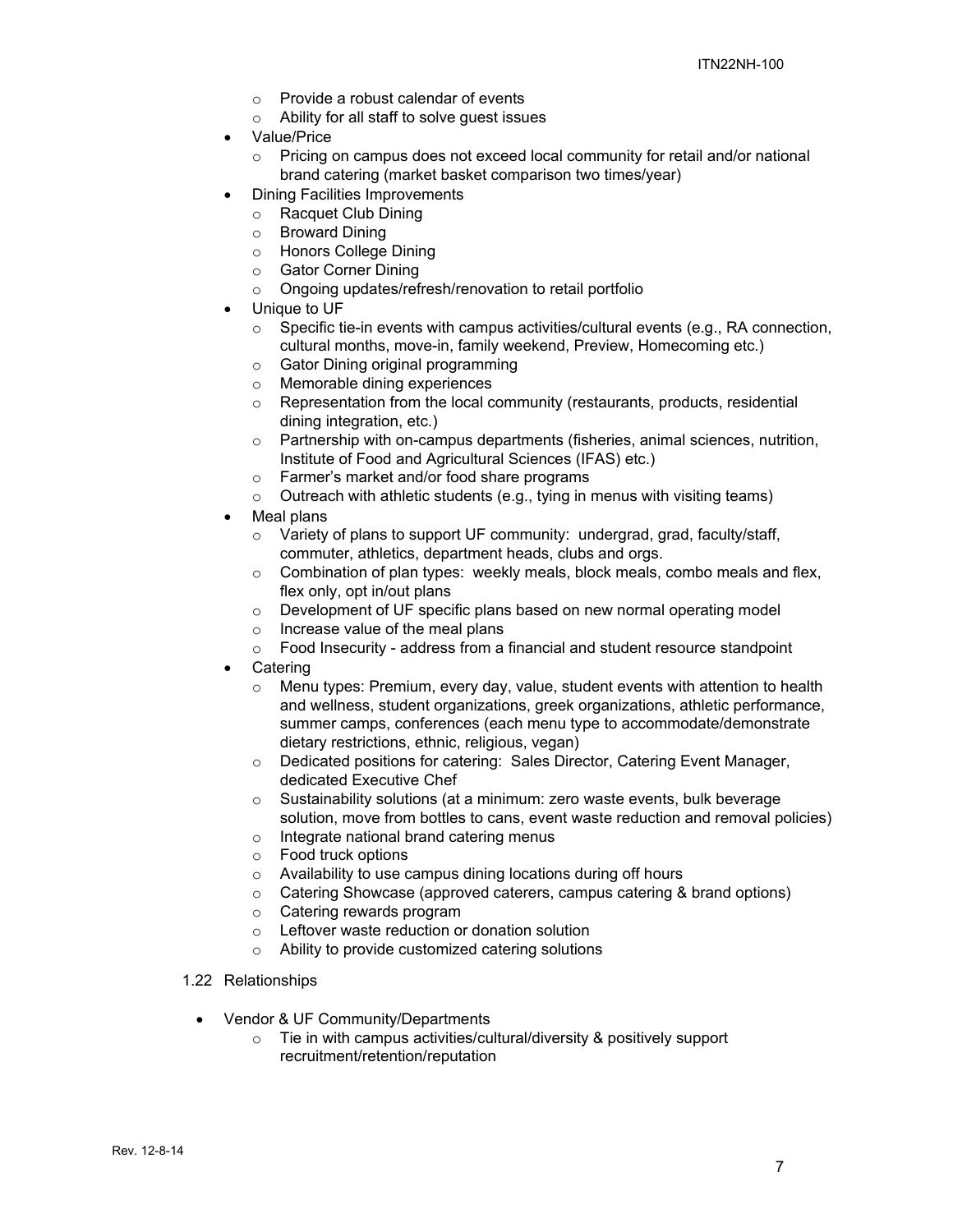- **Integration into university life outreach (many partnership opportunities)** determine best way to support each event (info, free food (in-kind), themed food, giveaways, etc)
- Semi-annual planning meetings with key campus stakeholders
- **Support UF Housing programs including support in defining and serving** residential "neighborhoods"
- Student organizations (menu, tabling, serving)
- Faculty Senate
- **Administrative and Professional Assembly**
- Institute of Food and Agricultural Sciences
- **Research/academics**
- **Healthy Gators, healthy eating/nutrition**
- **Event planners/catering (regular meeting)**
- o Encourage Faculty to eat in dining halls for interaction with students through:
	- Complimentary or reduced-price meals
	- **Creative ideas**
- o Emergency Preparedness Plan
- $\circ$  Areas for increased internships: marketing, sustain, accounting, business major, dietician, public relations, and human relations
- Vendor/UF & local community
	- Increase local purchasing (vendors, restaurants into the program, farm, ranchers, food processors)
	- o Diversified vendor program
	- o Certification definitions: fair trade, fair labor, organic, local definition, etc.
	- o Local community representation in retail & c-stores
	- o Meet or exceed UF goals regarding minimum wage scales
	- $\circ$  Identify and measure supply chain workforce metrics and increase of purchasing from Vendors that meet stated standards.
- Vendor/UF & our earth community
	- $\circ$  Sustainability plan to support UF goals with specific initiatives
	- o Ability to provide documentation for AASHE STARS reporting and willingness to advance program to meet AASHE STARS goals
	- o Propose implementable initiatives beyond support of current initiatives
	- o Maintain a facilities energy management plan
	- $\circ$  Greenhouse gas emission measurement and reduction plan commitment and year over year reduction (interest in upstream emission reductions – Vendors, farmers, etc.)
	- o Waste reduction plan
	- o Carbon neutrality
	- o Renovation plans match UF green building standards (LEED goals)
	- o Recycling in event spaces: Union/O'Connell Center/Others (joint discussion)
	- o Freight Farm
	- o Pantry support

#### 1.23 Resources

Vendors are encouraged to review the following:

- URL Food Service Master Plan: https://businessservices.ufl.edu/services/gatordining/food-service-master-plan/
- URL UF Campus Master Plan: https://facilities.ufl.edu/campus-master-plan/
- URL Housing Master Plan: https://issuu.com/vmdoarchitects/docs/final\_uf\_hmp\_executive\_summary/
- URL Landscape Master Plan: https://facilities.ufl.edu/campus-planning/
- UF UAA Facilities Master Plan: https://floridagators.com/sports/2018/3/23/faciltiesmaster-plan.aspx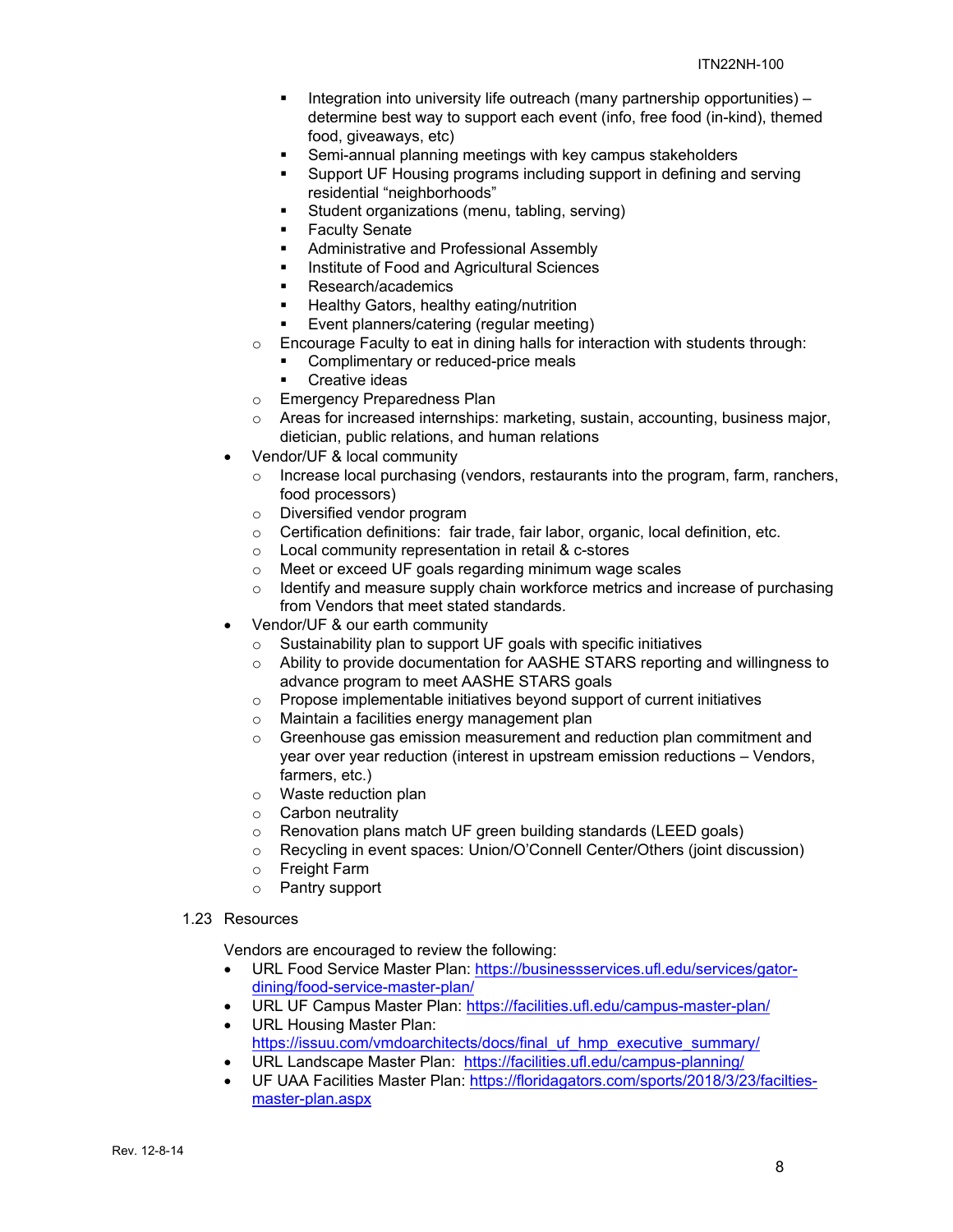### **1.3 Term of Agreement**

The term of this Agreement will be for an initial period of 10years, 07/01/2022 to 06/30/2032, with an option to renew based on satisfactory performance and the written approval of both parties for up to two (2) additional five (5) year periods.

#### **1.4 Coverage and Participation**

The intended coverage of this ITN and any Agreement resulting from this solicitation shall be for the use of all Departments at the University of Florida. With the consent and agreement of the Successful Vendor, the other state universities, community colleges, district school boards, other educational institutions, and other governmental agencies, may assess and access an Agreement resulting from this solicitation issued and administered by the University of Florida.

The University reserves the right to add and/or delete elements, or to change any element of the coverage and participation at any time without prior notification and without any liability of any kind or amount.

#### **1.5 University Demographics**

The University of Florida is a major public land-grant research university. The state's oldest, largest, and most comprehensive university, the University of Florida is among the nation's most academically diverse public universities. The University has a long history of established programs in international education, research, and service. It is one of only 17 public land-grant universities nationwide and the only university in Florida belonging to the Association of American Universities. With more than 50,000 students, the University of Florida is now one of the five largest universities in the nation.

The University of Florida has a 2,000-acre campus and more than 900 buildings (including 170 with classrooms and laboratories). The northeast corner of campus is listed as a historic district on the National Register of Historic Places.

The University's extensive capital improvement program has resulted in facilities ideal for 21st century research including the McKnight Brain Institute, the Harrell Medical Educational Building, the Wertheim Laboratory for Engineering Excellence, and the Cancer and Genetics Research Complex. Overall, the university's current facilities have a book value of more than \$1 billion and a replacement value of \$2 billion.

Several qualities distinguish UF among today's leading public research universities.

The first is its highly comprehensive breadth on a single campus, facilitating interdisciplinary collaboration among, for example, faculty within the adjacent colleges of journalism, engineering and medicine. The second is its unwavering support from the state of Florida, which has endorsed UF's drive to become one of the nation's very best public research universities – supporting those efforts since 2013 with hundreds of millions of dollars in additional funding to grow its faculty ranks. UF's third exceptional quality is its dynamism. Like the state of Florida, now the nation's third- largest and among its fastest-growing, UF is undergoing rapid transformation as it pursues its overarching aspiration "to be a premier university that the state, nation and world look to for leadership."

For any additional information about the University of Florida, please visit the University's web page at: www.ufl.edu.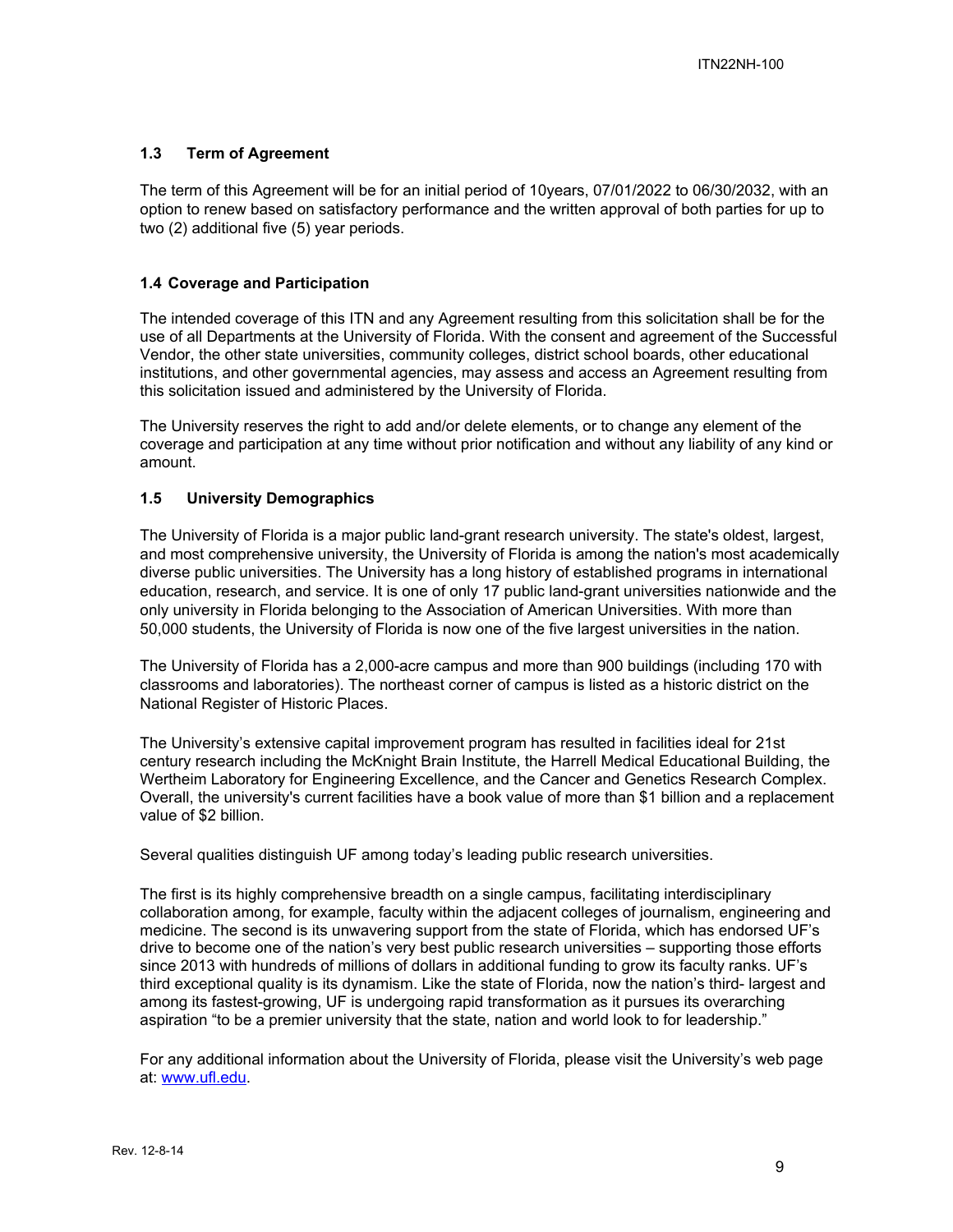## **2.0 EVALUATION PROCESS AND METHOD OF AWARD**

#### **2.1 Method of Award**

The evaluation of each response to this ITN will be based on its overall competence, compliance, format, and organization. The Award shall be made to the responsive and responsible vendor whose proposal is determined to be the most advantageous to the University of Florida, taking into consideration the evaluation criteria listed below. Pricing may be a criterion; however, the University is under no obligation whatsoever to select as most responsive the proposal that demonstrates the lowest pricing.

The contract will consist of the University's ITN, the proposal with any and all revisions, award letter, purchase order, and the signed agreement between the parties, as stated in that agreement.

Vendors whose proposals are not accepted will be notified after a final selection has been made by public posting of the selected proposer(s). This public posting functions as the rejection of all other proposals. This posting will be made to https://procurement.ufl.edu/vendors/schedule-of-bids/

### **Evaluation Criteria**

Proposals will be competitively evaluated based on the responses to all requirements in this ITN. The evaluation of a vendor's ability to provide the required services will be based on vendor's written proposal, presentations, interviews, visits to vendor's client reference accounts, and negotiation meetings. Following is the criteria that may be used for evaluation of the submitted proposals:

| <b>Evaluation</b><br><b>Criteria</b>         | <b>Description</b>                                                                                                                                                        |  |
|----------------------------------------------|---------------------------------------------------------------------------------------------------------------------------------------------------------------------------|--|
| Proposal                                     | Overall quality and fit of vendor<br>$\bullet$                                                                                                                            |  |
| Quality                                      | Completeness of overall submission                                                                                                                                        |  |
| Certification of<br>Proposal Form<br>(Tab 1) | Certification of Proposal Form completed and signed                                                                                                                       |  |
| Contact                                      | Contact Information<br>$\bullet$                                                                                                                                          |  |
| Information<br>(Tab 2)                       | Organizational chart for Higher Ed division (inclusive of local account to<br>CEO)                                                                                        |  |
| Executive<br>Summary<br>(Tab 3)              | Overall quality and fit of vendor                                                                                                                                         |  |
| Company                                      | Company history & ownership<br>$\bullet$                                                                                                                                  |  |
| Information                                  | 5 Reference accounts                                                                                                                                                      |  |
| (Tab 4)                                      | 5 Lost/not renewed accounts<br>$\bullet$                                                                                                                                  |  |
|                                              | Relationship to prison service industry<br>٠                                                                                                                              |  |
|                                              | Alignment with land grant universities<br>٠                                                                                                                               |  |
| Company<br>Philosophy                        | Approach to social responsibility, diversity, inclusion, supported<br>employment, living wages, UF sustainability vision described in detail                              |  |
| (Tab 5)                                      | Culinary approach, menu composition, recipe development, scratch vs<br>convenience, limit growth additives/hormones and humane product<br>sourcing philosophies described |  |
|                                              | Innovation and strategy for Residential Dining by specific location<br>٠                                                                                                  |  |
| Program<br>(Tab 6)                           | Future meal plan innovation with specific plans for FY23-24 - FY26-27 and<br>٠<br>FY27-28 and beyond detailing the strategy of the plan composition                       |  |
|                                              | Innovation and strategy for Retail Dining<br>٠                                                                                                                            |  |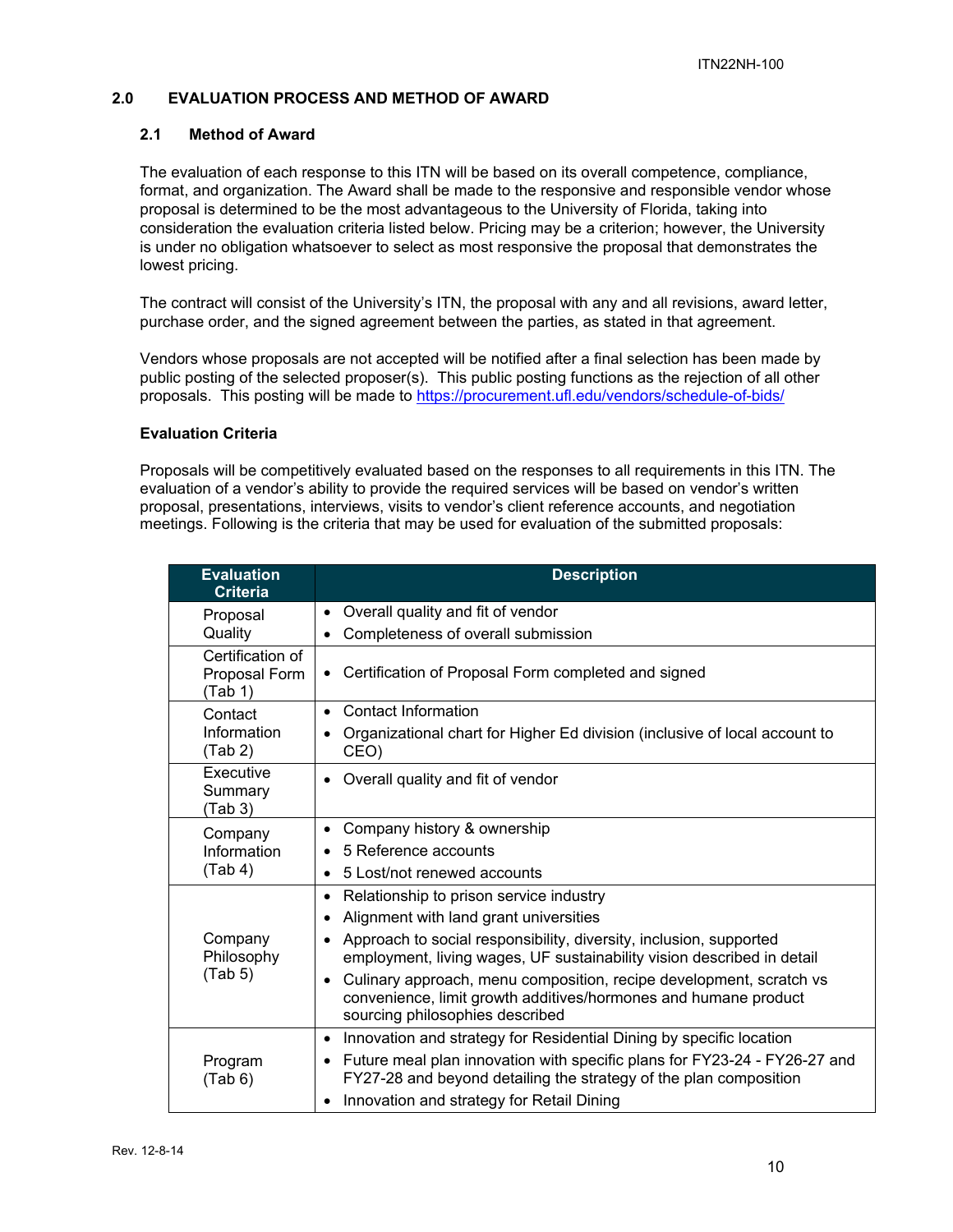|                       | Innovation and strategy for Training Table, Gatorade Fuel Bar and Campus<br>$\bullet$<br>Fueling Stations and Athletic Team Catering                                                                                                                                                                                                                                                                        |
|-----------------------|-------------------------------------------------------------------------------------------------------------------------------------------------------------------------------------------------------------------------------------------------------------------------------------------------------------------------------------------------------------------------------------------------------------|
|                       | Innovation and strategy for Catering<br>$\bullet$                                                                                                                                                                                                                                                                                                                                                           |
|                       | Innovation of Capital investment plan with project specific details<br>$\bullet$                                                                                                                                                                                                                                                                                                                            |
|                       | Uniqueness of campus community reflected in program offerings<br>٠                                                                                                                                                                                                                                                                                                                                          |
|                       | Incorporation of UF priorities in program<br>$\bullet$                                                                                                                                                                                                                                                                                                                                                      |
|                       | Relationship with UF community and local community                                                                                                                                                                                                                                                                                                                                                          |
|                       | Program wide innovation and strategy for food product solutions<br>٠                                                                                                                                                                                                                                                                                                                                        |
|                       | Use of technology                                                                                                                                                                                                                                                                                                                                                                                           |
|                       | Year 1 marketing plan<br>$\bullet$                                                                                                                                                                                                                                                                                                                                                                          |
|                       | Diversity and Inclusion                                                                                                                                                                                                                                                                                                                                                                                     |
|                       | Collaboration strategy for partnership opportunities, educational<br>opportunities                                                                                                                                                                                                                                                                                                                          |
| Operations<br>(Tab 7) | Sustainability: maintain current level of program while incorporating new<br>٠<br>initiatives, measurement and reduction of greenhouse gas emissions,<br>energy/water management, carbon neutrality, assess and increase local<br>purchasing, plan for reduction of barriers of entry to local purchasing, plan<br>to identify and measure supply chain worker's rights, plan for catering<br>leftover food |
|                       | Account management structure<br>٠                                                                                                                                                                                                                                                                                                                                                                           |
|                       | Organization chart, required resumes for highly qualified candidates<br>٠                                                                                                                                                                                                                                                                                                                                   |
|                       | Internship information                                                                                                                                                                                                                                                                                                                                                                                      |
|                       | Staffing plan, philosophy full time vs part time, outside temp labor policy<br>$\bullet$                                                                                                                                                                                                                                                                                                                    |
|                       | Continuous improvement strategy and proposed KPI's with basic metrics for<br>areas identified                                                                                                                                                                                                                                                                                                               |
|                       | Transition plan                                                                                                                                                                                                                                                                                                                                                                                             |
| Value Add<br>(Tab 8)  | Identified specific value-add components to the program (bundled services,<br>$\bullet$<br>commitment to hiring graduates, innovation fund, etc.)                                                                                                                                                                                                                                                           |
| Additional            | Menu and pricing, relevance to continued program enhancement<br>$\bullet$                                                                                                                                                                                                                                                                                                                                   |
| Information           | Demonstrates corporate financial strength and stability<br>٠                                                                                                                                                                                                                                                                                                                                                |
| (Tab 9)               | Emergency Preparedness plan specific to UF<br>$\bullet$                                                                                                                                                                                                                                                                                                                                                     |
|                       | Proposed financial model<br>٠                                                                                                                                                                                                                                                                                                                                                                               |
|                       | Investment and buyback terms (if applicable)<br>$\bullet$                                                                                                                                                                                                                                                                                                                                                   |
|                       | Start-up costs and buyback terms<br>٠                                                                                                                                                                                                                                                                                                                                                                       |
|                       | Contributions and donations                                                                                                                                                                                                                                                                                                                                                                                 |
|                       | Equipment rental                                                                                                                                                                                                                                                                                                                                                                                            |
| Financial             | Performance risk payments                                                                                                                                                                                                                                                                                                                                                                                   |
| (Tab 10)              | Transparency/disclosure of purchase discounts (for all service lines)                                                                                                                                                                                                                                                                                                                                       |
|                       | <b>Transition costs</b>                                                                                                                                                                                                                                                                                                                                                                                     |
|                       | In-Kind funds                                                                                                                                                                                                                                                                                                                                                                                               |
|                       | Accuracy and comprehensiveness of pro forma operating projections<br>supported by a financial analysis demonstrating that Vendor's proposal is<br>financially sustainable as projected.                                                                                                                                                                                                                     |
| Exceptions            | Minimal number and complexity of proposed exceptions to UF provisions<br>$\bullet$                                                                                                                                                                                                                                                                                                                          |
| (Tab 11)              |                                                                                                                                                                                                                                                                                                                                                                                                             |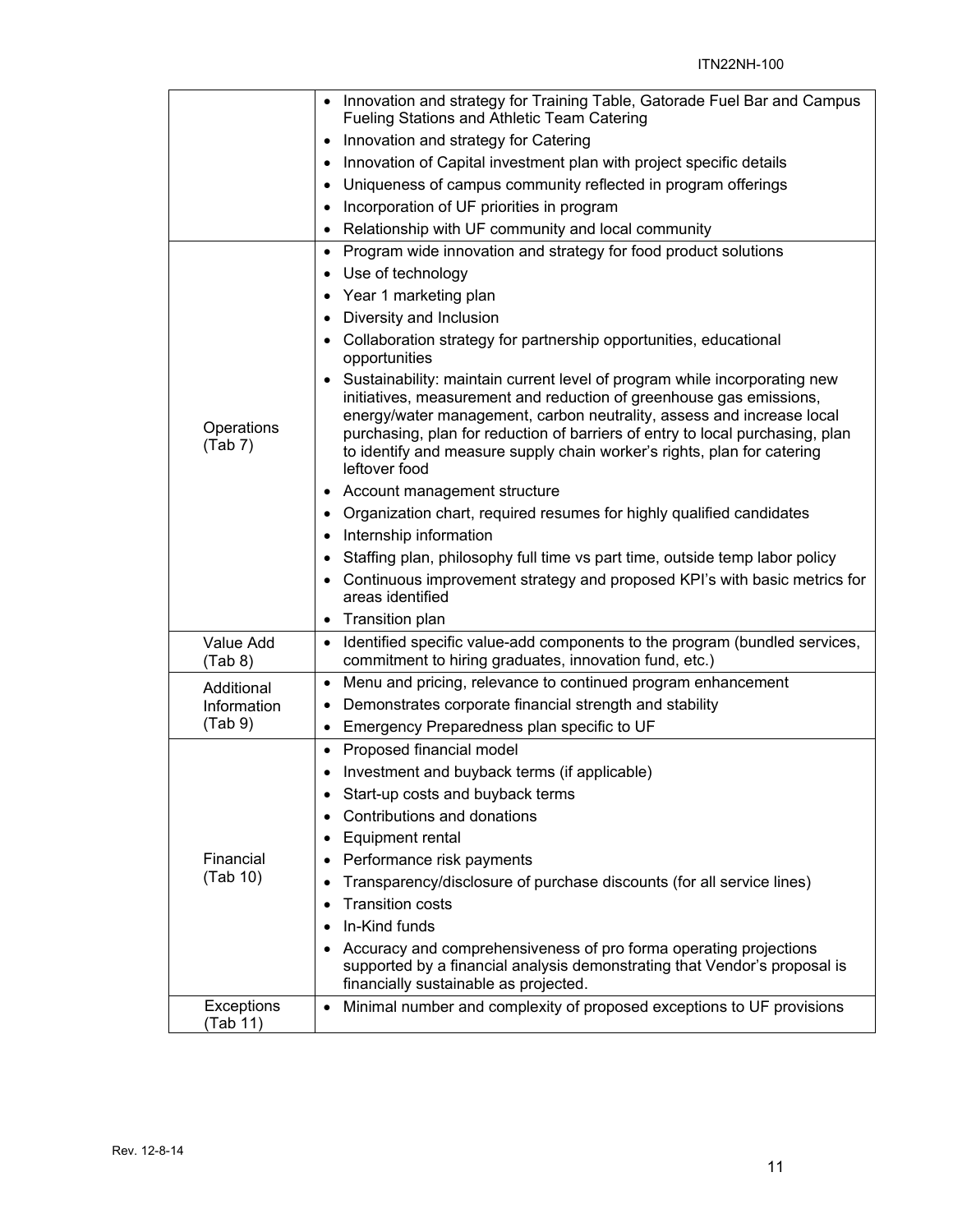## **2.2 Selection, Negotiation, Additional Information**

Although the University reserves the right to negotiate with any vendor or vendors to arrive at its final decision and/or to request additional information or clarification on any matter included in the proposal, it also reserves the right to select the most responsive vendor or vendors without further discussion, negotiation, or prior notice. The University may presume that *any proposal is a best-andfinal offer.* 

The University also reserves the right to award to the next highest evaluated, responsive and responsible bidder for any and all groups, subgroups, or items in the event of vendor default, nonperformance, non-compliance or similar issues affecting the University's ability to obtain services at any time throughout the contract period.

## **2.3 Pre-Award Presentations**

The University reserves the right to require presentations from any and all vendors, in which they may be asked to provide or they may provide information in addition to that provided in their proposals as referenced in the Schedule of Events. Vendors will be asked to have their 'best candidate' for key onsite management positions in attendance as the University may 'interview' these candidates. Vendors may also be requested to provide a menu tasting. Notifications regarding presentations will include detailed instructions and requirements for the presentation.

## **2.4 Pre-Award Negotiations**

The University reserves the right to negotiate prior to award with vendors for purpose of addressing the matters set forth in the following list, which may not be exhaustive.

- Resolving minor difference and typographical errors
- Terms and conditions
- Clarifying necessary details and responsibilities
- Emphasizing important issues and points
- Receiving assurances from vendors
- Obtaining the lowest and best pricing and/or revenue agreement
- Defining relevant KPI's to be evaluated annually

## **2.5 Vendor Protest Procedure; Notice of Proposal Protest Bonding Requirement**

Any vendor protest to a University decision or intended decision with regard to this ITN is subject to Florida Board of Governors' (BOG) Regulations 18.002 and 18.003. Any vendor who files an action protesting a decision or intended decision shall post at the time of the filing the formal written protest, a bond, payable to the University of Florida, in an amount equal to the lessor of 10% of the estimated value of the protestor's proposal or 10% of the University's estimated expenditure during the contract term, or \$10,000. The bond shall be conditioned upon the payment of all costs which may be adjudged against the vendor. In lieu of a bond, the University will accept a cashier's check or money order in the amount of the bond.

## **2.6 Contractual Intent/Right to Terminate and Recommence ITN Process**

The University intends to contract with one or more vendors whose proposal(s) are considered to be in the best interests of the University. However, the University may terminate this ITN process at any time up to notice of award, without prior notice, and without liability of any kind or amount. Further, the University reserves the right to commence one or more subsequent ITN processes seeking the same or similar products or services covered hereunder. In the event of cancellation or termination, the University reserves the right to award the contract to another Offeror, cancel in its entirety, or to request new proposals, whichever is in the best interest of University of Florida.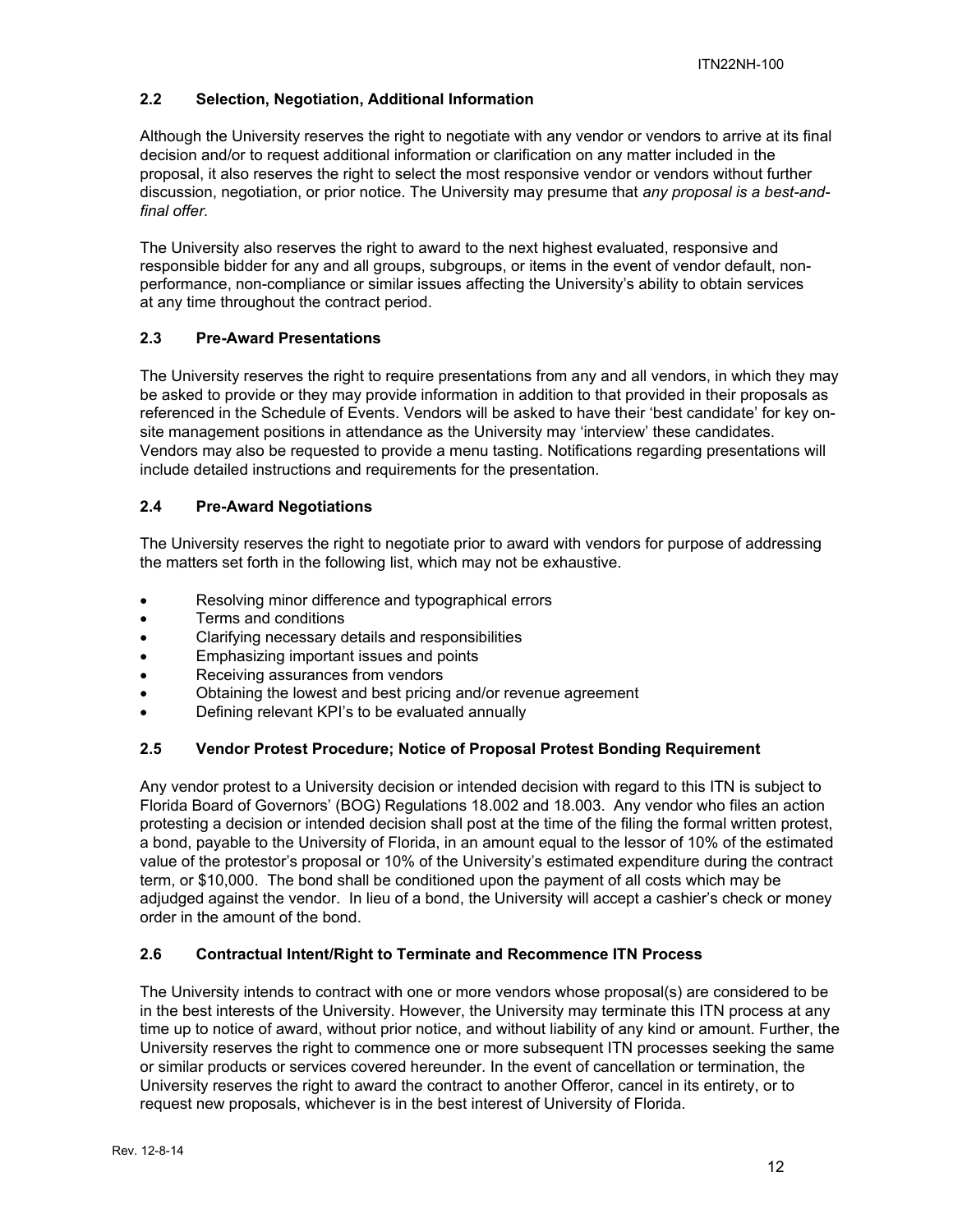## **2.7 Effective Period of Proposals**

Under this ITN, the University shall hold that vendors' responses to this ITN shall remain in effect for a period of ninety (90) days following the closing date, in order to allow time for evaluation, approval, and award of the contract. Any vendor who does not agree to this condition shall specifically communicate in its proposal such disagreement to the University, along with any proposed alternatives. The University may accept or reject such proposed alternatives without further notification or explanation.

## **2.8 Proposal Acceptance/Rejection**

The University reserves the right to reject any or all proposals. Such rejection may be without prior notice and shall be without any liability of any kind or amount to the University. The University shall not accept any proposal that the University deems not to be in its best interests. The University shall reject proposals submitted after the closing date and time.

### **2.9 Errors and Omissions in Vendors Proposals**

The University may accept or reject any vendor's proposal, in part or in its entirety, if such proposal contains errors, omissions, or other problematic information. The University may decide upon the materiality of such errors, omissions, or other problematic information.

### **2.10 Determination of and Information Concerning Vendor's Qualifications**

The University reserves the right to determine whether a vendor has the ability, capacity, and resources necessary to perform in full any contract resulting from this ITN. The University may request from vendors information it deems necessary to evaluate such vendors' qualifications and capacities to deliver the products and/or services sought hereunder. The University may reject any vendor's proposal for which such information has been requested but which the vendor has not provided. Such information may include but is not limited to:

- Financial resources
- Personnel resources
- Physical resources
- Internal financial, operating, quality assurance, and other similar controls and policies
- Resumes of key executives, officers, and other personnel relevant to the requirements of the ITN
- Customer references
- Disclosures of complaints or pending actions, legal or otherwise, against the vendor
- The University reserves the right to check references with current customers as provided by the vendor and with any customers the University identifies

## **2.11 Apparently Conflicting Information Obtained by Vendor**

The University is under no obligation whatsoever to honor or observe any information that may apparently conflict with any provision herein, regardless of whether such information is obtained from any office, agent, or employee of the University. Such information shall not affect the vendor's risks or obligations under a contract resulting from this ITN.

## **2.12 Rejection of Vendor Counter-offers, Stipulations and Other Exceptions**

Any vendor exception, stipulation, counter-offer, requirement, and/or other alternative term or condition shall be considered rejected unless specifically accepted in writing by the University and thereafter incorporated into any contract resulting from this ITN.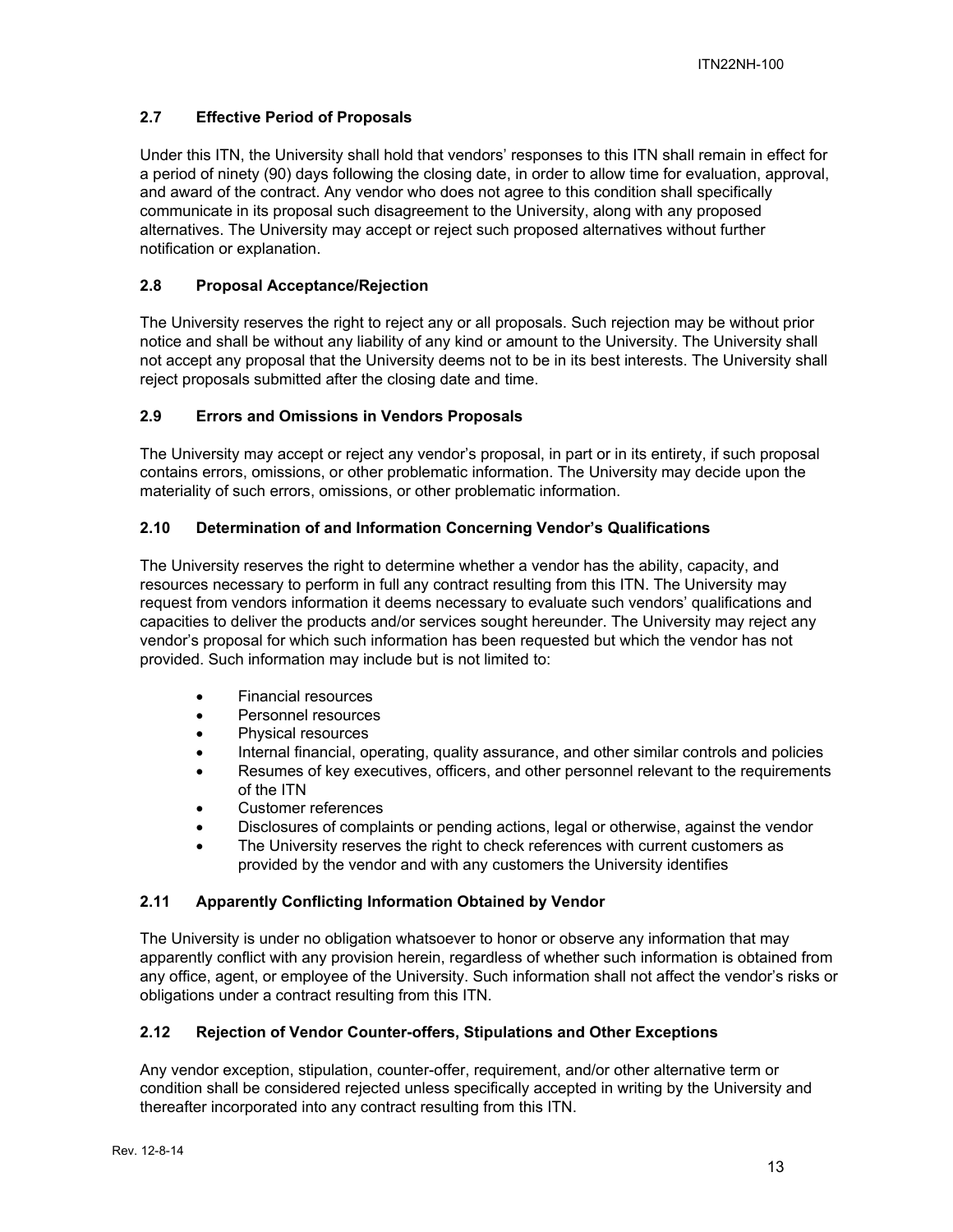### **2.13 Vendor's Need to Use Proprietary Rights of the University**

All information proprietary to the University and disclosed by the University to any vendor shall be held in confidence by the vendor and shall be used only for purposes of the vendor's performance under any contract resulting from this ITN.

#### **2.14 Public Record**

On the earlier of (i) the time the University provides notice of a decision or intended decision, or (ii) 30 days after the final competitive sealed proposals are all opened, whichever occurs earlier, vendor proposals may be disclosed as public record.

## **3.0 SCHEDULE OF EVENTS**

The following is the tentative schedule that will apply to this ITN, but may change in accordance with the University's needs.

| <b>Issuance of ITN</b>                          |
|-------------------------------------------------|
| <b>Mandatory Pre-Proposal Conference</b>        |
| Pre-Proposal Site Visit and Tour                |
| Continuation of Pre-Proposal Site Visit & Tour  |
| Questions for Vendor Engagement Roundtable Due  |
| Virtual Vendor Engagement Roundtable Discussion |
| <b>Technical Questions/Inquiries Due</b>        |
| Reponses to Inquires issued as Addendum         |
| ITN Closes/Opening of Proposals                 |
| <b>Vendor Presentations</b>                     |
| University Visits Vendor Site(s)                |
| <b>Complete Evaluations</b>                     |
| <b>Award Notification</b>                       |
| Commence Service                                |
|                                                 |

#### **3.1 Pre-Proposal Conference**

A mandatory on-site pre-proposal conference will be held for vendors who intend to respond to this ITN.

Date & Time: **08/19/2021 9:00AM ET**

Location: TBD

Please provide details of attendees in advance to nheredia@ufl.edu. There should be a maximum of 5 attendees per vendor.

The purpose of the conference is to provide for questions and answers regarding terms, conditions, or specifications of the ITN. Answers to any questions that might arise will be in the form of Addenda to the Invitation to Negotiate prior to the proposal opening. All such revisions must be acknowledged by signature and returned with the proposal.

The Procurement Staff may choose to call for additional pre-proposal conference(s) if, in the sole judgment of the Procurement Staff, there is a need for such conference(s) in order to promote competition.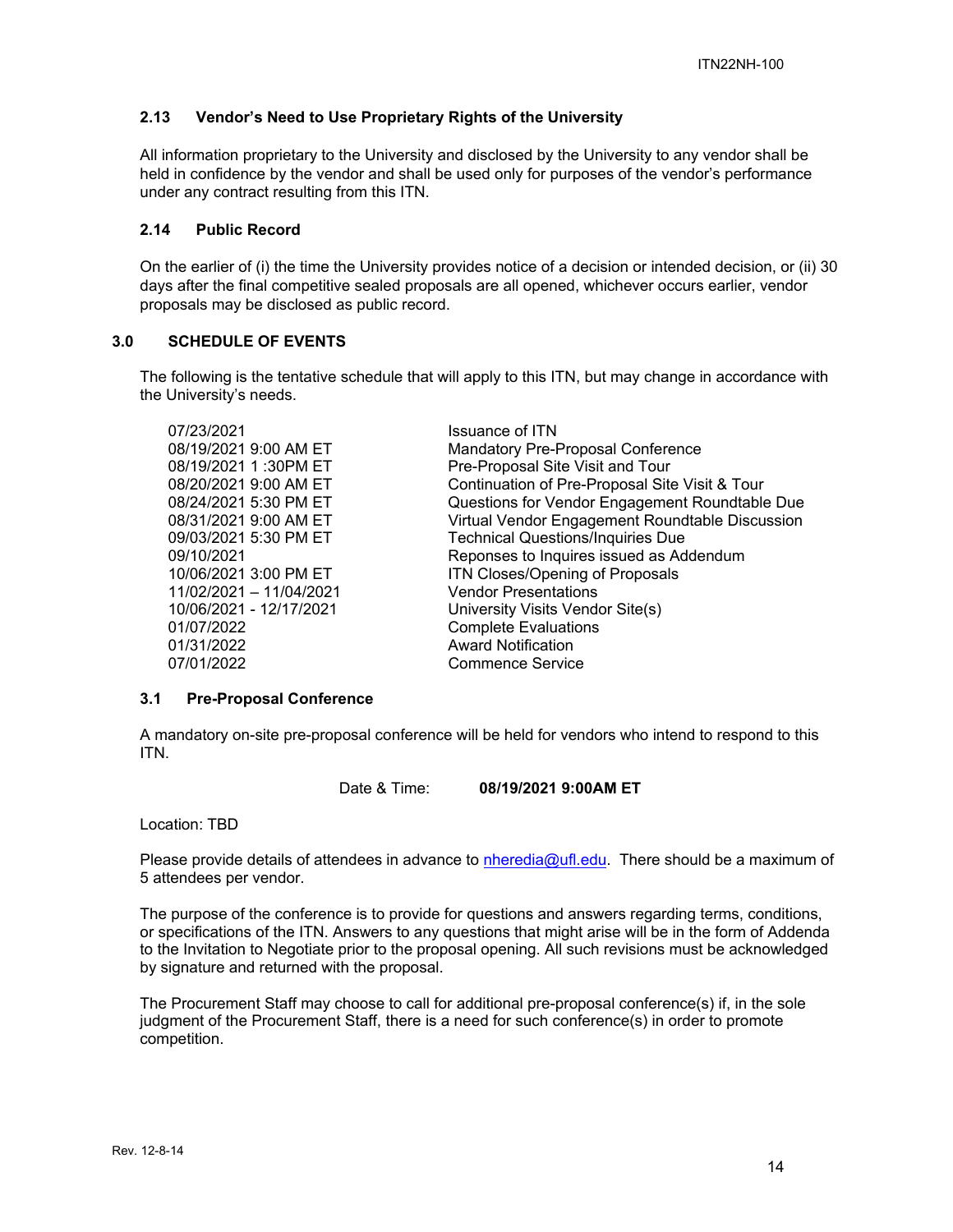## **3.2 Pre-Proposal Site Visit & Tour**

A pre-proposal site visit will be held for vendors who attend the mandatory pre-proposal conference and intend to respond to this ITN. The purpose of the site visit is to acquaint the vendors with the conditions under which the work must be performed. The University will not be responsible for additional compensation if the vendor does not acquaint themselves with all the available conditions and information nor shall it relieve the vendor from any responsibility for properly performing the work.

University will conduct a site tour of campus and its Dining Services Program locations after the preproposal conference, during the afternoon and following day at the date and time noted in the Schedule of Events. It is anticipated that the tour will take upto 1.5 days. Vendor will be limited to 5 attendees and must notify the Procurement (nheredia@ufl.edu) of the names, titles, telephone numbers and email addresses of its participants no later than two business days in advance of the Site Visit & Tour. During the tour, Vendor is responsible to perform due diligence in understanding the operational capabilities of the facilities. Please note that the tour will be Vendor's only opportunity to observe and understand the back-of-house areas associated with the Dining Services Program. Still and video photography will be allowed during the tour.

### **3.3 Special Accommodations**

If special accommodations are needed in order to attend a pre-proposal meeting or a proposal opening, contact Nicola Heredia or email at nheredia@ufl.edu three (3) business days prior to preproposal meeting or proposal opening.

### **3.4 Vendor Engagement Roundtable Discussion**

University will host a 90-minute, virtual roundtable discussion with key University stakeholders to better understand the visions and objectives for the Dining Services Program. The virtual meeting will be structured to allow all Vendors to anonymously submit questions to the moderator. The roundtable discussion will be held during the timeframe noted in the Schedule of Events. Procurement will provide the meeting link to Pre-Proposal Conference attendees.

#### **3.5 Vendor Reference/Site Visit Accounts**

University will check Vendor client references and may make unannounced visits to client reference accounts. Please notify your reference clients that UF may be contacting them.

### **4.0 PROPOSAL RESPONSE AND PREPARATION INSTRUCTIONS**

Proposals must be delivered sealed to: University of Florida Procurement Services 971 Elmore Drive Gainesville, FL 32611-5250 on or prior to **10/06/2021 3:00 PM**. ITN22NH-100

## **The above address is a valid campus address for any courier service.**

It is the vendor's responsibility to assure that the proposal is delivered at the proper time and place of the proposal opening. Proposals which for any reason are not so delivered will not be considered. The University shall not accept proposals received by facsimile or email. The University shall, at the specified closing date and time, open all proposals that are otherwise in order. The University will allow interested parties to attend such opening for purposes of identifying which vendors have responded. The University will make no immediate decision at such time, and there will be no disclosure of any information contained in any proposal until the earlier of (i) the time University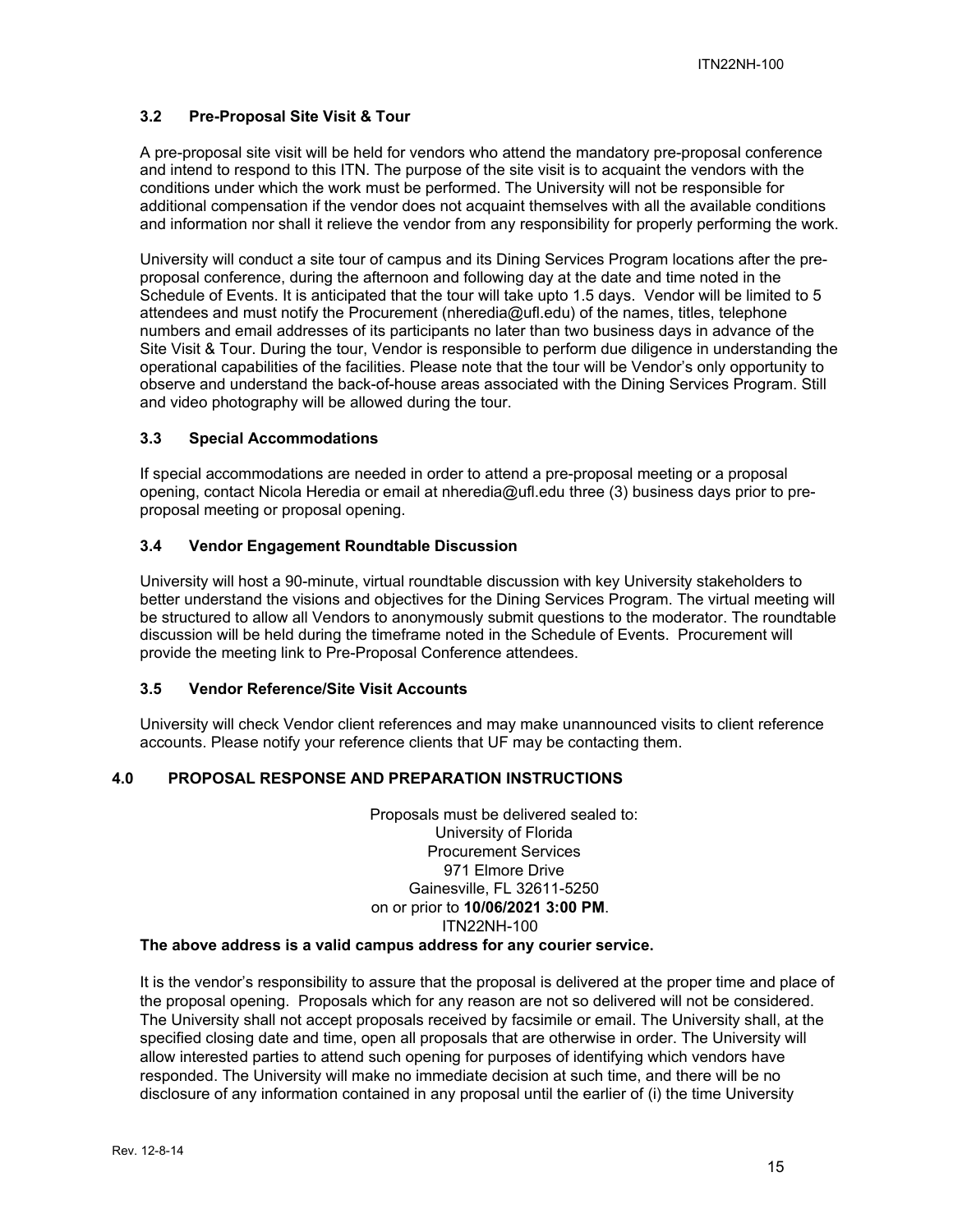provides notice of a decision or intended decision, or (ii) 30 days after the final competitive sealed proposals are all opened, whichever occurs earlier, at which time the vendor proposals become public record. When multiple solicitations have been scheduled to open at the same date and time, the University will open solicitations that have interested individuals present in sequential order by solicitation number. The University will hold unopened any proposals received after the closing date and time, and will not consider such proposals. The University reserves the right to retain or dispose of such proposals at its discretion; however, the University may return such proposals to their related vendors, but only at such vendor's request and at no cost or expense whatsoever to the University.

If only one proposal is received, Procurement may delay the opening in order to determine why other vendors did not respond and to encourage other vendors to respond.

## **4.1 Proposal Format Organization**

Original proposal and all copies must be on 8-½ x11 text weight paper, double-sided, using binding tabs that will facilitate the distribution and evaluation of the proposals. Proposals should be printed when possible on paper containing a high level of post-consumer recycle content. Proposals should conform to the tabbed format below as well as the requirements of sections 4.1.2, 4.1.3 and 4.1.4. Text shall not be smaller than the text of this ITN (Arial 10pt.)

### **4.1.1 Response Format**

- Submit one (1) electronic copy of the initial response on PC compatible media (USB flash drive), preferably in .pdf format and/or Excel®. The original response must contain the original manual signature of the authorized person signing the proposal, and the electronic copy of the proposal.
- The outer carton of the response must display clearly and conspicuously the following identifying information, the ITN number, name and due date and is sealed; submit one (1) original and four (4) copies of the vendor's proposal in hard copy form.
- The offer's response must include the information and required submittals described, tabbed and numbered as shown below, with all information appearing in the Tab in which it was requested.
- Questions and requests for information may not be rearranged, regrouped, or divided in any way.
- All information and required submittals requested MUST BE in hardcopy and included in your written response.

### *Failure to adhere to this condition may cause your response to be rejected without further evaluation.*

- Information submitted that is not requested by the University may be considered to be supplemental, not subject to evaluation by the committee members.
- If there is any information or required submittals which due to size or binding cannot be incorporated following the proper tab, the vendor must provide information following the numbered tab, telling the evaluator where the information can be found in the response.
- Technical Proposal Tabular / Paginated Format:

#### o **Tab 1**: **Certification of Proposal Form**

Completed and signed Certification of Proposal form, and/or signed and completed acknowledgement forms for any addenda issued.

#### o **Tab 2**: **Contact Information**

Contact name(s) and title(s) of the individual(s) responsible for the company's proposal and negotiation during this ITN process. Please include the Organizational chart for Higher Education Division beginning with your account management team through CEO of your company.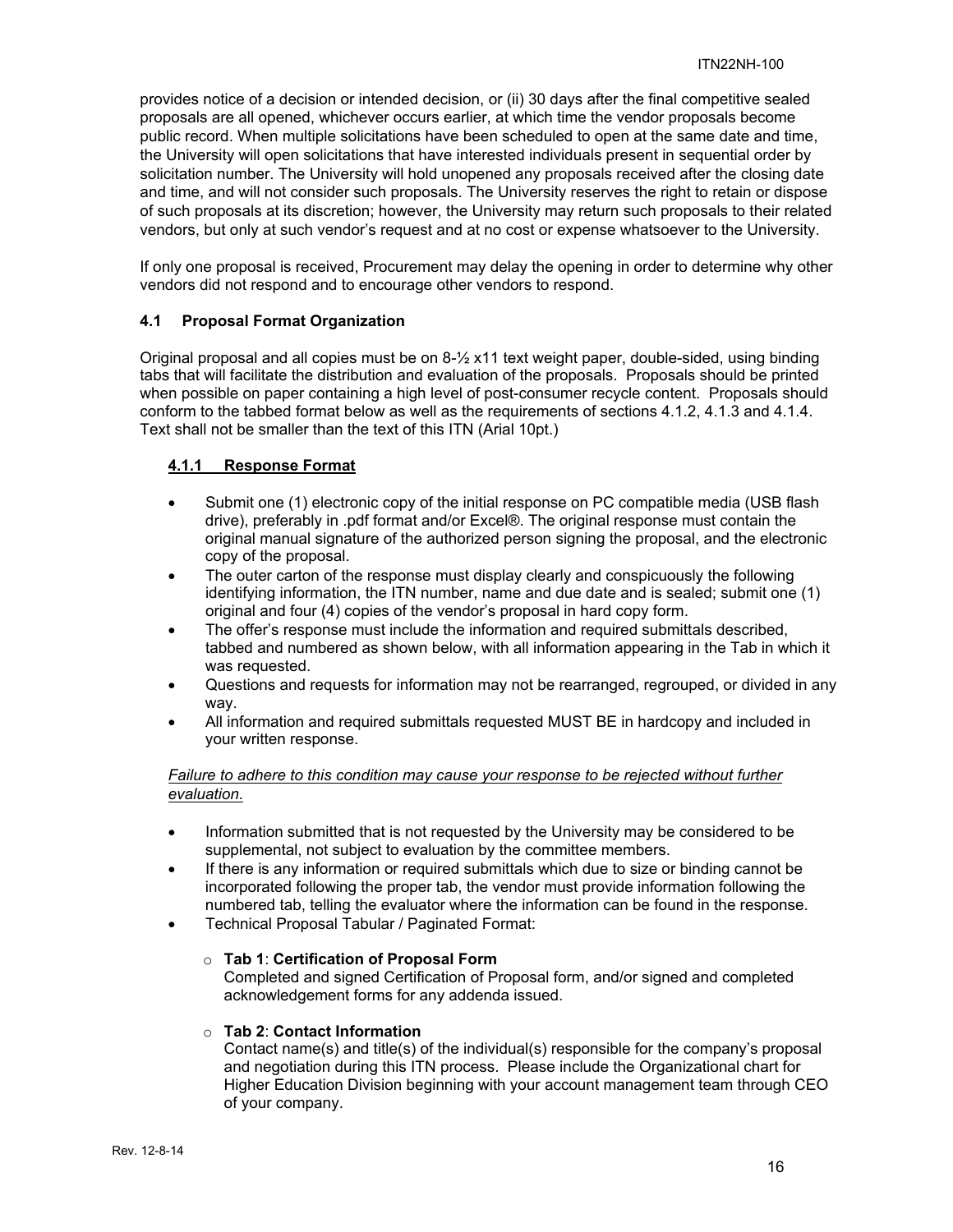### o **Tab 3**: **Executive Summary** (LIMITED TO 6 PAGES)

 An executive summary of the vendor's proposal highlighting Proposal features that best demonstrate the advantages of selecting your firm.

#### o **Tab 4**: **Company Information** (LIMITED TO 6 PAGES)

Provide the following information a tabbed sub-section (by corresponding letter:

- A. Date established and brief history
- B. Ownership (public, partnership, subsidiary, etc.)
- C. Five (5) references, ideally for programs of similar scope and/or features to UF's Dining Services Program, including:
	- Client name & location
	- Client contact name, email and telephone number
	- Services provided & contract model for each provided service (ex: P&L; Cost Plus)
	- Student population (head count)
	- Number of students in residence
	- Meal Plan structure: indicate number of annual mandatory, student voluntary, Faculty/Staff voluntary meal plans sold in FY20
	- Managed volume (based on latest full fiscal year)
	- Current contract term and current length of tenure
	- Reasons why UF should see this account
- D. List of the five (5) most recent accounts for which you were the vendor and lost or was not renewed during an open bid process, indicate for each:
	- Date the contract ended
	- Client contact name & title
	- Client telephone number and email address
- o **Tab 5: Company Philosophy** (LIMITED TO 15 PAGES)
	- A. Provide specific information regarding the company's and/or parent company's involvement with providing services (all services, i.e., not limited to food service) to prisons and the use of prison labor to provide those services in the US and globally.
	- B. Provide specific examples of how the company has aligned services and programs provided with mission of land-grant universities.
	- C. Describe company's specific approach on the UF campus to the following initiatives:
		- o Social responsibility
		- o Diversity and inclusion
		- o Supported employment
		- o Living wages
		- o Describe the sustainability vision for UF and examples of successfully implemented initiatives at other accounts.
	- D. Describe company's specific approach on the UF campus:
		- o Menu composition
		- o Recipe development
		- o Scratch cooking vs. use of convenience foods
		- Reduction/elimination of growth additives and antibiotics from the foods purchased and served
		- o Humane sourcing practices
- o **Tab 6**: **Program**

Provide the following information in a tabbed sub-section (by corresponding letter). (LIMITED TO 100 PAGES)

A. **Residential Dining**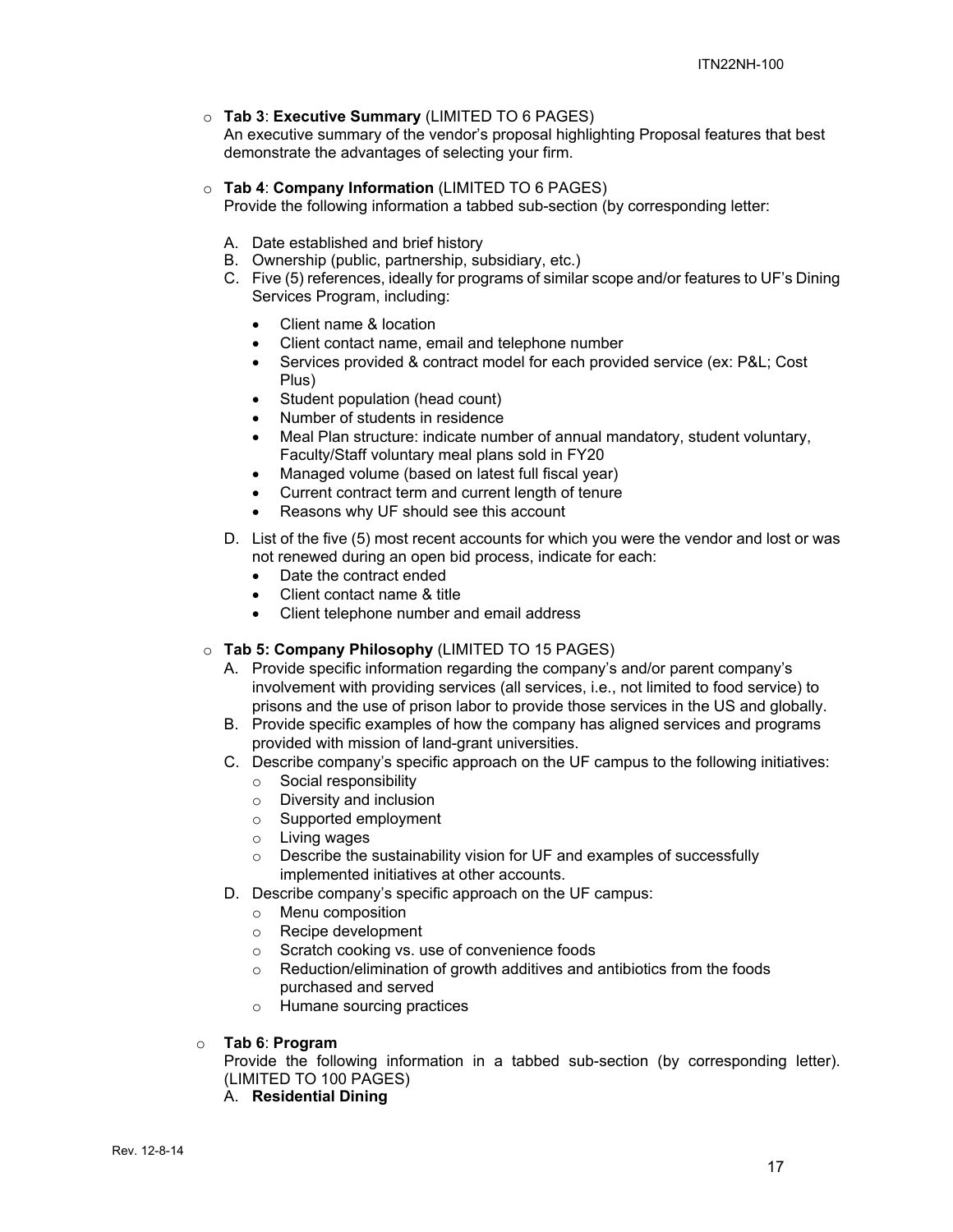#### For each of the following: **(listed in order of priority**)

- 1. Racquet Club A high visibility location shared with student recreation facilities and adjacent to historic residence halls and the academic core. (Ideal renovation timeline in FY2023)
	- a. Describe how Racquet Club will be integrated into your program and how will the experience and atmosphere encourage interaction between students, faculty and staff to further enhance a diverse and inclusive community.
	- b. Proposed service concept by mealtime daypart
	- c. Proposed innovations and/or improvements to the current service model
	- d. Proposed strategies for:
		- i. Programming
		- ii. Extended hours meal service
		- iii. Take away service
- 2. Broward Dining Program excellence with consideration of resources and timing in support of historic and new residence halls.
	- a. Specific to Broward Dining, how will your company provide the opportunity and atmosphere that encourages interaction between students, faculty and staff that further enhances a diverse and inclusive community.
	- b. Proposed service concept by mealtime daypart
	- c. Proposed innovations and/or improvements to the current service model
	- d. Proposed strategies for:
		- i. Programming
		- ii. Extended hours meal service
		- iii. Take away service
- 3. Gator Corner A high visibility location next to Ben Hill Griffin Stadium and multiple residence halls with the desire to utilize the physical location to promote and accentuate the program.
	- a. Specific to Gator Corner, how will your company provide the opportunity and atmosphere that encourages interaction between students, faculty and staff to further enhance a diverse and inclusive community of this residential neighborhood.
	- b. Proposed service concept by mealtime daypart
	- c. Proposed innovations and/or improvements to the current service model
	- d. Proposed strategies for:
		- i. Programming
		- ii. Extended hours meal service
		- iii. Take away service
- 4. Honors College (projected opening Fall 2024 in Broward recreational complex area) – An anticipated 900-bed net increase for the Broward neighborhood.
	- a. Beginning with a 'clean slate' present what's next for residential dining and how does this location encourage interaction between students, faculty and staff to further enhance a diverse and inclusive community.
	- b. Proposed service concept by mealtime daypart
	- c. Proposed innovations and/or improvements to the current service model
	- d. Proposed strategies for:
		- i. Programming
		- ii. Extended hours meal service
		- iii. Take away service

#### **B. Meal Plans**

FY22-23 (Year 1) the University will be using the current meal plan offerings, as noted on the website https://gatordining.com/4201-2/ .

1. For FY23-24 through FY 26-27(Years 2-5), the University plans to move to meal plan offerings that support the dining program and as negotiated. Provide the recommended meal plans for Year 2-6 with descriptions of each plan. Ensure terms and conditions for each plan are clearly identified (e.g. any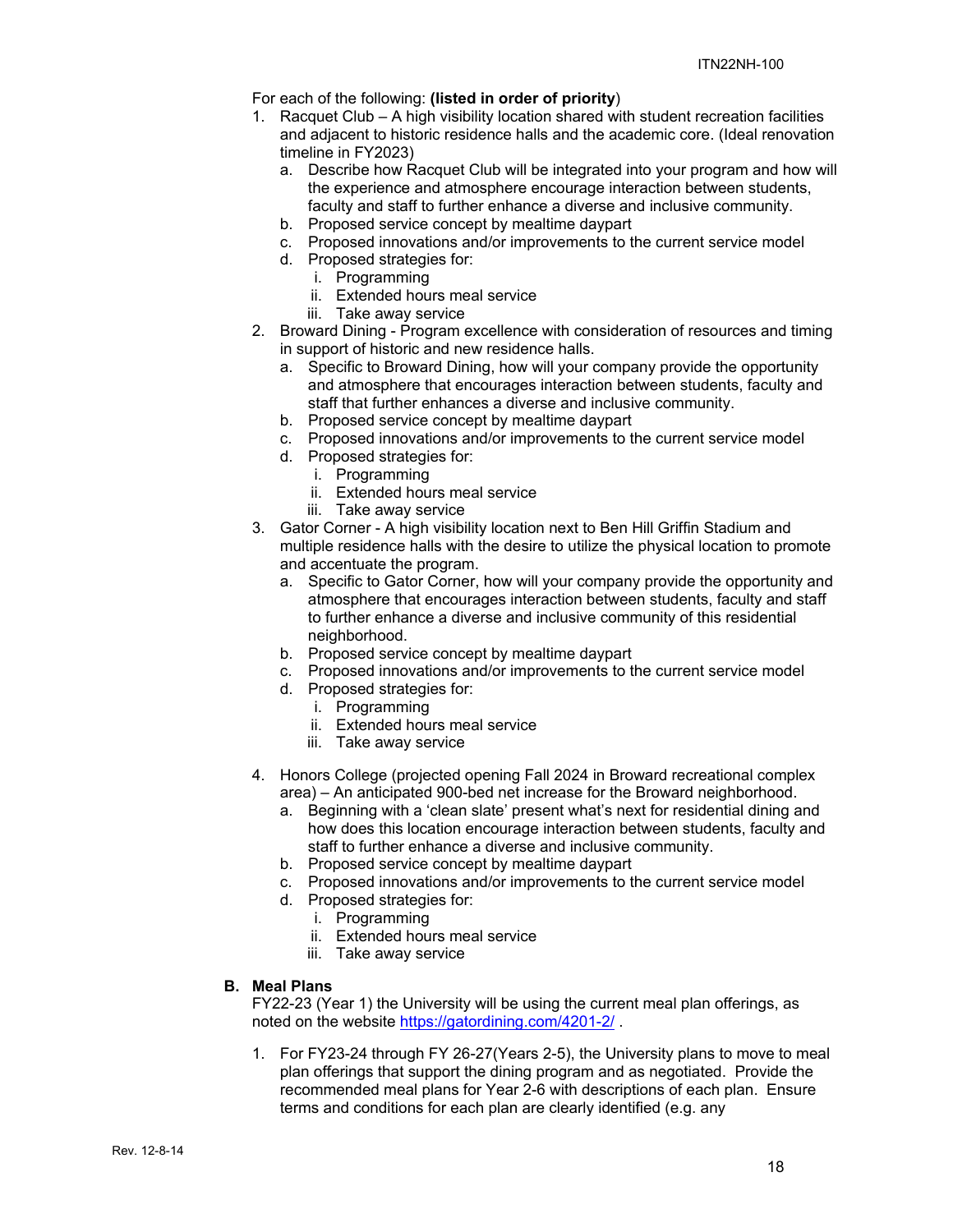recommendations for mandatory requirements, meal equivalency/exchange usage parameters, meal equivalency/exchange value, carry over/expiration of Flex Buck and/or Declining Balance dollars, etc). Proposed meal plans should also include summer, non-resident, athletic, and faculty/staff options.

2. For fiscal year 27-28 and beyond, in conjunction with future residential dining location openings, enhancements, or program changes, provide the recommended meal plans with descriptions of each plan. Ensure terms and conditions for each plan are clearly identified (e.g. any recommendations for mandatory requirements, meal equivalency/exchange usage parameters, meal equivalency/exchange value, carry over/expiration of Flex Buck and/or Declining Balance dollars, etc). Proposed meal plans should also include summer, nonresident, athletic, and faculty/staff options.

Note: Meal plans recommended by year must match meal plans in Financial Proposal.

#### **C. Retail Dining**

Exclusive right to provide retail dining at the following locations:

| #               | <b>Current Retail Dining Locations</b>        |  |  |
|-----------------|-----------------------------------------------|--|--|
| $\overline{1}$  | Pollo Tropical Reitz Union                    |  |  |
| $\overline{2}$  | Subway Reitz Union                            |  |  |
| $\overline{3}$  | <b>Shake Smart Reitz Union</b>                |  |  |
| $\overline{4}$  | Arredondo Café Reitz Union                    |  |  |
| 5               | <b>Starbucks Reitz Union</b>                  |  |  |
| $\overline{6}$  | <b>Local Restaurant Row Reitz Union</b>       |  |  |
| 7               | Panda Express Reitz Union                     |  |  |
| 8               | Papa John's Reitz Union                       |  |  |
| $\overline{9}$  | POD Market Reitz Union                        |  |  |
| 10              | Wendy's Reitz Union                           |  |  |
| 11              | Wing Zone Reitz Union                         |  |  |
| 12              | Chick-fil-A HUB                               |  |  |
| 13              | <b>Starbucks HUB</b>                          |  |  |
| 14              | POD Market HUB                                |  |  |
| $\overline{15}$ | Au Bon Pain Newell Hall                       |  |  |
| 16              | Firehouse Subs Turlington Plaza               |  |  |
| 17              | Jamba Juice Turlington Plaza                  |  |  |
| 18              | Chick-fil-A Broward Dining                    |  |  |
| 19              | Subway/POD Market                             |  |  |
| 20              | Moe's Southwest Grill Racquet Club            |  |  |
| $\overline{21}$ | Chomp It Racquet Club                         |  |  |
| $\overline{22}$ | Chick-fil-A Sun Terrace Center                |  |  |
| $\overline{23}$ | Einstein Bros Bagels Sun Terrace Center       |  |  |
| $\overline{24}$ | Salad Creations Sun Terrace Center            |  |  |
| 25              | <b>Starbucks Sun Terrace Center</b>           |  |  |
| $\overline{26}$ | Panda Express Sun Terrace Center              |  |  |
| $\overline{27}$ | <b>Starbucks Norman Hall</b>                  |  |  |
| $\overline{28}$ | The Market Norman Hall                        |  |  |
| 29              | Little Hall Express: KFC, Deli, Freshens, WPB |  |  |
| 30              | Einstein Bros Bagels Vet Medicine             |  |  |
| $\overline{31}$ | Shake Smart SW Rec Center                     |  |  |
| 32              | Chomp It & POD Market                         |  |  |
| 33              | Chomp & Go C-Sore Hough Hall                  |  |  |
| $\overline{34}$ | Chomp & Go C-Sore Pugh Hall                   |  |  |
| 35              | <b>WPB Harrell Med Education Building</b>     |  |  |
| $\overline{36}$ | Java City Engineering Building                |  |  |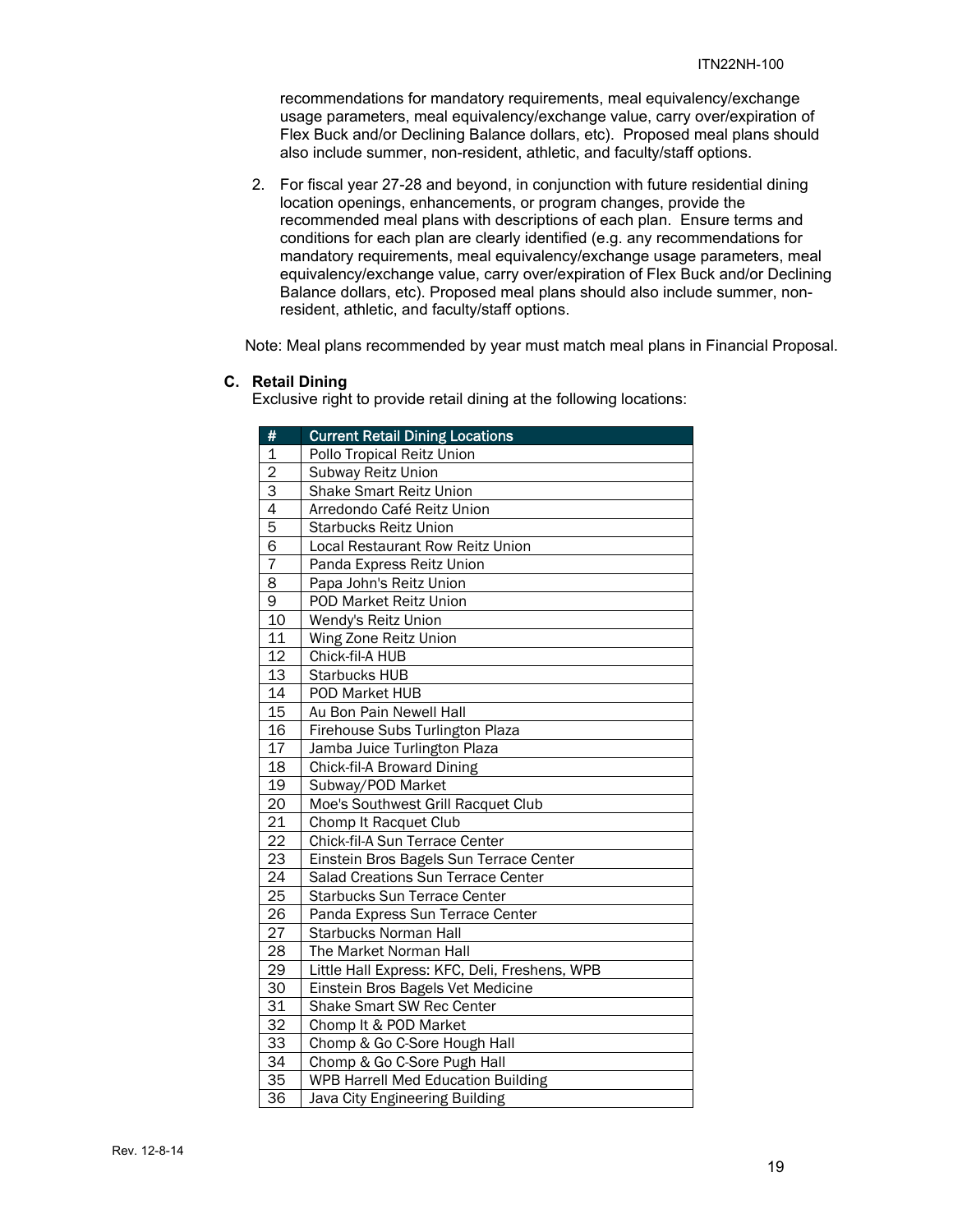| 37 | Chomp It Law School                      |
|----|------------------------------------------|
| 38 | <b>Starbucks Law School</b>              |
| 39 | <b>Starbucks Library West</b>            |
| 40 | <b>Starbucks Marston Science Library</b> |
| 41 | POD Market Beaty                         |
| 42 | Genetics Café                            |
| 43 | Harn Museum Camellia Court Café          |
| 44 | Orthopedic Building Café                 |
| 45 | New Location, if needed                  |
| 46 | New Location, if needed                  |

 For each retail location **(identified by the number in the table above)** provide the following:

- a. Proposed concept
- b. Proposed innovations and/or improvements to the current service model
- c. Proposed delivery solution and implementation details
- d. Indicate if this location is to be closed describe the strategy behind the closure, as needed

 47 (or appropriate #): Pop-Ups/Mobile Units/Mobile Kiosk/Robotic Vending Indicate use of pop-up/mobile units:

- a. Type/concept of unit
- b. Time of use
- c. Location
- d. Frequency.

48 (or appropriate #): Non-Vendor Branded Concepts (national, regional, local brands) are required:

- a. To accept gift cards
- b. To participate in the brand's reward programs (if any)
- c. To offer advertised area/regional promotions/specials on campus
- d. Use of non-traditional payment applications (i.e. Apple Pay)
- e. Any other features

Indicate any exceptions by brand name

#### **D. Athletic Dining Program**

Taking into consideration the three components of the Athletic Dining Program:

- 1. Training Table
- 2. Gatorade Fuel Bar & Other Campus Fueling Stations
- 3. Athletic Team Catering (pre/post game meals, travel meals, visiting team meals, special event catering)

Provide the following and clearly indicate the Athletic Dining Program components addressed:

- a. Indicate the physical service locations.
- b. Describe your program to include breakfast, lunch, and dinner offers with continuous service between traditional dayparts, and which can also support the ability for the student athlete to dine in or take out their meals.
- c. Please provide your solution for an all-day fueling, snack, and grab and go solution. It should include a variety of product offerings including hot and cold sandwiches, salads, and handheld meals; travel and snack kits; sick/injured meals; smoothie/vogurt/acai options.
- d. Describe how will technology be integrated into your program, minimally allowing student athletes to pre order meals and snacks, while also being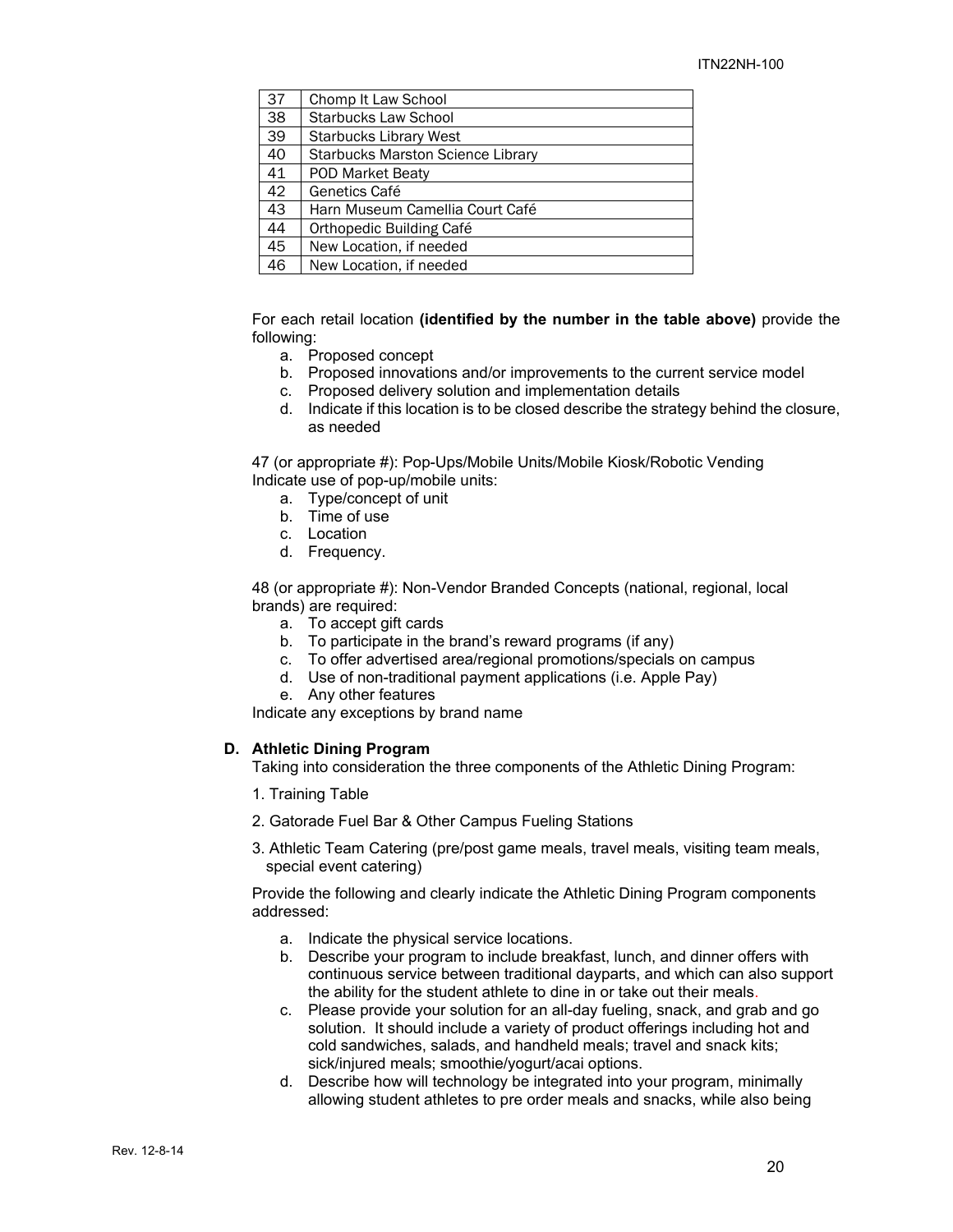able to see menu choices, allergens, dietary and performance nutritional information.

- e. Provide your plan to partner with UAA sports dietician/sports nutrition departments on recipe development. Please describe how your menu development specifically supports the goals of an athletic performance menu program.
- f. Describe how your program will utilize and increase the purchase of local and sustainable food items specifically for Training Table.
- g. Describe how your program will aid in accessibility to all members of the UAA community, but especially those athletes that may be injured, have limited meal times, special dietary restrictions or concerns, or may need special and individualized assistance. Provide any details on possible food delivery solutions.
- h. Provide your Athletic Student Catering solution as it pertains to the Training Table and to the greater UF Athletic community. Include your catering organization chart with any dedicated Athletic catering positions, as well as your plan to purchase and utilize any supporting equipment needed to support this area of business.
- i. Describe how your program will support special events such as celebration dinners, special meal and event requests, recruiting visit meals, and premium meals.

#### **UF reserves the right to not award the Athletic Dining Program portion, in whole or in part, of this ITN and any submitted proposals at their discretion, at any time during this solicitation process.**

### **E. Catering Program**

Provide the following:

- 1. Techniques you will use to ensure the accuracy and quality of food and service for all Catering events.
- 2. Proposed innovations and/or improvements to the current service model and/or Program
- 3. Operating standards for delivery, set-up, staffing, and clean up for Catering events
- 4. Describe your proposed plans for a Catering Showcase and indicate the frequency.
- 5. Provide a Catering organizational chart to indicate the structure of the Catering Program.

#### **F. Capital Investment Plan**

As the University looks to offer a more up to date dining program, we have prioritized the following projects and timelines to be included in your Capital Investment Plan. Provide your proposed Investment Plan for the Program over the base term of the contract (amortized no more than 10 years):

Summer 2022: Racquet Club, to be open for Fall 2022 Summer 2023: Broward Dining Center, to be open for Fall 2023 Summer 2023, or 2024 (to coincide with the opening of the Honors College residential facility) Honors College Retail solutions Summer 2025: Gator Corner Dining Center, to be open for Fall 2025 Ongoing: Investment strategy, description, and timeline for refresh/renovation of retail spaces

For each proposed investment, include:

1. Service location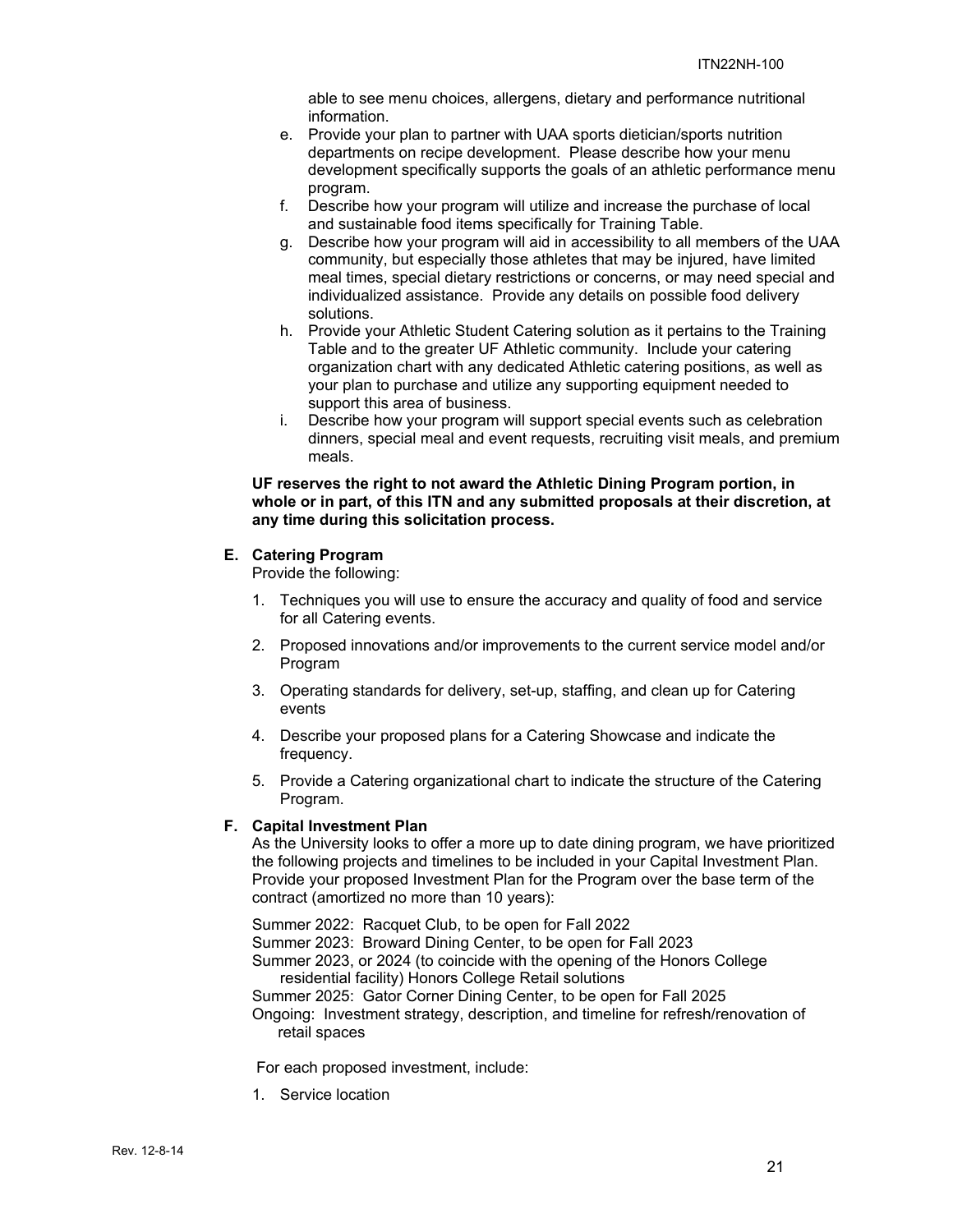- 2. Narrative investment description (for example: "new smallwares," "new concept implementation," "servery renovation," "trade dress enhancements," etc.)
- 3. Implementation timeline from design to first service day
- 4. Provide imagery, floor plans, renderings or other explanatory illustrations helpful in describing the investment
- 5. Where applicable, temporary dining solutions
- 6. Projected cost and funding source (i.e. Vendor or University)
- 7. In addition to projected cost (#6 above), provide any exclusions not covered in projected cost (e.g. rendering shows tables and chairs, but projected costs do not include tables and chairs)
- 8. Indicate Vendor project management fee as a % or \$ amount and any other additional fees or % amounts the Vendor would receive to complete this investment proposal through opening.

#### o **Tab 7 Operations (**LIMITED TO 40 PAGES)

Provide the following information in a tabbed sub-section (by corresponding letter).

#### **A. Program Wide**

- 1. Identify the specific ways diversity and inclusion are incorporated throughout the Dining Services Program.
- 2. Describe the proposed customer facing technology to be implemented.
	- a. Identify where each technology will be used.
	- b. Implementation date
- 3. Food product solutions
	- a. Indicate the specific solutions for providing foods according to religious beliefs in all areas of the Dining Services Program.
	- b. Describe how customers visually identify allergen safe food products.
	- c. Production and service strategy for allergen management.
	- d. Describe how customers visually identify nutritional ingredients or special nutritionally based food products (ie low calorie, vegetarian, vegan, organic, fair trade, locally sourced, etc)
	- e. Strategy for provision of nutritional counseling and allergen management support for customers with special dietary needs.
	- f. Describe how your company provides innovation in food offerings? Include how and the frequency?
- 4. Provide the Year 1 Marketing Plan:
	- a. Indicate the promotions for residential dining, retail dining, catering, athletic team catering, athletic suite/box catering and specific on campus collaborations/events.
	- b. Based on your experience and knowledge of UF, what are the top 2-3 marketing strategies you believe will be most impactful in engaging the community and driving participation?
	- c. Describe the corporate staff support and resources the onsite team will receive in developing and implementing Marketing activities.

## **B. Collaboration**

- 1. Describe the proposed partnership on campus and the specific collaboration opportunities that are initiated by Dining Services. For each opportunity indicate:
	- a. Identify the UF community/community partner
	- b. Describe the type of collaboration opportunity
	- c. Identify the scope of services to be provided by Dining Services
	- d. Identify any funding to be provided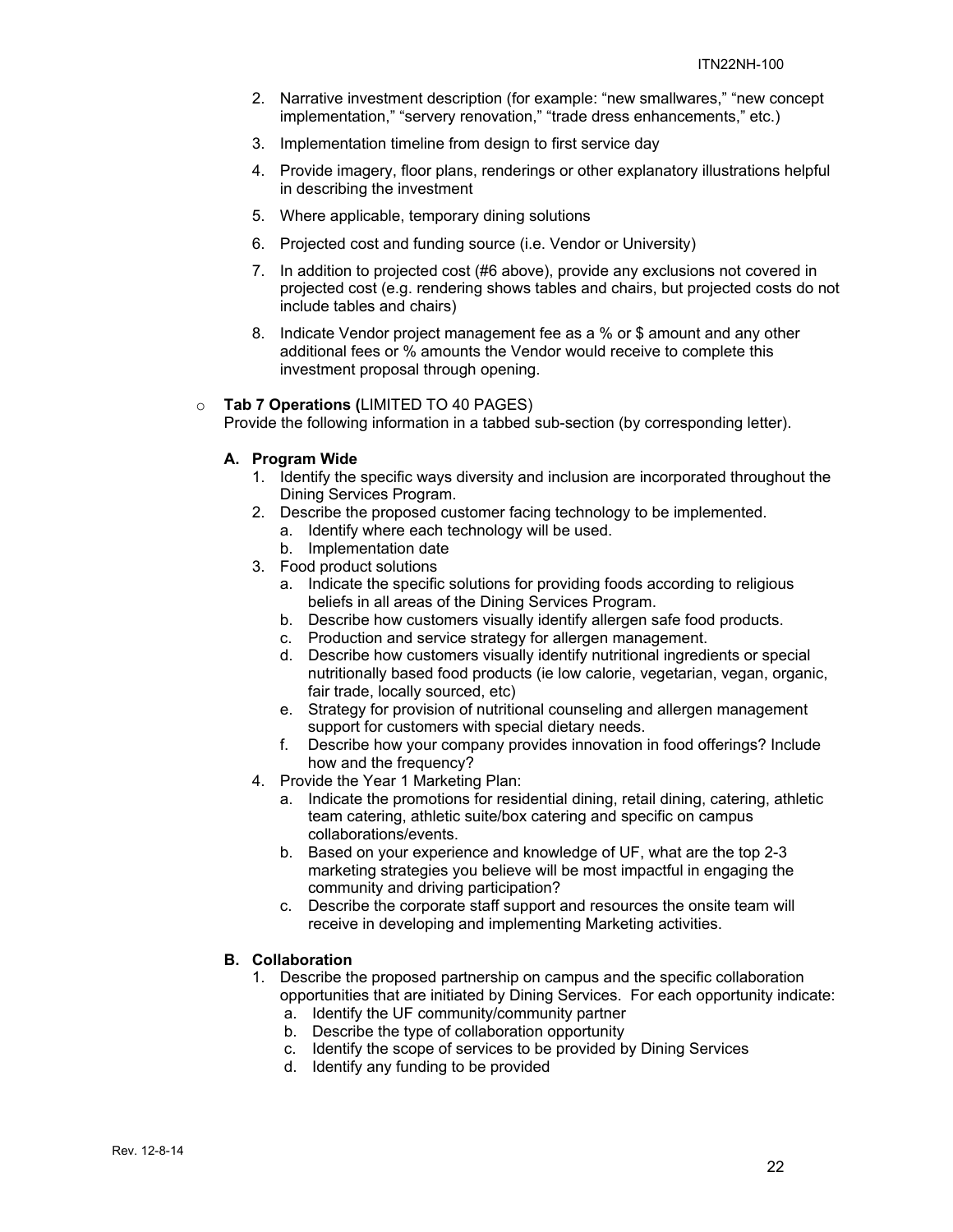For example:

- i. Partner with Housing & Residence Life
- ii. Move In for residential students
- iii. Dining Services to set up manned tabling stations from 8am-8pm (in agreed upon residential area locations) providing free fresh cookies and bottled water along with a map of campus dining locations and hours.
- iv. Cost provided by Dining Services valued at \$X.
- 2. Describe proposed EDUCATION collaboration opportunities.
	- a. Identify the UF community/community partner
	- b. Describe the education area or topic of the collaboration opportunity
	- c. Identify the frequency of events
	- d. Identify the scope of services to be provided by Dining Services
	- e. Identify any funding to be provided
- 3. Describe the education partnership with IFAS, GatorWell, and any additional community partners (if not previously identified).
	- a. Identify proposed educational topics, and additional program/departmental partners & frequency of events
	- b. Describe how students in the IFAS program would be integrated into the operation of the Dining Services Program.
	- c. Describe any resources that can be shared, which programs/departments that would share and how the resources are funded.
	- d. Describe how IFAS and/or GatorWell resources will be used to ensure the provision of healthy menu offerings.
	- e. Describe nutritional counseling resource sharing/collaboration.
- 4. If not addressed above:
	- a. Identify any additional wellness program components.
	- b. Provide the detailed plan to incorporate food recovery efforts.
	- c. Provide the proposed creative plan to address food insecurity on campus.
	- d. Describe the plan to address Life Skills Education sessions (etiquette dinner, cooking 101, etc.).

#### **C. Sustainability**

Initiatives important to UF include waste reduction (recycle/compost), responsible and local sourcing and energy efficiency. Building on the current Gator Dining sustainability efforts, provide the following:

- 1. Identify three (3) new initiatives recommended for UF that support UF's goals. For each initiative provide:
	- a. How goal or initiative aligns with UF goals
	- b. Cost to implement and purpose of expenditure
	- c. Date of implementation
	- d. Metric to be used to measure success
- 2. Provide a proposed greenhouse gas emissions measurement and reduction plan
- 3. Provide a proposed energy/water management plan
- 4. Provide a carbon neutrality plan
- 5. Provide how you will identify, measure and annually increase local purchasing with proof of verification (may come from third party measurement and verification process)
- 6. Provide a plan to reduce barriers of entry for local supply categories.
- 7. Provide a plan to identify and measure supply chain workers' rights and increase of purchasing from Vendors that meet stated standards
- 8. Provide your plan for all food leftover from any residential dining meals, catered events, retail daily operations and any location across campus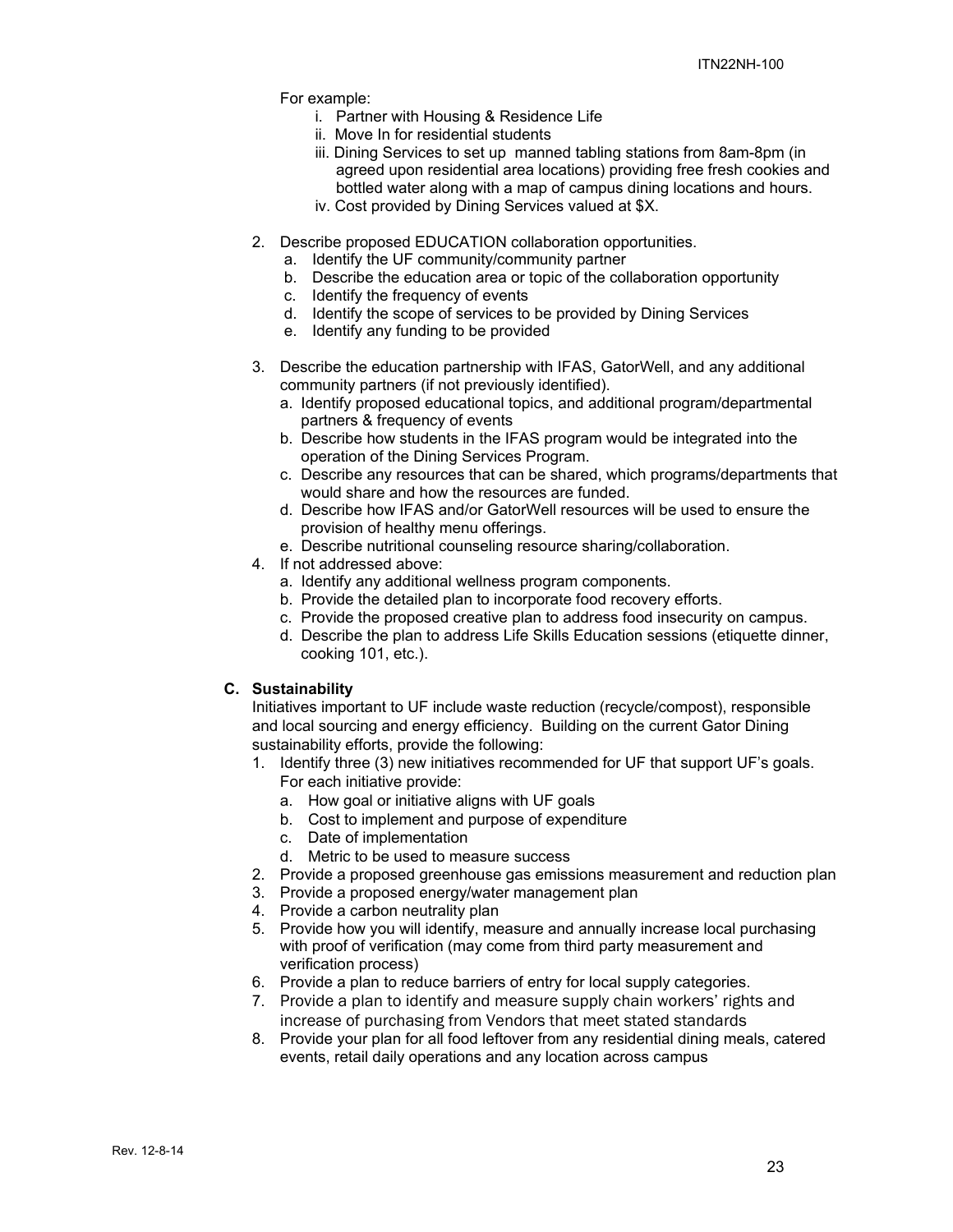#### **D. Account Management**

- 1. Describe the proposed Management Structure for this account, including on-site, regional/district and corporate support personnel.
- 2. Provide the on-site organization chart
- 3. Provide 'best candidate' resumes for the following on-site positions:
	- a. RDM/GM
	- b. Executive Chef
	- c. Residential Dining Director
	- d. Retail Director
	- e. Marketing Director
	- f. Communications/Community Relations
	- g. Catering Director
	- h. Sustainability Manager
	- i. Business Manager/Financial
	- j. Dietitian
	- k. HR Manager
	- l. Project/Facilities Manager
- 4. Provide the proposed internship information for each position:
	- a. Area
	- b. Number of positions & expected average hours per week
	- c. Compensated or voluntary (specifically 'on books or off books')

#### **E. Staff**

- 1. Complete the **Attachment 2: Vendor Staffing Plan** and submit excel file.
- 2. Provide your strategy, process, and objectives for:
	- a. Ongoing management and staff recruitment, training, and retention for the account
	- b. Hiring employees of the current vendor
	- c. Student hiring, development, and retention
- 3. Describe your philosophy of full time vs. part time
- 4. State your policy on outside temporary labor

#### **F. Continuous Improvement**

- 1. Provide your proposed Key Performance Indicators as part of a submitted Performance Scorecard. At a minimum, Scorecard must include measurement criteria, baseline metrics and total risk amount for these areas:
	- a. Meal plan utilization/participation
	- b. Residential dining satisfaction
	- c. Meal plan sales growth
	- d. Retail sales growth
	- e. Retail satisfaction
	- f. Catering sales growth
	- g. Catering satisfaction
	- h. Client Satisfaction
	- i. Menu accuracy (digital posting vs actual service)
	- j. Collaboration initiatives
	- k. Marketing initiatives
	- l. Health, Safety & Sanitation
- 2. Describe your strategy for each of the following:
	- a. Ensuring year over year alignment with UF objectives
	- b. Customer complaint monitoring and resolution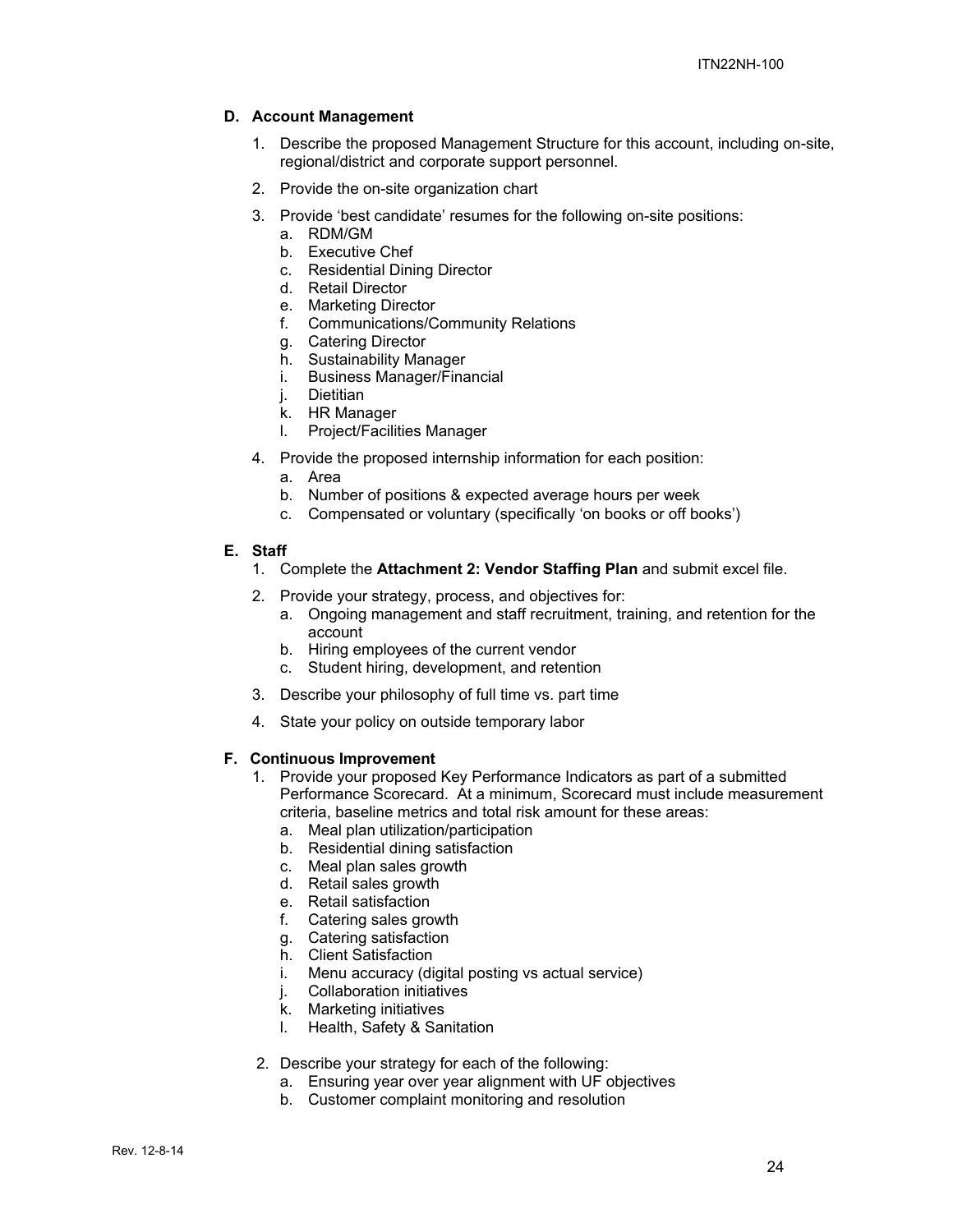#### **G. Proposed Transition Plan**

Provide a detailed transition plan that describes your process for transition and start up should your company be selected for the contract, including the following:

- A list of all tasks involved in the form of a critical path schedule and timeline, identifying who is responsible for each task.
- A list of your proposed transition team and backgrounds of each.

#### o **Tab 8: Value Add** (LIMITED TO 5 PAGES)

Identify how your company will add value to the University of Florida Dining Program

#### o **Tab 9: Additional Information** (no page limit)

As a separate document, provide the following:

- A. Proposed menus and pricing for:
	- Residential Dining Services (4-week menu, no pricing, plant forward options highlighted, LTO's highlighted)
	- Special Event menu samples (residential & retail)
	- Retail Dining Services, by location
	- Catering Services for all event types (include value, everyday and premium options/service levels and a list of all proposed service charges)
	- Student group-funded Catering Services
	- Sustainable Catering Services
	- Summer youth camp menu (typical 5 day menu)
	- Adult summer conference menu (typical 5 day menu)
	- Athletic Dining: Training Table (2 week minimum)
	- Athletic Dining: Gatorade Fuel Bar and Campus fueling stations
	- Athletic Dining: athletic student catering for teams/groups
- B. Audited Vendor financial statements for the last three full fiscal years
- C. Emergency Preparedness Plan and identify the UF departments/groups necessary for collaboration of this plan.

#### o **Tab 10: Financial Proposal**

Complete the **Attachment 3: Vendor Financial Proposal** workbook to provide your financial proposal. Ensure that all formulas are correct on each of the spreadsheets in the workbook and notify the Project Contact immediately if you believe you find an error. When preparing your financial proposal, be sure to review the financial terms in **MSA Exhibit A: Scope of Work** and be aware of the following UF preferences:

- 1. Financial Model
	- (a) Dining Services Program: Profit & Loss.
	- (b) Alternate Proposal for Dining Services Program: Creative financial model for consideration.
- 2. Vendor Funded Investments
	- (a) The following to be Vendor funded, amortized on the client statement and subject to buyback at 0% interest:
		- (i) Smallwares and Trade Dress upgrades required to implement Vendor's proposal
		- (ii) Technology purchases, including point-of-sale (POS) systems required to implement Vendor's proposal
		- (iii) Facilities renovation required to implement Vendor's proposal taking into consideration UF's priorities.
	- (b) Vendor investments to be amortized no more than 10 years, not to exceed the base term of the contract unless MUTUALLY agreed.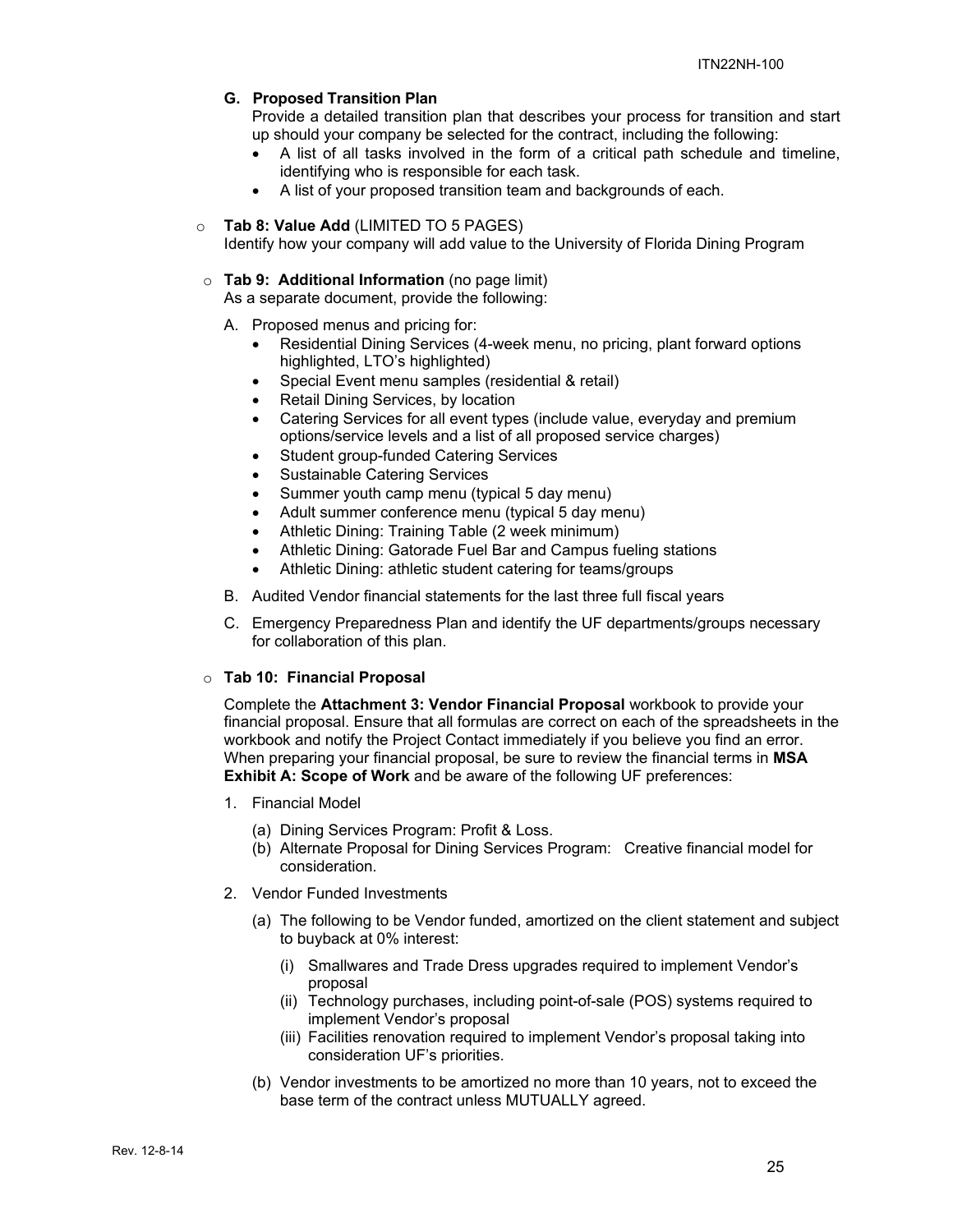- 3. Operational Transition and Start-Up Costs
	- (a) To be a Vendor cost of entry, not subject to buyback.
- 4. Equipment
	- a) University desires to receive a monthly rental payment for the use of University owned equipment.
	- b) The University shall be responsible for the purchase of new or replacement dining services furniture or equipment costing \$5000 or more (the University Capital threshold).
	- c) Vendor to be responsible for scheduling and payment for equipment maintenance and repair of Vendor owned equipment.
	- d) Vendor to be responsible for scheduling maintenance and repair of University owned equipment. University responsible for payment of repair of University owned equipment. Vendor responsible for payment of preventative maintenance of University owned equipment.
- 5. In-Kind Fund

Provide an offer for in-kind services on an annualized basis

6. Risk/Reward

UF intends to measure Vendor's performance via KPIs and a performance scorecard and desires Vendor to propose associated performance risk/reward payments.

7. Working Capital

To be Vendor funded.

- 8. Purchase Discounts
	- (a) In Cost Plus service lines, purchases made on behalf of this contract, UF expects Vendor to include in its financial proposal a credit equal to the purchase discounts, rebates, allowances and incentives it receives from its purchasing contracts for food, beverages and supplies. The credit is to be calculated as a percentage of product cost.
	- (b) In Profit & Loss service lines, UF expects Vendor to be transparent and include dollar amount the Vendor anticipates receiving for purchase discounts, rebates, allowances and incentives based on the UF account.
- 9. Minimum Guaranteed Commission
	- The University desires an annual minimum commission guarantee for each year of the base contract.
- o **Tab 11: Proposed Exceptions** 
	- 1. By submitting a response to this ITN, Vendor agrees that it has fully reviewed the **Master Agreement**, **MSA Exhibit A: Scope of Work** and **SOW Attachment 1: Program Standards** (including review by legal counsel) and accepts the responsibilities and obligations therein unless otherwise explicitly noted in the **Attachment 4: Proposed Exceptions** and submitted as part of Vendor's proposal.
	- 2. Vendors may request a maximum of twenty (20) changes (all documents combined), to be documented in **Attachment 4: Proposed Exceptions** IN ORDER OF PRIORITY. For each proposed change, identify the document and paragraph number you are referencing, clearly state the concern and include proposed alternative language for UF's consideration. UF may negotiate these provisions with the successful Vendor but is under no obligation to accept Vendor's proposed changes. Under no circumstances will UF negotiate changes that are not documented in Attachment 4.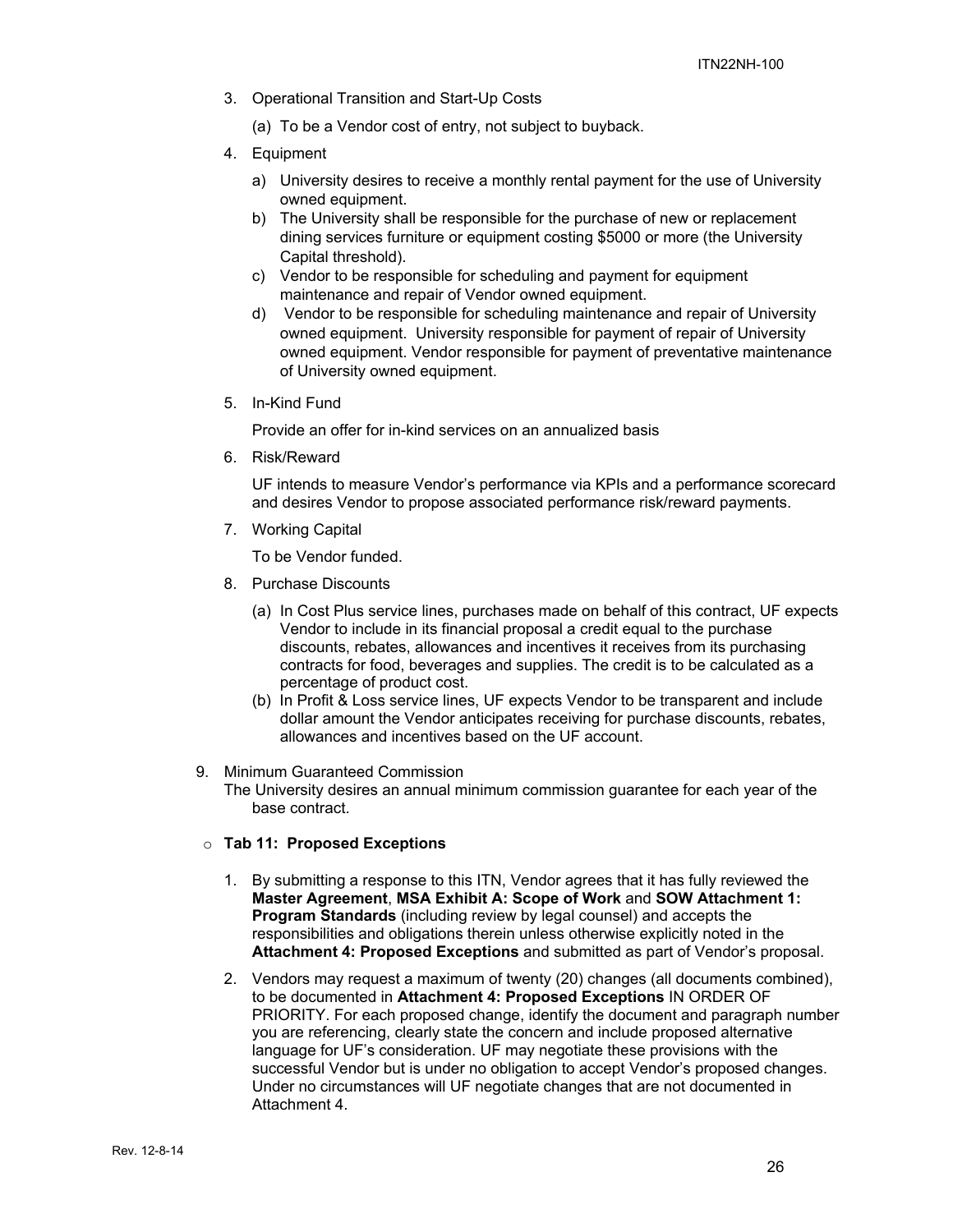## **4.1.2 Number of Proposal Copies to be Furnished**

One (1) original of initial response must be submitted on PC compatible media (USB flash drive), preferably in Word® or Excel® marked "Original", and four (4) copies, each marked "Copy".

## **4.1.3 Bindings and Marking**

The original and each copy must be individually bound. When submitting more than one (1) proposal, units must be clearly marked; for example, "Original of Proposal One", "Copy One of Proposal One", "Original of Proposal Two", "Copy One of Proposal Two", and so on.

## **4.1.4 Marking of Envelopes**

Vendors shall ensure that the outer carton of the response must display clearly and conspicuously the following identifying information: ITN #: ITN22NH-100 Opening date and time: 10/06/2021 3:00 PM ET

## **4.1.5 Proposal Costs**

The University is not liable in any manner or to any extent for any cost or expense incurred by any vendor in the preparation, submission, presentation, or any other action connected with proposing or otherwise responding to this ITN. Such exemption from liability applies whether such costs are incurred directly by the vendor or indirectly through the vendor's agents, employees, assigns or others, whether related or not to the vendor.

## **4.1.6 Faxes or Emails Not Accepted**

The University shall not accept proposals received by fax or email.

## **4.2 Requirements of Proposer for Response**

#### **4.2.1 Original ITN Document**

Procurement Services shall retain the ITN, and all related terms and conditions, exhibits and other attachments, in original form in an archival copy. Any modification of these, in the vendor's submission, is grounds for immediate disqualification.

## **4.2.2 Vendor's Understanding of the ITN**

In responding to this ITN, the vendor accepts the responsibility fully to understand the ITN in its entirety, and in detail, including making any inquiries to the University as necessary to gain such understanding. The University reserves the right to disqualify any vendor who demonstrates less than such understanding. Further, the University reserves the right to determine, at its sole discretion, whether the vendor has demonstrated such understanding. Related to this, the University's right extends to cancellation of award if award has been made. Such disqualification and/or cancellation shall be at no fault, cost or liability whatsoever to the University.

#### **4.2.3 University Provides Information in Good Faith without Liability**

All information provided by the University in this ITN is offered in good faith. Individual items are subject to change at any time. The University makes no certification that any item is without error. The University is not responsible or liable for any use of the information, or for any claims attempted to be asserted there from.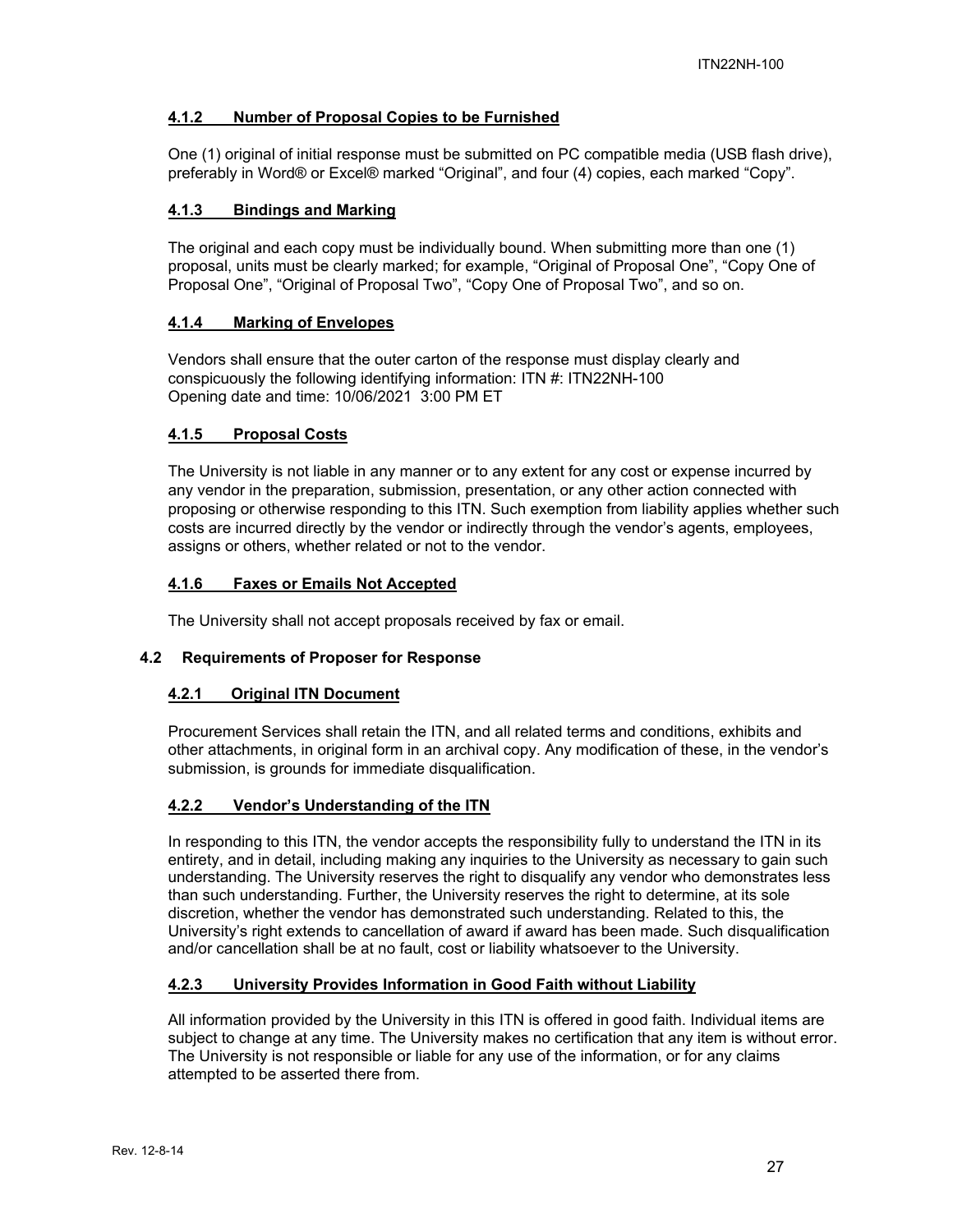#### **4.2.4 Verbal versus Written Communication**

Verbal communication shall not be effective unless formally confirmed in writing by the specified University Procurement staff in charge of managing this ITN's process. In no case shall verbal communication override written communication.

#### **4.2.5 Questions, Communications and Inquires between the University and Vendors**

Vendor inquiries, questions and requests for clarification related to this ITN are to be directed, in writing, to:

> University of Florida Procurement Services 971 Elmore Drive Gainesville, FL 32611-5250

Attn Project Contact: Nicola Heredia Telephone No: 352/392-1331

E-mail Address: nheredia@ufl.edu

Applicable terms and conditions herein shall govern communications and inquiries between the University and vendors, as they relate to this ITN.

**Informal communications** shall include, but are not limited to, requests from/to vendors or vendors' representatives of any kind or capacity, to/from any University employee or representative of any kind or capacity, with the exception of Procurement Services, for information, comments, speculation, etc. Inquiries for clarifications and information that will not require addenda may be submitted verbally to the Procurement Staff named, above, at any time.

**Formal communications** shall include but are not limited to the following.

- Questions concerning the Roundtable for this ITN should be submitted in writing, and be received prior to 08/24/2021 5:00 PM/ET.
- Questions concerning this ITN must be submitted in writing, and be received prior to 09/03/2021 5:00 PM/ET.

 Errors and omissions in this ITN and enhancements. Vendors shall bring to the University's attention any discrepancies, errors, or omissions that may exist within this ITN. Vendors shall recommend to the University any enhancements in respect to this ITN, which might be in the University's best interests. These must be submitted in writing and be received prior to 09/03/2021 5:00 PM/ET.

 Inquiries about technical interpretations must be submitted in writing, and be received prior to 09/03/2021 5:00 PM ET.

 Inquiries for clarifications/information that will not require addenda may be submitted verbally to the Procurement Staff named above at any time during this process.

- Verbal and/or written presentations and pre-award proposals under this ITN.
- Addenda to this ITN.

Informal communications shall cease on the date of distribution of this ITN and formal communications shall commence. On the date that the University completes the award process for this ITN and executes the resulting contract with the successful Vendor, informal communications may resume and formal communications must cease.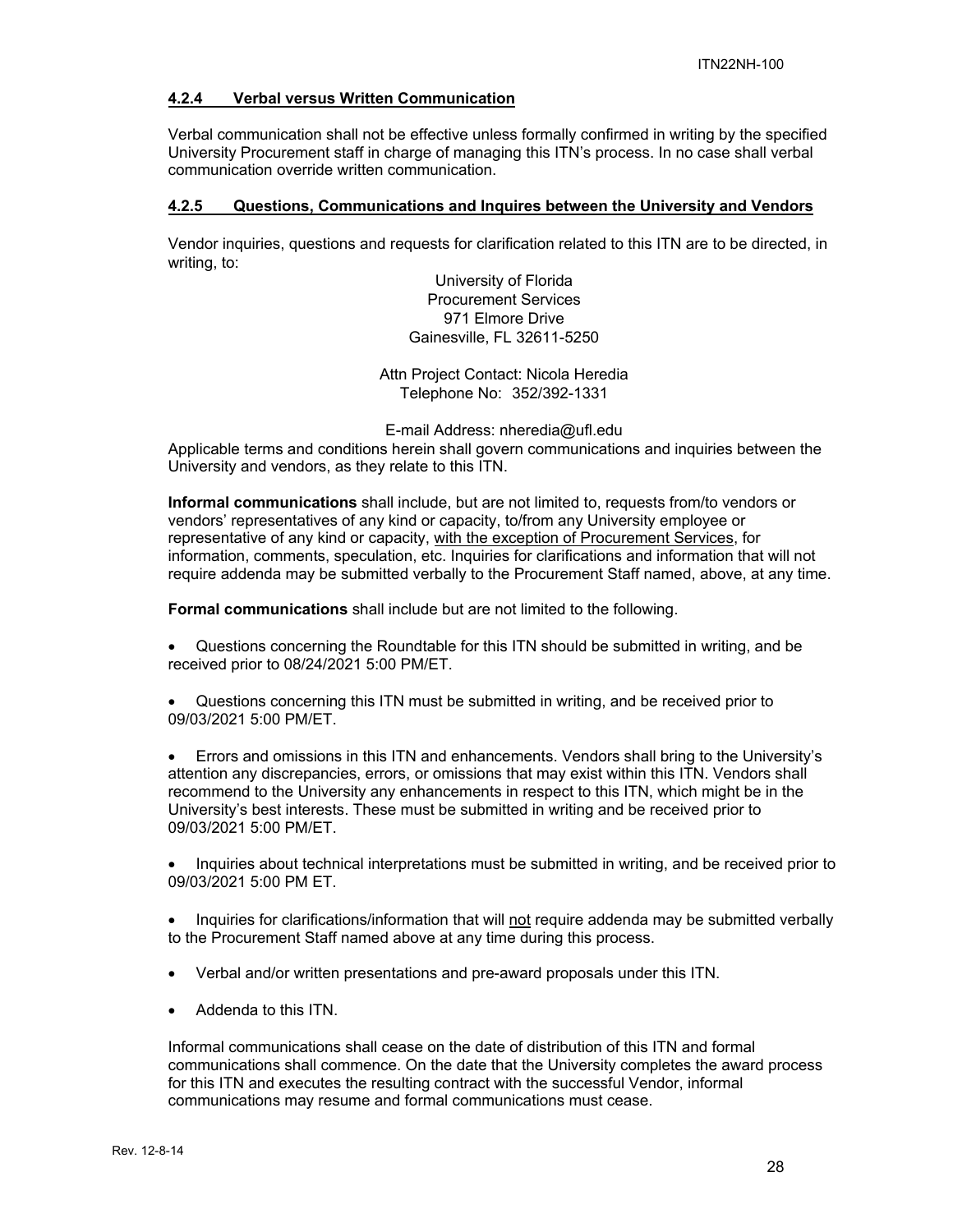### **4.2.6 Addenda and the University's Response to Communications from Vendor**

The University will make a good-faith effort to provide a written response to each question or request for clarification that requires addenda within five (5) University business days.

#### *All addenda will be posted to our web site only:*

https://procurement.ufl.edu/vendors/schedule-of-bids/

#### *Vendors who want the addenda supplied to them in another form must notify the Procurement Staff listed in Section 4.2.5 above of that request. Otherwise, it will be the vendor's responsibility to check the web site for any additional information and addenda concerning this ITN.*

The University will not respond to any questions/requests for clarification that require addenda, if received by the University after **09/03/2021 5:00 PM ET**.

#### **4.2.7 Pricing and/or Revenue Proposal**

Vendors shall indicate pricing and/or revenue offers in Attachment 3 - Financial Proposal Workbook provided along with this ITN. Vendors shall ensure that any departure from this condition results in an offer that is clearly cross-referenced to the applicable sections within this ITN. For any material departure from this condition, vendors shall provide clear and unambiguous explanations how the departure relates in detail to the applicable sections within this ITN in an alternate Financial Proposal. If the vendor responds with an "All or None" proposal, it shall be clearly and unambiguously marked as such.

The University may presume and hold as the vendor's final offer all pricing and/or revenue offerings, whether stated as amounts or percentages, and/or whether or not offered on an all-ornone basis, if not specified by the vendor. The University may accept or reject in part or entirely the vendor's pricing and/or revenue offerings when such offerings are not on an all-or-none basis. The University prohibits the changing of pricing and/or revenue proposals after the ITN closing date and time. Unless otherwise specifically proposed by the vendor, the University reserves the right to hold such pricing and/or revenue proposal as effective for the entire intended contract term. The University may prescribe the manner and method by which pricing and/or revenue offerings shall be communicated in vendor's proposal. The University may reject any proposal in which the pricing and/or revenue offer does not conform to such prescribed manner and method.

## **4.2.8 Revisions to the ITN**

The University may revise any part of this ITN for any reason by issuing addenda. The University will communicate additional information and addenda to this ITN by posting them on our web site.

#### https://procurement.ufl.edu/vendors/schedule-of-bids/

### **Vendors that want the revisions supplied to them in another way must notify the Procurement Staff listed in this document of that request. Otherwise, it will be the vendor's responsibility to check the web site for any additional information and addenda concerning this ITN.**

Vendors are responsible for the information contained in such addenda, whether or not they acknowledge receipt. The University is under no obligation to communicate such addenda to vendors who notify the University that they will not be responding this ITN. The University may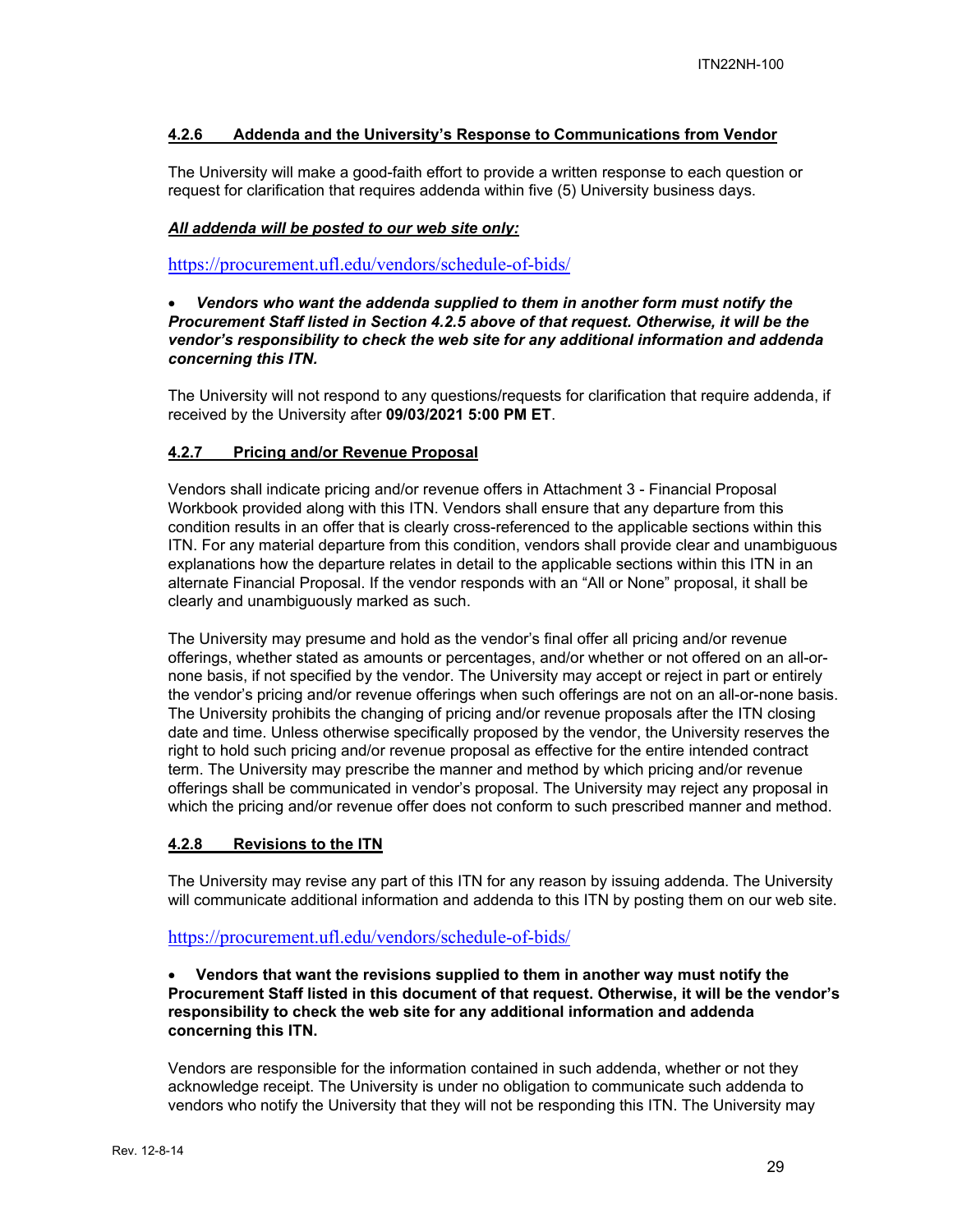determine whether an addendum will be considered as part of this ITN and/or as part of any contract resulting there from. The University shall reject vendors' responses to addenda if such responses are received after the ITN closing date and time.

## **4.2.9 Attention to Terms and Conditions**

Vendors are cautioned to thoroughly understand and comply with all matters covered under the Terms and Conditions section of this ITN. The successful Vendor is expected to enter into a form of agreement. The University agreement terms and conditions included in this ITN are intended to be incorporated into this agreement. PROPOSALS THAT ARE CONTINGENT UPON ANY CHANGES TO THESE TERMS AND CONDITIONS MAY BE DEEMED TO BE NON-RESPONSIVE AND MAY BE REJECTED (within the University's sole discretion).

## **4.2.10 Required Signature**

The University may reject any vendors' response if it is not signed as indicated and/or required by the areas, spaces, or forms provided within this ITN.

## **4.2.11 Authority to Negotiate**

Representatives of the vendor(s) selected to participate in oral negotiation(s) shall be first required to submit written authorization from the company CEO or CFO attesting to the fact that the company's lead negotiator is authorized to bind the company to the terms and conditions agreed to during negotiations and as contained in the vendor's best and final offer. The provision of such authorization shall be a prerequisite to continuation in the ITN process. The University shall not enter into extensive contract negotiations with the selected vendor(s) after the negotiation process has been completed. If the University determines that a company awarded a contract based on this ITN does not honor all aspects of the agreement reached during the negotiations in the best and final offer, the University reserves the right to immediately cancel the award, and to place the company on the University's suspended vendor list.

Company negotiators must enter the negotiations prepared to speak on behalf of the vendor's company. The University reserves the right to immediately terminate negotiations with any company whose representatives are not empowered to, or who will not, make decisions during the negotiation session. Vendors are reminded that the University may elect not to solicit a best and final offer from any company whose representative(s) have been unable or unwilling to commit to decisions reached during the verbal negotiation process.

## **4.2.12 Collusion Prohibited**

In connection with this ITN, vendor collusion with other vendors or employees thereof, or with any employee of the University, is prohibited and may result in vendor disqualification and/or cancellation of award. Any attempt by the vendor, whether successful or not, to subvert or skirt the principles of open and fair competition may result in vendor disqualification and/or cancellation of award. Such disqualification and/or cancellation shall be at no fault or liability whatsoever to the University.

## **4.2.13 Improper Business Relationships/Conflict of Interest Prohibited**

In connection with this ITN, each vendor shall ensure that no improper, unethical, or illegal relationships or conflict of interest exists between or among the vendor, the University, and any other party to this ITN. The University reserves the right to determine the materiality of such relationships, when discovered or disclosed, whether intended or not; and to decide whether or not vendor disqualification and/or cancellation of award shall result. Such disqualification and/or cancellation shall be at no fault or liability whatsoever to the University.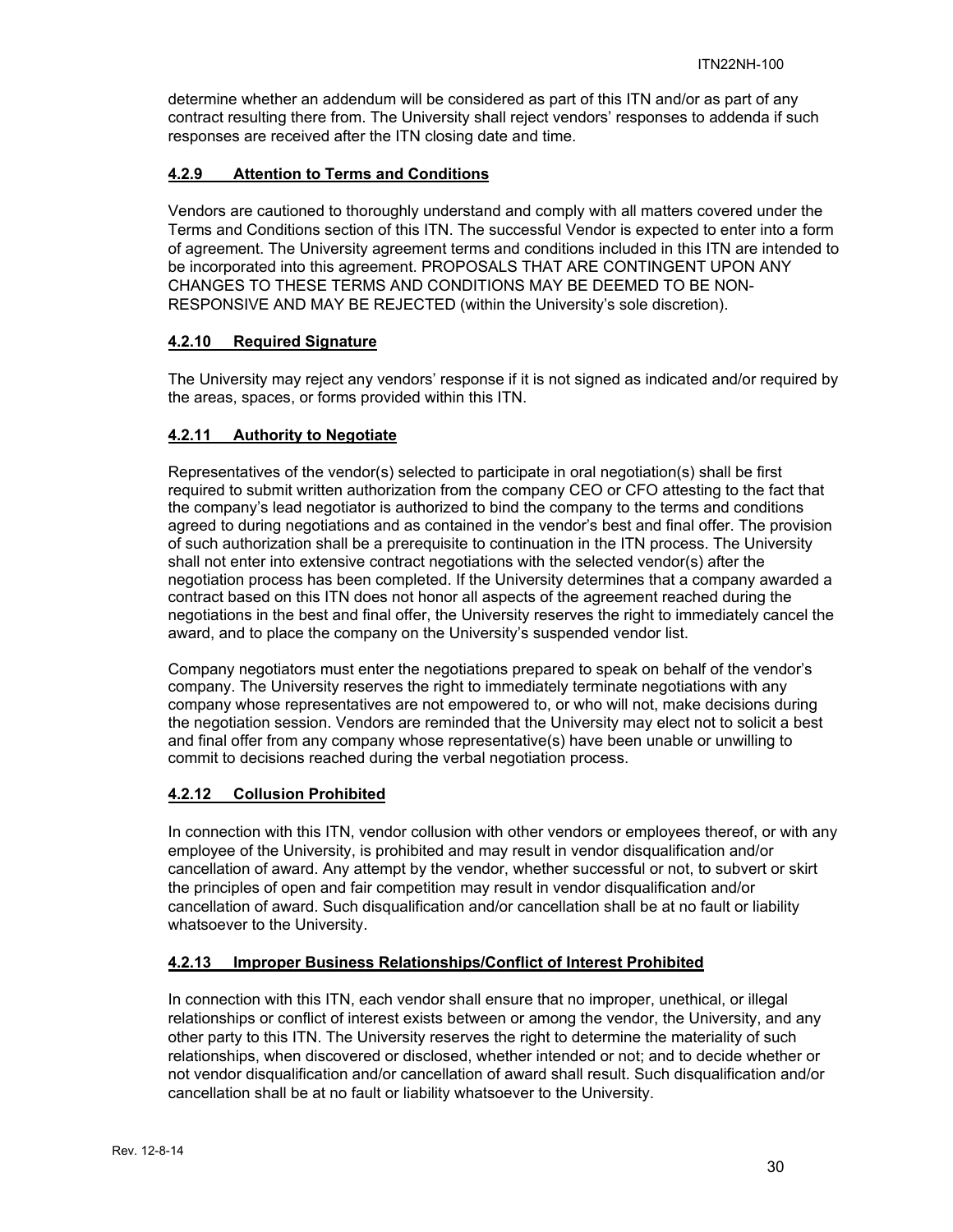#### **4.2.14 Corrections, Changes, and Providing Information on Forms within the ITN**

Vendors shall ensure that an authorized individual initials each correction using pen and ink. Vendors shall use pen and ink or typewriter in providing information directly on pages, or copies thereof, contained within this ITN.

### **4.2.15 Intentionally Omitted**

#### **4.2.16 Anti-Kickback**

In compliance with FAR 52.203-7, the University has in place and follows procedures designed to prevent and detect violations of the Anti-Kickback Act of 1986 in its operations and direct business relationships.

### **4.2.17 Withdrawal of ITN**

Vendors may withdraw their proposals any time prior to the ITN closing date. Vendors may request to withdraw their proposals after the ITN closing date and time prior to selection and notice of award. The University shall have sole authority to grant or deny such a request. In the event the University grants such a request, it may withhold issuing future ITN's to such vendors.

### **4.2.18 University's Right to Use Vendor's Ideas/Proprietary Information**

**If the vendor needs to submit proprietary information with the proposal, the vendor shall ensure that it is enclosed in a separate envelope from the proposal and that it is clearly designated and conspicuously labeled as such.** Vendors who submit responses with information noted as proprietary may be asked to substantiate why the information is proprietary or is otherwise exempt from a public records request under Florida Law.

Selection or rejection of the proposal shall not affect the University's right of use. Provided however, that the University will, in good faith, honor vendor information that is clearly designated and conspicuously labeled as proprietary when the University concurs that the information is proprietary, and that trade secrets or other proprietary data contained in the proposal documents shall be maintained as confidential in accordance with procedures promulgated by Procurement staff and subject to limitations in Florida or Federal law. Pricing information cannot be considered proprietary. The University shall not be liable in any manner or in any amount for disclosing proprietary information if such information is not clearly so designated and conspicuously so labeled. The University shall likewise not be liable if it did not know or could not have reasonably known that such information was proprietary.

Should a request be made of the University for access to information designated confidential or trade secret by the bidder and, on the basis of that designation, the University denies the request, the bidder may be responsible for all legal costs necessary to defend such action if the denial is challenged in a court of law.

#### **5.0 DEFINITIONS**

### **5.1 Agreement/Contract**

All types of agreements entered into by the University, regardless of what they may be called, for the procurement of materials, services, or construction, or for the disposal of materials. Meaning is interchangeable.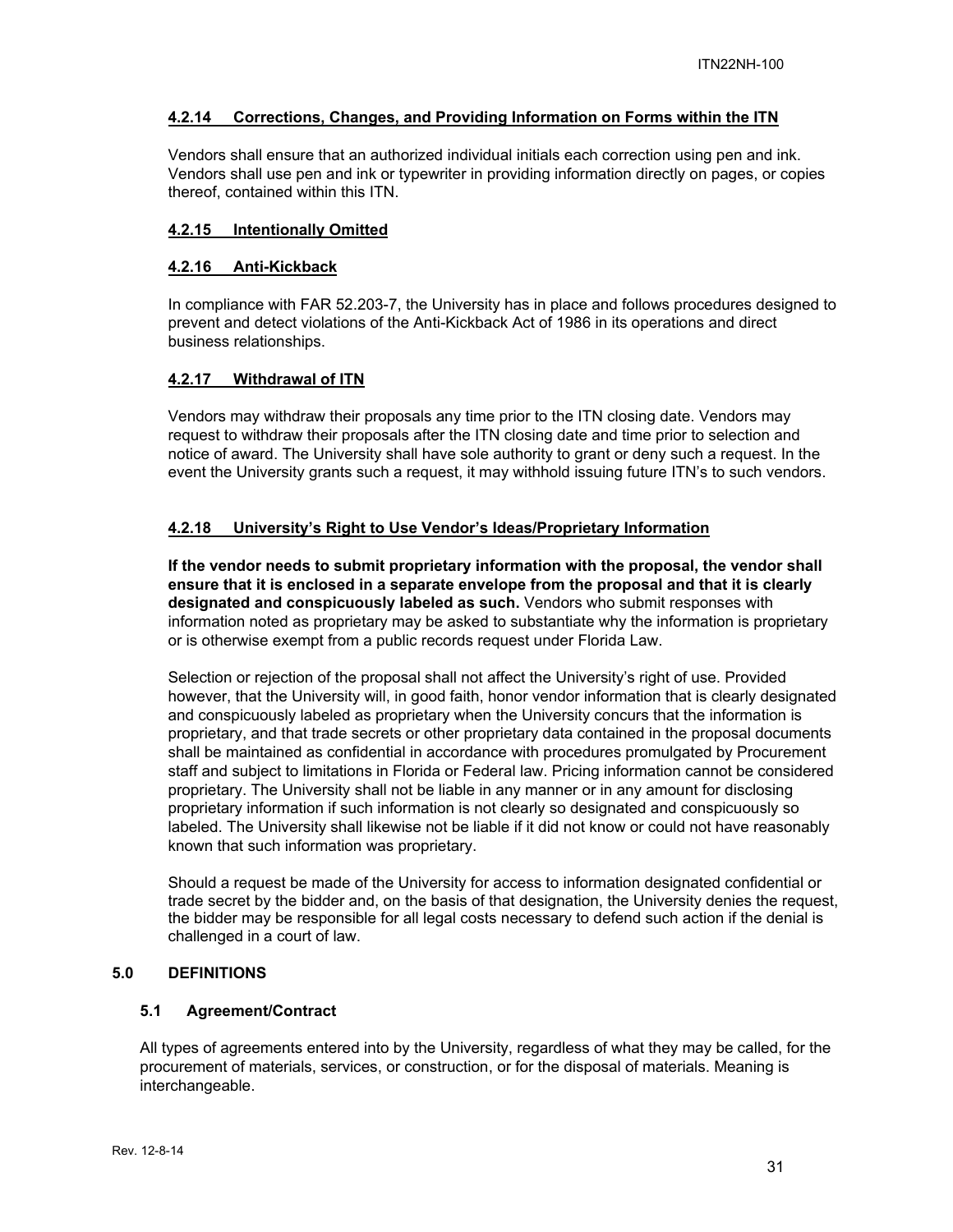#### **5.2 Customer**

Unless otherwise implied by the context of the specific provision within this ITN, "Customer" means a customer of the vendor, other than the University.

#### **5.3 Invitation to Negotiate (ITN)**

A competitive negotiation process. It is not to be confused with an Invitation to Bid (ITB), in which goods or services are precisely specified and price is substantially the only competitive factor. This ITN provides the University the flexibility to negotiate to arrive at a mutually agreeable relationship. Price will be considered, but will not be the only factor of evaluation.

### **5.4 May, Should**

Indicates something that is not mandatory, but permissible, recommended, or desirable.

#### **5.5 Must, Shall, Will**

Indicates a mandatory requirement. Failure to meet these mandatory requirements may result in rejection of your proposal as non-responsive.

### **5.6 Proposal**

The entirety of the vendor's responses to each point of this ITN, including any and all supplemental offers or information not explicitly requested within this ITN.

#### **5.7 Proprietary Information**

Information held by the owner that if released to the public or anyone outside the owner's organization, would be detrimental to its interests. It is an issue of fact rather than opinion. Pricing and/or revenues cannot be considered proprietary.

#### **5.8 Provider**

Any entity responding to this ITN, or, if selected, the vendor entering into a contract with University.

#### **5.9 Respondent**

Any entity responding to this ITN, or, if selected, the vendor entering into a contract with University.

#### **5.10 Response**

Same as Proposal

#### **5.11 Successful Vendor**

Any entity responding to this ITN, or, if selected, the vendor entering into a contract with University.

#### **5.12 Supplement Agreement**

Any supplement terms and conditions agreed to by the parties in writing taking precedence over all other documents governing the transaction.

#### **5.13 University of Florida, UF or University**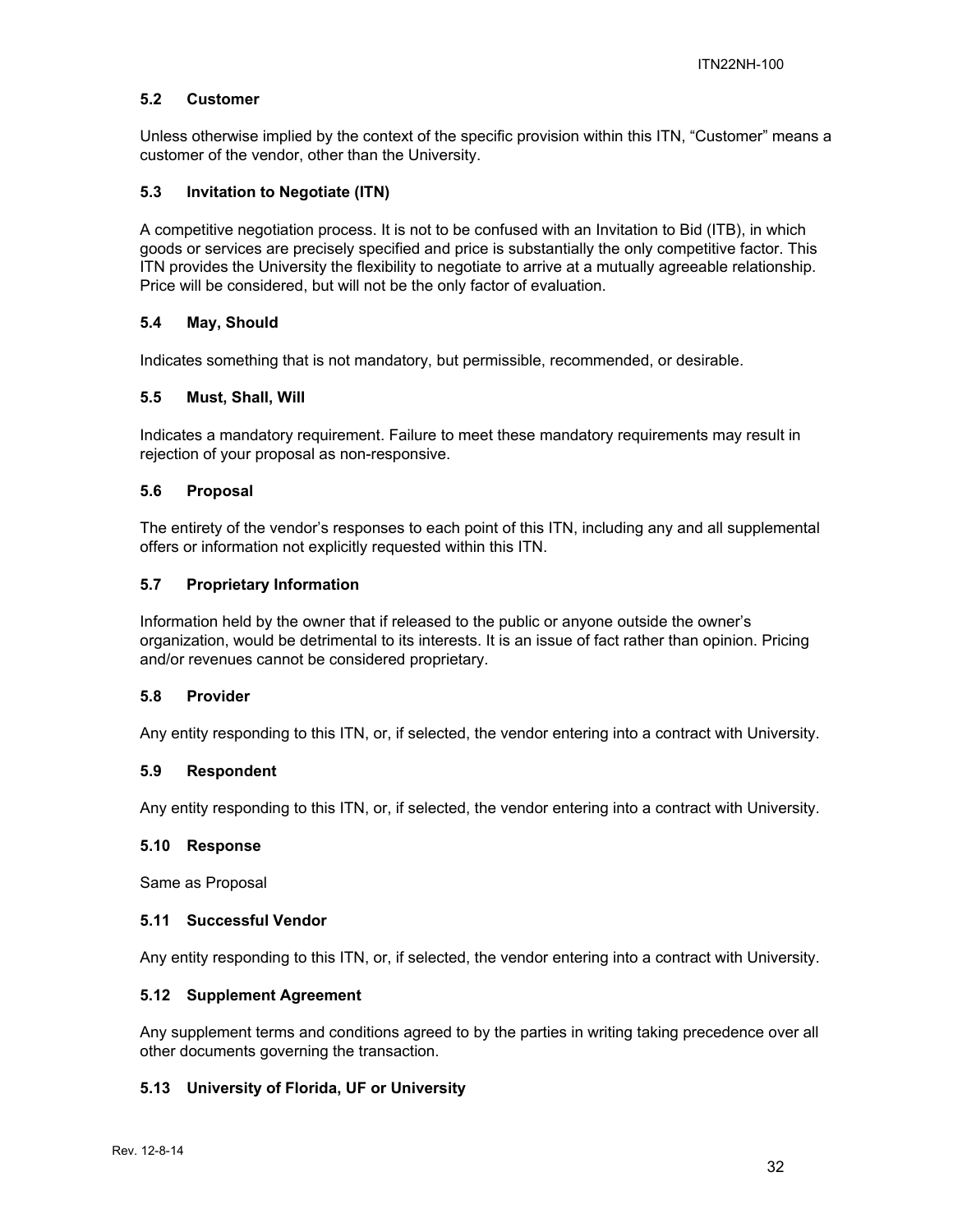Same as The University of Florida Board of Trustees, a public body corporate of the State of Florida; throughout the document the term UF, University and University of Florida is used interchangeably.

## **5.14 Vendor**

Any entity responding to this ITN, or, if selected, the vendor entering into a contract with University.

## **5.15 Vendor's Proposal**

Same as Proposal

## **5.16 Vendor's Response**

Same as Proposal

## **6.0 AGREEMENT TERMS AND CONDITIONS**

The following are the Terms and Conditions that will become part of any Agreement consummated between the University and the Successful Vendor. The Successful Vendor will be expected to execute an Agreement containing the provisions set forth in this section, or substantially similar provisions as University deems prudent or necessary. This list of provisions is not exhaustive or indicative of every provision that will be contained in the Agreement, but rather identifies particular terms and conditions of which the vendor should be aware. In the event of a conflict between any provisions contained in any of the documents governing this transaction, the following shall be the order of precedence: Agreement; Invitation to Negotiate; Proposal.

## **6.1 Actions of Successful Vendor**

The University is under no obligation whatsoever to be bound by the actions of Successful Vendor with respect to third parties. The Successful Vendor is not a division or agent of the University.

## **6.2 Advertising**

The Successful Vendor shall not advertise or publish information concerning the Agreement without prior written consent of the University. The University shall not unreasonably withhold permission.

## **6.3 Americans with Disabilities Act**

The Successful Vendor shall comply with all applicable provisions of the Americans with Disabilities Act and applicable federal regulations under the act.

## **6.4 Certification**

By signature on the "Proposal Certification" form included under Section 7.0, Vendor certifies that the submission on the proposal did not involve collusion or other anti-competitive practices. The Vendor has not given, offered to give, nor intends to give at any time hereafter any economic opportunity, future employment, gift, loan, gratuity, special discount, trip, favor, or service to a public servant in connection with the submitted proposal. In addition, Vendor certifies whether or not an employee of the University has, or whose relative has, a substantial interest in any Agreement subsequent to this ITN. Vendor also certifies their status with regard to debarment, or suspension by any federal entity.

Failure to provide a valid signature affirming the stipulations required by this clause shall result in the rejection of the submitted proposal and, if applicable, any resulting Agreement. Signing the certification with a false statement shall void the proposal and, if applicable, any resulting Agreement. Any resulting Agreement may be subject to legal remedies provided by law. Vendor agrees to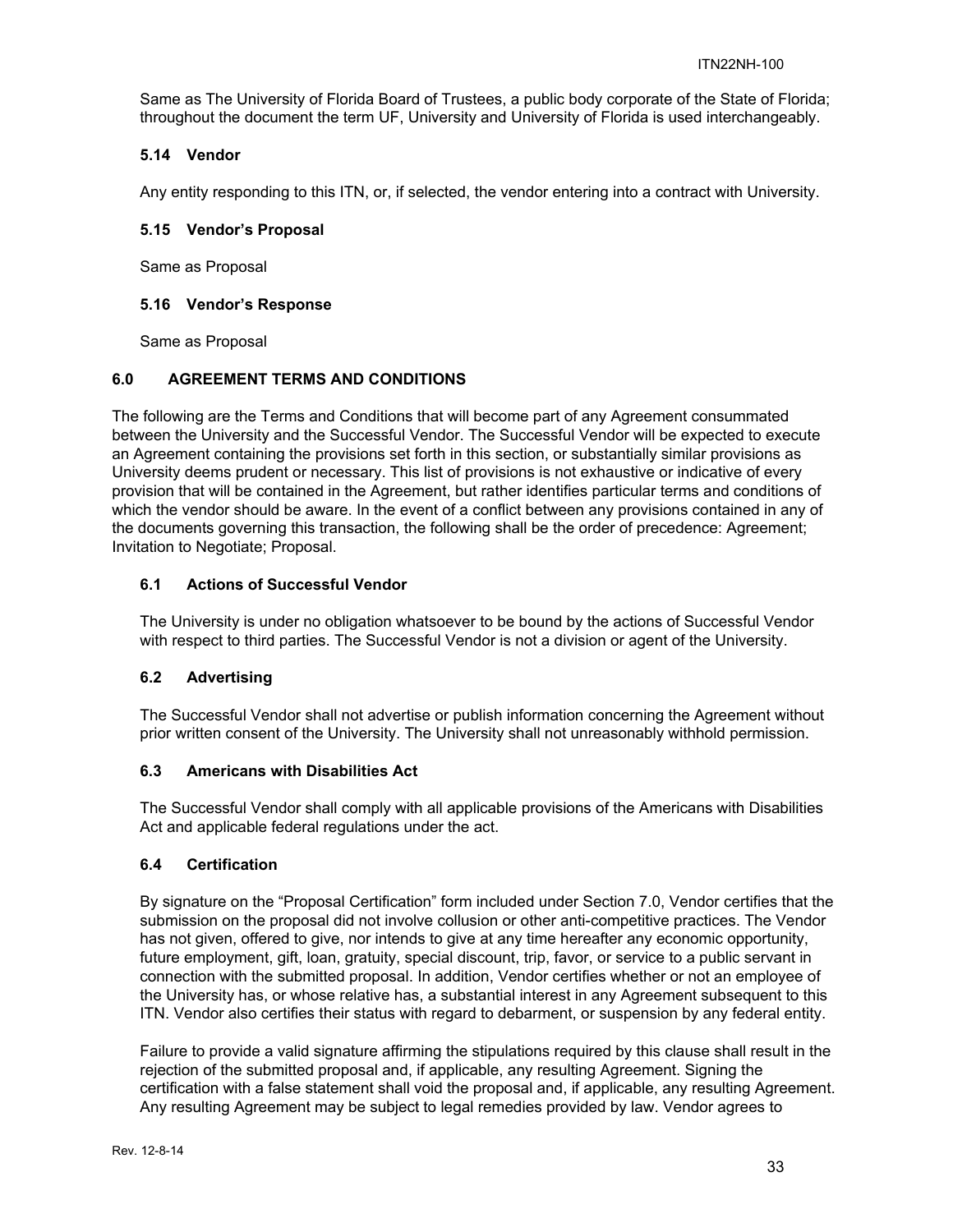promote and offer to the University only those services and/or materials as stated in and allowed for under resulting Agreement(s).

## **6.5 Conflict of Interest**

The award hereunder is subject to the provisions of Chapter 112, F.S. Vendors must disclose with the proposal the name of any officer, director, or agent who is also an employee of the University of Florida. Further, all Vendors must disclose the name of any University employee who owns, directly or indirectly, an interest of five percent (5%) or more in the Vendor's firm or any of its branches.

## **6.6 Discrimination**

An entity or affiliate who has been placed on the discriminatory list may not submit a bid on a contract to provide goods or services to a public entity, may not submit a bid on a contract with a public entity for the construction or repair of a public building or public work, may not submit proposals on leases of real property to a public entity, may not award or perform work as a Vendor, subcontractor or consultant under contract with any public entity, and may not transact business with any public entity.

## **6.7 Drug Free Workplace**

The Successful Vendor agrees that in the performance of the Agreement, neither the Successful Vendor nor any employee of the Successful Vendor shall engage in the unlawful manufacture, distribution, dispensing, possession, or use of a controlled substance in conducting any activity covered by the Agreement. The University reserves the right to request a copy of the Successful Vendor's Drug Free Workplace Policy. The Successful Vendor further agrees to insert a provision similar to this statement in all subcontracts for services required.

### **6.8 Equal Opportunity Statement**

The State Universities have established equal opportunity practices which conform to both the spirit and the letter of all laws against discrimination and prohibit discrimination based on race, creed, color, sex, age, national origin, marital status or religion. To be considered for inclusion as a Vendor under this agreement, the vendor commits to the following:

- A. The provisions of Executive Order 11246, September 24, 1966, and the rules, regulations, and relevant orders of the Secretary of Labor are applicable to each order placed against this agreement regardless of value.
- B. If the vendor expects to receive \$10,000 in orders during the first 12 months of this agreement, a complete certificate of non-segregated facilities shall be attached to the proposal response.
- C. If the vendor expects to receive \$50,000 in orders during the first 12 months of this agreement and employs more than 50 people, standard form 100 (EEOO-1) must be filed prior to March 1 of each year.
- D. If the vendor expects to receive \$50,000 in orders during the first 12 months and employs more than 50 people, a written program for affirmative action compliance must be maintained by the vendor, subject to review upon request by the user agencies of this agreement.

If you have already complied with the above, please indicate

## **6.9 Federal, State, and Local Laws and Regulations**

Successful Vendor is solely responsible for complying with all laws, ordinances, and regulations including but not limited to, those relating to taxes, licenses and permits, as they may apply to any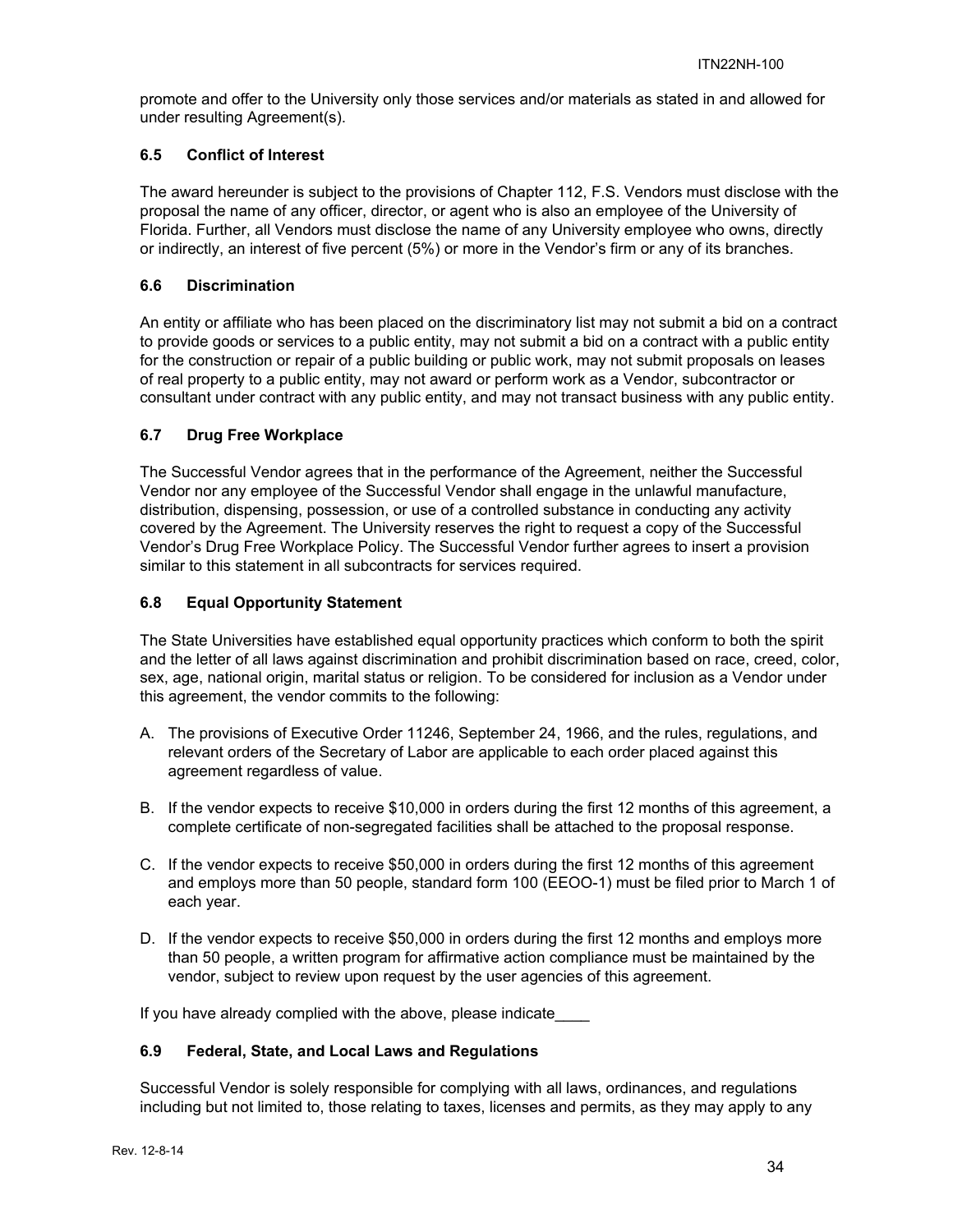matter under this ITN. The Successful Vendor must demonstrate that they are duly licensed by applicable regulatory bodies during the performance of the Agreement. Prior to the commencement of Agreement, the Successful Vendor shall be prepared to provide evidence of such licensing as may be requested by the University. Successful Vendor shall, at no expense to the University, procure and keep in force during the entire period of the Agreement all such permits and licenses.

#### **6.10 E-Verify Compliance: Unauthorized Alien Workers**

By entering into a contract with UF, Vendor is obligated to comply with the provisions of Section 448.095, Fla. Stat., "Employment Eligibility." Compliance with Section 448.095, Fla. Stat., includes, but is not limited to, utilization of the E-Verify System to verify the work authorization status of all newly hired employees, and requiring all subcontractors to provide an affidavit attesting that the subcontractor does not employ, contract with, or subcontract with, an unauthorized alien. Vendor affirms and represents that it is registered with the E-Verify system and are using same, and will continue to use same as required by Section 448.095, Fla. Stat. The Vendor's employment of unauthorized aliens is considered a violation of Section 274A(e) of the Immigration and Nationality Act. If the Vendor knowingly employs unauthorized alien workers, such violation shall be cause for UF'S unilateral cancellation of the Agreement.

### **6.11 Inspection, Audit and Reporting**

All books, accounts, reports, files and other records relating to the Agreement shall be subject at all reasonable times to inspection and audit by the University of Florida.

Vendor will provide the Contract Administrator with monthly financial reports, as follows:

- i) Financial statements for the Program, including individual profit and loss statements for each service location and an aggregated statement for the Program. Profit and loss statements will show budgeted and actual sales by detailed sales category, budgeted and actual expenses by detailed expense category and net profit/loss. Such sales, expenses and profit/loss will be reported for the current period, year-to-date, and previous year. Causes and appropriate documentation of abnormal revenue and expense deviations will be noted by Vendor as part of statements. Statement adjustments resulting from review and/or audit will be identified and reflected in the next period statement.
- ii) Operating statistics, including but not limited to the following:
	- (1) Food cost per meal served (plate cost)
	- (2) Meals per labor hour/sales (\$) per labor hour
	- (3) Sales/transaction counts by meal period as well as by 15 minute intervals
	- (4) Sales mix report (sales breakdown by type of item sold)
	- (5) Recap of number/type of Catering events and estimated number of attendees
- iii) Special reports and analysis as may be requested by the Contract Administrator.
- iv) Third party sanitation report with copies provided to Contract Administrator within 2 days of receipt of report by Vendor.
- v) Vendor will provide the Contract Administrator with an annual report that details the number of students employed, total student hours worked, and promotion and retention statistics.
- vi) Food waste reduction regular reporting to the Contract Administrator.

Vendor and University will work together to create additional reports as University deems necessary and compatible with vendor systems.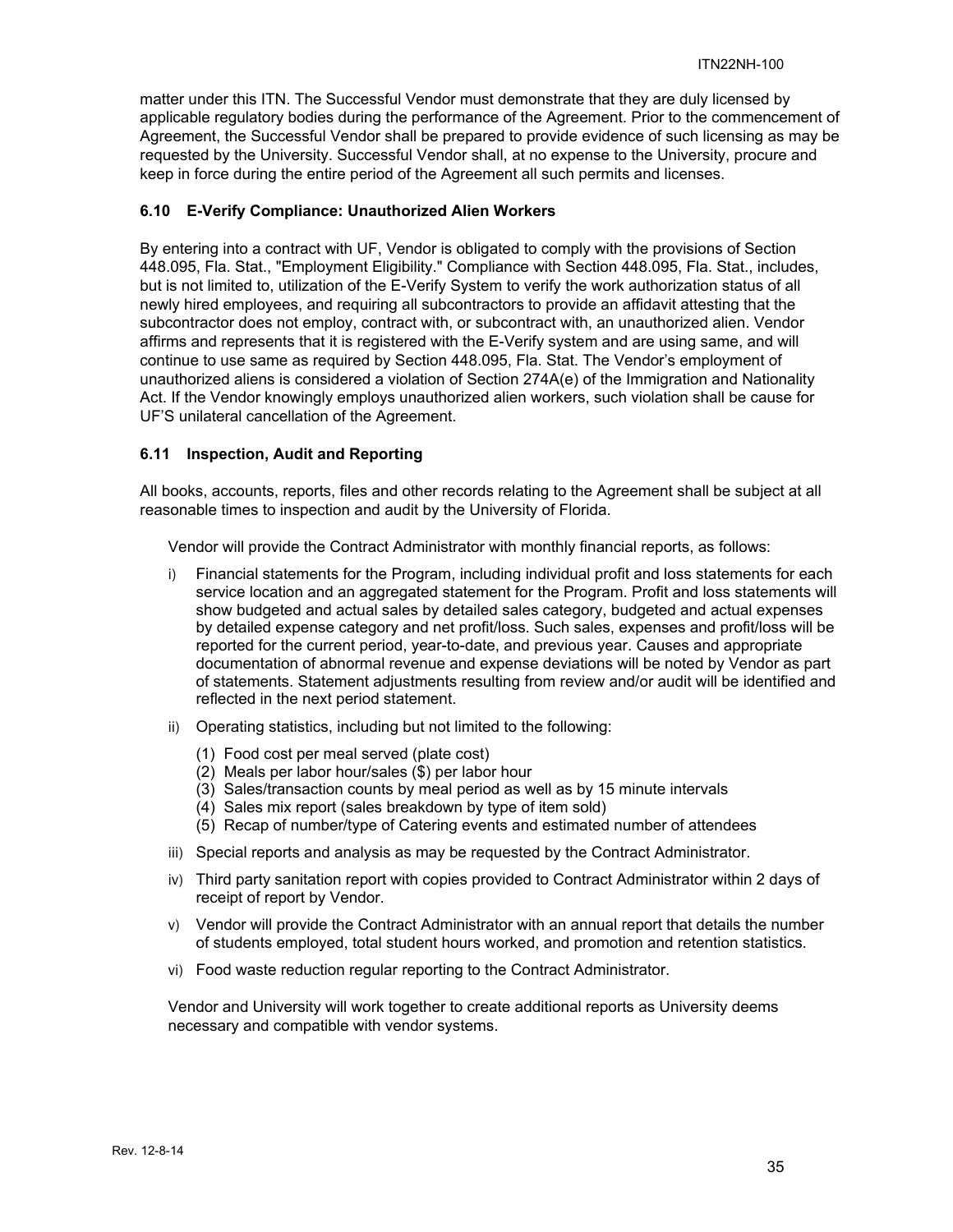## **6.12 Liens**

Successful Vendor shall keep the University free and clear from all liens asserted by any person or entity for any reason arising out of the furnishing of services or materials by or to the Vendor.

### **6.13 Modifications**

The Agreement can be modified or rescinded only by a writing signed by both parties or their duly authorized agents.

### **6.14 Non-Discrimination**

The parties agree to be bound by applicable state and federal rules governing Equal Employment Opportunity and Non-Discrimination.

#### **6.15 Ownership of Documents**

All drawings, maps, sketches, documents, records, programs, data base, reports and other data developed or purchased, under this Agreement for or at the University's expense shall be and remain the University's property, without restriction, reservation or qualifications. The Successful Vendor may retain copies necessary for recordkeeping documentation and all such other business purposes related to the Agreement. All materials and products produced shall be provided to the University upon expiration of this Agreement.

### **6.16 Sales and Use Tax**

The Successful Vendor agrees to comply with and to require all of his subcontractors to comply with all the provisions of applicable law. The Successful Vendor further agrees to indemnify and hold harmless the University from any and all claims and demands made against it by virtue of the failure of the Successful Vendor or any subcontractors to comply with the provisions of any and all said laws. The University is exempt from state sales and use tax.

#### **6.17 Sexual Harassment**

Federal law and the policies of the University prohibit sexual harassment of University employees or students. Sexual harassment includes any unwelcome sexual advance toward a University employee or student, any request for a sexual favor from a University employee or student, or any other verbal or physical conduct of a sexual nature that is so pervasive as to create a hostile or offensive working environment for University employees, or a hostile or an offensive academic environment for University students. University vendors, subcontractors and project vendors are required to exercise control over their employees so as to prohibit acts of sexual harassment of University employees and students. The employer of any person who the University, in its reasonable judgment, determines has committed an act of sexual harassment agrees as a term and condition of the Agreement to cause such person to be removed from the project site and from University premises and to take such other action as may be reasonably necessary to cause the sexual harassment to cease.

## **6.18 Supplier Diversity Program**

University is an equal opportunity institution and, as such, encourages the use of small businesses, including women and minority-owned small businesses in the provision of goods and services. Small businesses should have a fair and equal opportunity to compete for dollars spent by the University. Competition ensures that prices are competitive, and a broad vendor base is available.

For questions about the University's supplier diversity program, contact the Director of Small Business and Supplier Diversity, 352-392-0380, https://sbsd.admin.ufl.edu/.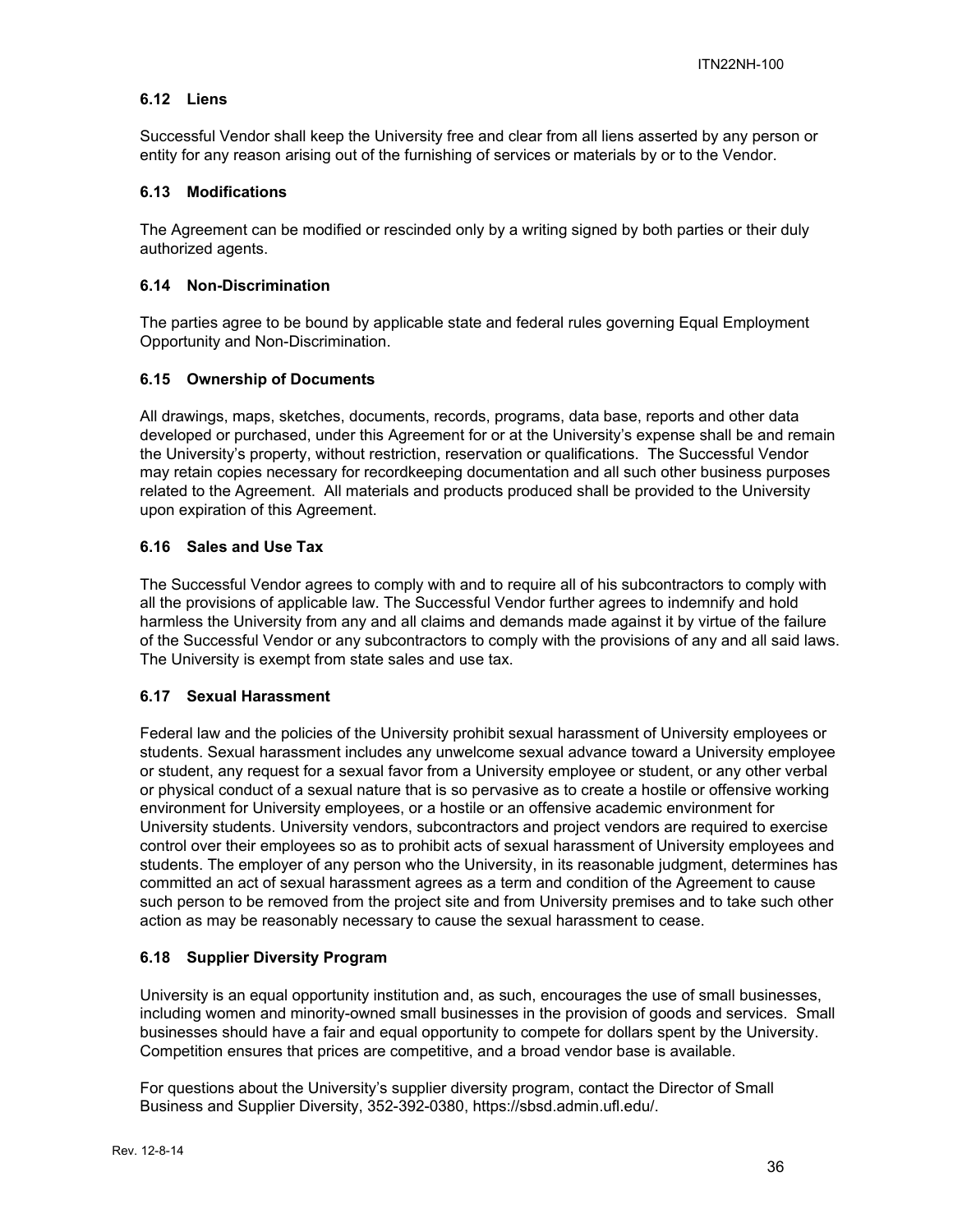## **6.19 Tobacco Free Campus Policy**

The University of Florida campus is a tobacco-free campus. This policy was effective as of July 1, 2010. The use of cigarettes or other tobacco products in UF buildings, parking lots, or in vehicles in these areas is prohibited. The successful vendor is expected to respect this smoke free policy and fully comply with it.

#### **6.20 Sustainability Preferences**

The University's Procurement directives support the purchase of products that will minimize any negative environmental impacts of our work. In order to facilitate a healthy market in sustainable products, all parties involved in the procurement and utilization of materials must engage in both waste recycling and the initial purchase of products containing recycled content. It is in the interest of public health, safety and welfare and the conservation of energy and natural resources to use and promote environmentally responsible products, as well as energy efficient fixtures, appliances and mechanical equipment used in new construction and retrofit of University facilities.

### **6.21 Assignment-Delegation**

No right or interest in the Agreement shall be assigned or delegation of any obligation made by Successful Vendor without written permission of the University. Any attempted assignment or delegation by Successful Vendor shall be wholly void and totally ineffective for all purposes unless made in conformity with this paragraph.

### **6.22 Assignment of Anti-Trust Overcharge Claims**

The parties recognize that in actual economic practice overcharges resulting from anti-trust violations are in fact borne by the ultimate purchaser; therefore, Successful Vendor hereby assigns to the University any and all claims for such overcharges.

#### **6.23 Date for Reckoning Prompt-Payment Discount**

For purposes of determining whether a prompt-payment discount, if applicable, may be taken by the University, the starting date of such reckoning period shall be the later of the date of a properly executed invoice or the date of completion of service and/or delivery of product.

#### **6.24 Force Majeure**

In the event compliance with any obligation under this Agreement is impractical or impossible due to any Event of Force Majeure, then the time for performance of such obligation shall be extended for a period equivalent to the duration of the Event of Force Majeure. The provisions of this section shall not operate to excuse either party's inability to perform its obligations hereunder because of inadequate finances. "Event of Force Majeure:" means any strike, lockout, labor dispute, embargo, flood, earthquake, storm, dust storm, lightning, fire, epidemic, act of God, war, national emergency, civil disturbance or disobedience, riot, sabotage, terrorism, restraint by governmental order or any other occurrence beyond the reasonable control of the party in question.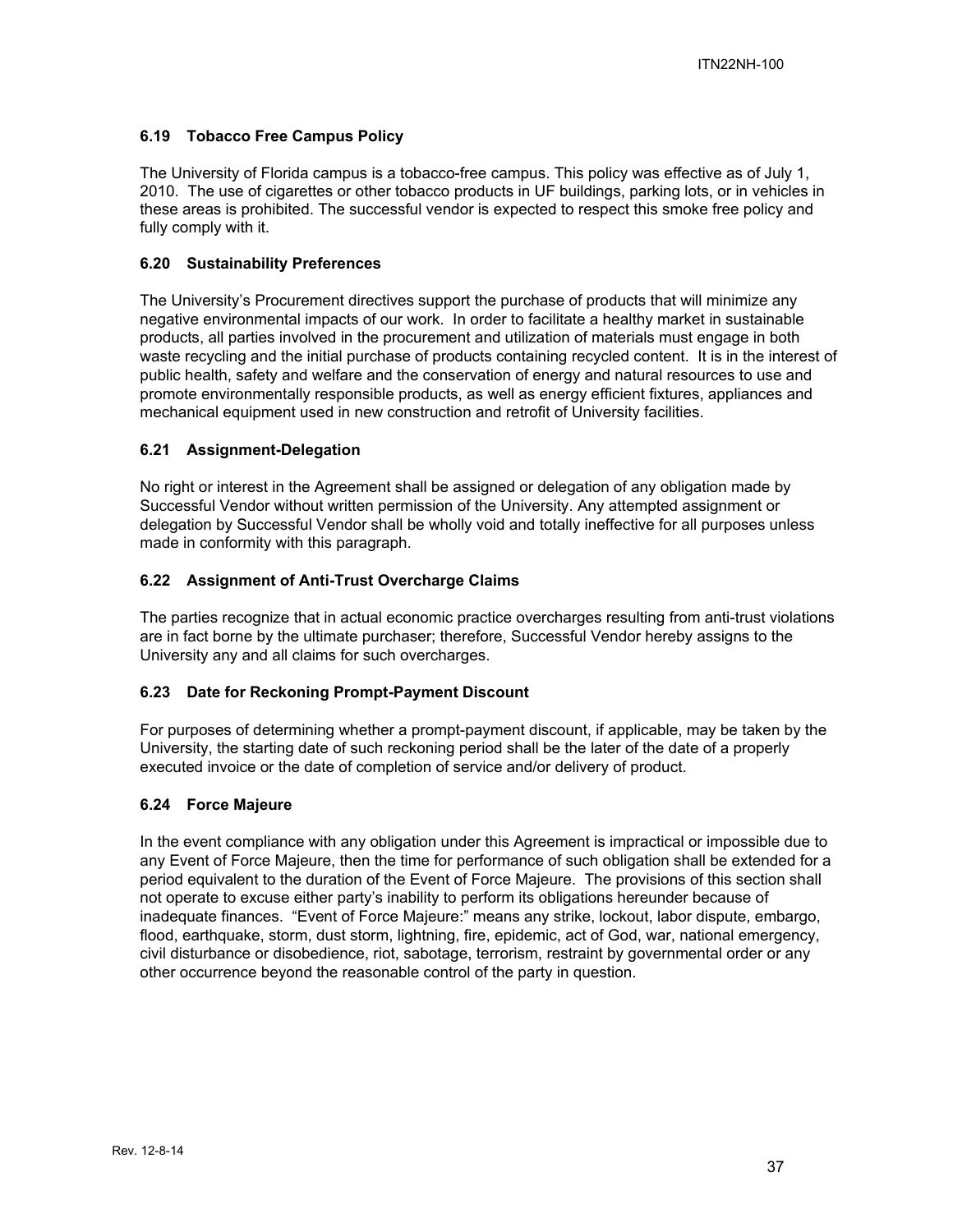## **6.25 Furnish and Install**

The items specified in this solicitation will be provided on a furnished and installed basis. The Successful Vendor shall have the complete responsibility for the items or system until it is in place and working. Any special installation preparation and requirements must be submitted to the University. All transportation and coordination arrangements will be the responsibility of the Successful Vendor. Delivery of equipment will be coordinated so that items or systems will be delivered directly to the installation site. This effort will minimize risk of damage and avoid double handling.

### **6.26 Indemnification/Hold Harmless; Liability**

The Successful Vendor shall indemnify, defend, and hold harmless the University of Florida Board of Trustees, the University of Florida, the State of Florida and the Florida Board of Governors, and their respective officers, agents, and employees, against and from any and all claims, demands, suits, actions, proceedings, loss, cost, and damages of every kind and description, including attorneys' fees and/or litigation expenses, which may be brought or made against or incurred on account of loss of or damage to any property or for injuries to or death of any person, caused by, arising out of, or contributed to, in whole or in part, by reasons of any act, omission, professional error, fault, mistake, or negligence of Successful Vendor, its employees, agents, representatives, or subcontractors, their employees, agents, or representatives in connection with or incident to the performance of the Agreement. Successful Vendor's obligation under this provision shall not extend to any liability caused by the sole negligence of the University Of Florida Board Of Trustees, University, or its officers, agents, and employees. Such indemnification shall specifically include infringement claims made against any and all intellectual property supplied by Successful Vendor and third party infringement under the Agreement.

The University, as a public entity, is protected by sovereign immunity from tort liability, subject to a limited statutory waiver. The University will not agree to (i) indemnify or hold harmless any vendor; (ii) be liable for vendor's attorneys' fees under any circumstances; or (iii) binding arbitration. The Agreement shall not be construed or interpreted as (i) denying to either party any remedy or defense available to such party under the laws of the State of Florida; (ii) the consent of University or the State of Florida or their agents and agencies to be sued; or (iii) a waiver of either University's or the State of Florida's sovereign immunity beyond the limited waiver provided in section 768.28, Florida Statutes.

#### **6.27 Insurance Requirements**

The Successful Vendor shall purchase from and maintain with a company or companies, lawfully authorized to do business in Florida and acceptable to the University, such insurance as will protect the Successful Vendor from claims arising out of or resulting from the Successful Vendor's operations under the Agreement and for which the Successful Vendor may be legally liable, whether such operations be by the Successful Vendor or by their subcontractors or by anyone directly or indirectly employed by any of them, or by anyone for whose acts any of them may be liable. All insurance policies shall be issued and countersigned by representatives of such companies duly authorized for the State of Florida and shall be written on ISO standard forms or their equivalents. The Successful Vendor shall file with the University Certificates of Insurance prior to the commencement of this Agreement and shall file Certificates of Insurance evidencing the renewal of such policies at least thirty (30) days prior to the date that each applicable insurance policy is scheduled to expire. *Please note that the University of Florida must be named "additional insured" on automobile and general liability policies.*

Commercial General Liability Insurance – The Successful Vendor shall provide the ISO Commercial General Liability policy for general liability coverage's for limits of not less than of \$1,000,000 per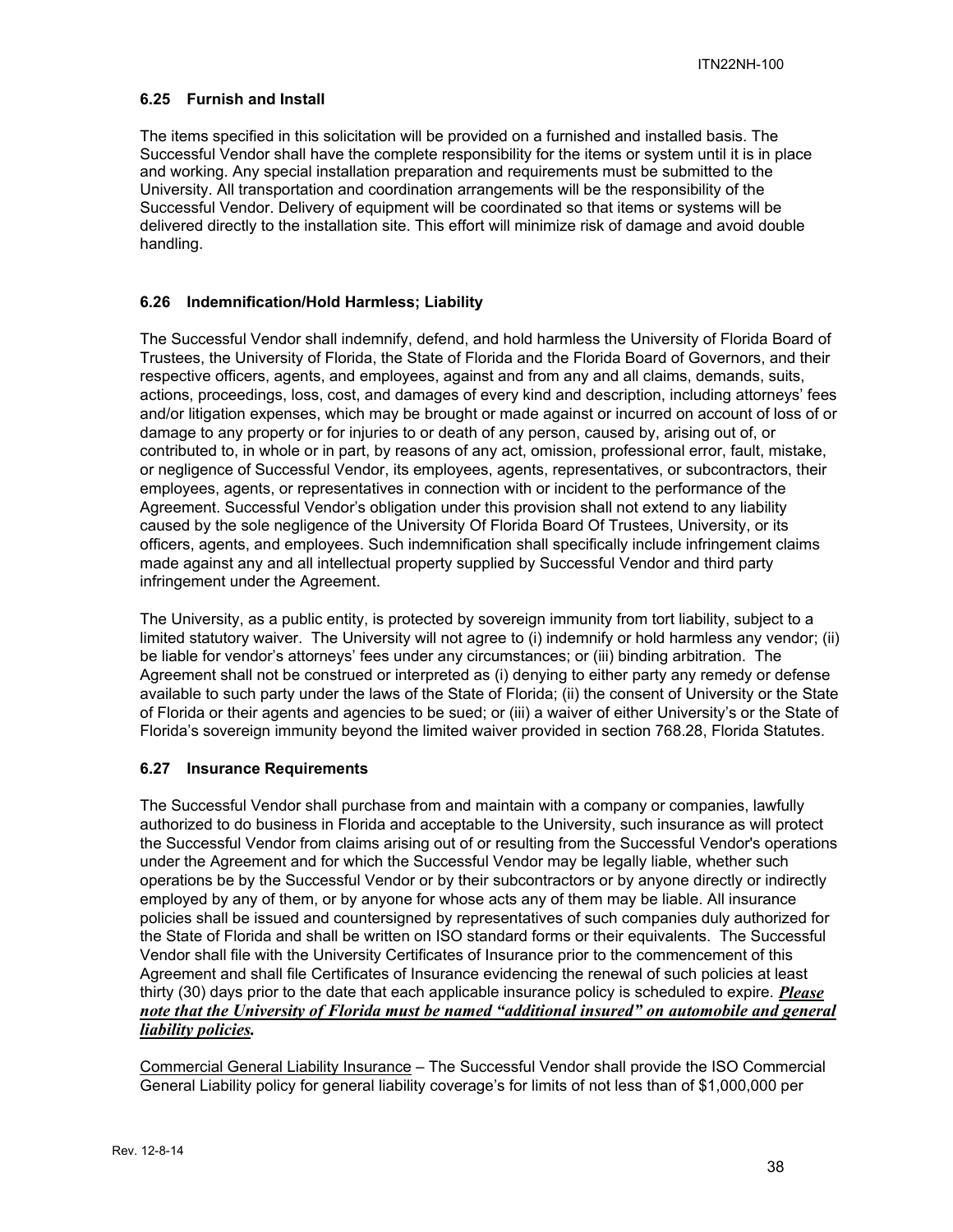occurrence and \$2,000,000 Aggregate. Coverage shall be maintained without interruption from date of commencement of work until date of final payment.

Worker's Compensation - The Successful Vendor shall secure and maintain for the life of this Agreement, valid Worker's Compensation Insurance as required by Chapter 440, Florida Statutes (if applicable.)

Automobile Liability - The Successful Vendor shall secure and maintain, during the life of this Agreement, Automobile Liability insurance on all vehicles against bodily injury and property damage in at least the amount of \$500,000 per person, \$1,000,000 per occurrence.

Excess Umbrella Liability - The Successful Vendor shall secure and maintain, during the life of this Agreement, Excess Umbrella Liability insurance for bodily injury and/or property damage in at least the amount of \$500,000 each occurrence, \$1,000,000 Aggregate.

Dishonesty Bond/Crime Insurance – The Successful Vendor shall secure employee dishonesty insurance covering all employees of the Vendor, of a nature designed for Dining Services Program operation, in an amount of \$1,000,000.

## **6.28 Protection of Property**

The Successful Vendor shall at all times guard against damage or loss to the property of the University or of others and shall be held responsible for replacing or repairing any such loss or damage. The University may withhold payment or make such deductions as deemed necessary to insure reimbursement or replacement for loss or damage to property through negligence of the Successful Vendor or their agents. The Successful Vendor shall provide all barricades and take all necessary precautions to protect buildings and personnel.

#### Intellectual Property

- All works that are created pursuant to this contract ("Works") are works made for hire, and all rights and privileges attendant to the Works belong exclusively to the University. If a court of competent jurisdiction determines that any Work does not constitute a work made for hire, the Contractor hereby assigns to the University for no additional consideration all rights and privileges Contractor has in the works, including all intellectual property rights, specifically those under copyright law.
- Paragraph A does not apply to Works that are not created through performance under this Contract ("Pre-existing works"). With respect to Pre-existing works used by the Contractor in performance of this Contract, the Contractor shall obtain for the University at no additional charge a license to use Pre-existing works for the uses intended under this Contract, including the right to make derivative works. Paragraph A does apply, however, to any Works that are derivative of Pre-existing works.
- The Contractor warrants that it has full power and authority to transfer the rights granted by this Contract to the University and that use of the works by the University does not constitute an infringement or other violation of any copyright, trade secret, trademark, patent, non-disclosure, or other rights of any third party.
- Title and all rights and privileges to all graphics and material provided to the Contractor by the University in connection with this Contract remain the exclusive property of the University of Florida. The Contractor does not receive any title, rights, or privileges in those graphics or materials. The University grants to the Contractor a limited license in those graphics or materials only for the purpose of carrying out the Contractor's obligations under this Contract.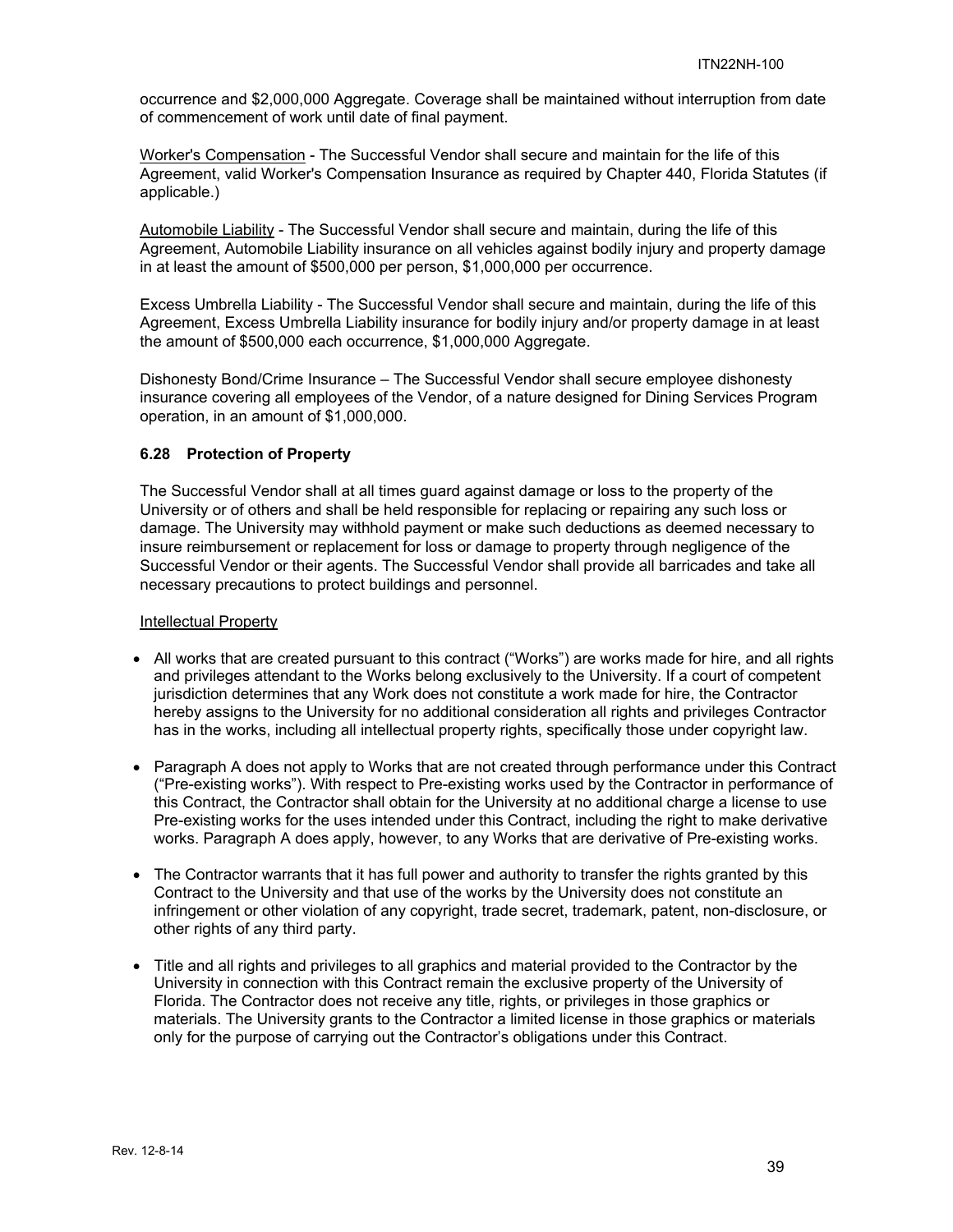#### **6.29 Labor Disputes**

Successful Vendor shall give prompt notice to the University of any actual or potential labor dispute which delays or may delay performance of the Agreement.

#### **6.30 Laws and Regulations**

Successful Vendor is solely responsible for keeping itself fully informed of and faithfully observing all laws, ordinances, and regulations and shall protect and indemnify the University, its officers and agents against any claims of liability arising from or based on any violation thereof.

#### **6.31 Intentionally Omitted**

#### **6.32 No Waiver of Right by the University**

No waiver by University of any breach of the provisions of the Agreement by the Successful Vendor shall in any way be construed to be a waiver of any future breach or bar the University's right to insist on strict performance of the provisions of the Agreement.

#### **6.33 Notice to Vendors of Asbestos-Containing Materials in University Buildings**

Asbestos containing materials (ACM) can be found in almost any building in the United States more than 10 years old. The University of Florida is no exception. The types of asbestos most commonly found are pipe and boiler insulation, fireproofing, hard panels known as "Transite", floor tile, and spray or trowel-applied ceiling finishes. ACM is generally not hazardous if left undisturbed. The University has implemented an Asbestos Program to assure safe management and removal of ACM. Vendors, consultants, and other's providing service to the University may encounter ACM and must, therefore, comply with the following instructions:

A. Avoid disturbing suspected ACM. Exercise caution and watch for possible ACM.

B. If it is necessary to disturb ACM, first notify the appropriate Division Asbestos Representative listed in this notice, or the University of Florida Asbestos Coordinator, before proceeding with your work. You shall take whatever precautions are necessary to protect humans' health and the environment, and comply with all applicable Federal, State, and Local laws pertaining to asbestos.

C. If you require additional information on possible locations of ACM in a particular building, contact the Asbestos Representative from the Division for which you are working.

| <b>Division</b>          | Asbestos Representative              | Telephone        |
|--------------------------|--------------------------------------|------------------|
| <b>Facility Services</b> | Assoc. Dir. Facility Services        | $(352)$ 392-7793 |
| <b>Health Center</b>     | Asst. Dir. Health Ctr Physical Plant | (352) 392-4417   |
| Housing                  | Housing Maintenance Superintendent   | (352) 392-2161   |
| <b>Reitz Union</b>       | Maintenance Superintendent           | $(352)$ 392-1614 |
| <b>IFAS</b>              | Engineer                             | (352) 392-6488   |

#### **6.34 Parking and Identification Badges.**

The Successful Vendor shall obtain all parking permits and/or decals that may be required while performing project work on University premises. The Successful Vendor should review Contractor and Vendor Parking information from Transportation and Parking Services located at the following link: https://parking.ufl.edu/decals/contractors-vendors/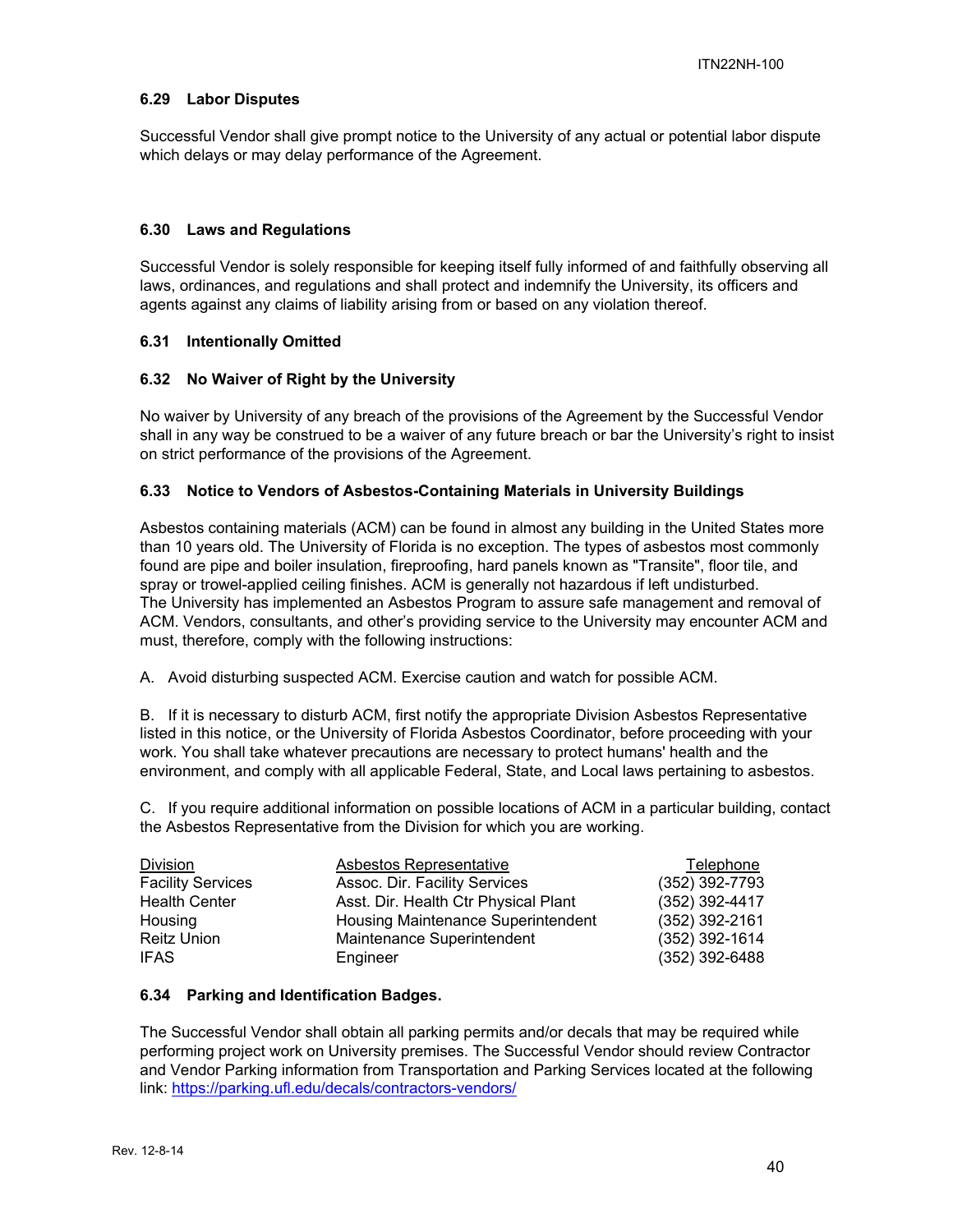## **6.35 Payment Terms**

The University's obligation is payable only and solely from funds appropriated for the purpose of the Agreement. Unless otherwise stated herein, the payment terms for the Agreement are Net 30 days. VENDOR OMBUDSMAN: The University's vendor ombudsman whose duties include acting as an advocate for vendors may be experiencing problems in obtaining payment(s) from the University may be contacted at 352-392-1241.

## **6.36 Price Adjustment**

The University reviews and approves all tuition and fees annually. Vendor shall do its utmost to limit annual price increases while maintaining quality and responding to student desires for food choices and operating hours.

Price change approvals may be based on appropriate documentation of cost increases to food, labor and other expenses provided by the Vendor. Unless under extraordinary circumstances Vendor will limit requests for price increases that do not exceed the annual change in US Department of Labor Consumer Price index, "Food away from Home".

## **6.37 Prior Course of Dealings**

No trade usage, prior course of dealings, or course of performance under other agreements shall be a part of any agreement resulting from this ITN; nor shall such trade usage, prior course of dealing, or course of performance be used in the interpretation or construction of such resulting agreement.

### **6.38 Intentionally Omitted**

### **6.39 Public Entity Crime**

A person or affiliate who has been placed on the convicted list by the Department of Management Services, State of Florida, may not submit a proposal on a contract to provide any goods or services, including construction, repairs, or leases and may not be awarded or perform work as a Vendor, Vendor, subcontractor, or consultant for the University of Florida for a period of 36 months from the date of being placed on the convicted list, a "person" or "affiliate" includes any natural person or any entity, including predecessor or successor entities or any entity under the control of any natural person who is active in its management and who has been convicted of a public entity crime (Rule 6C1-3.020 FAC).

#### **6.40 Public Records**

All proposal information submitted and opened becomes subject to the Public Records Law set forth in Chapter 119 F.S.

**IF THE VENDOR HAS QUESTIONS REGARDING THE APPLICATION OF CHAPTER 119, FLORIDA STATUTES, TO THE VENDOR'S DUTY TO PROVIDE PUBLIC RECORDS RELATING TO THIS CONTRACT, CONTACT THE CUSTODIAN OF PUBLIC RECORDS AT Phone: (352) 846-3903 email: PR-Request@ufl.edu Mail: PO Box 113156, Gainesville, FL 32611-3156**

Any resulting Agreement may be unilaterally canceled for refusal by the vendor to allow public access to all documents, papers, letters, or other materials made or received by the Successful Vendor in conjunction with the Agreement and subject to the provisions of Chapter 119. F.S.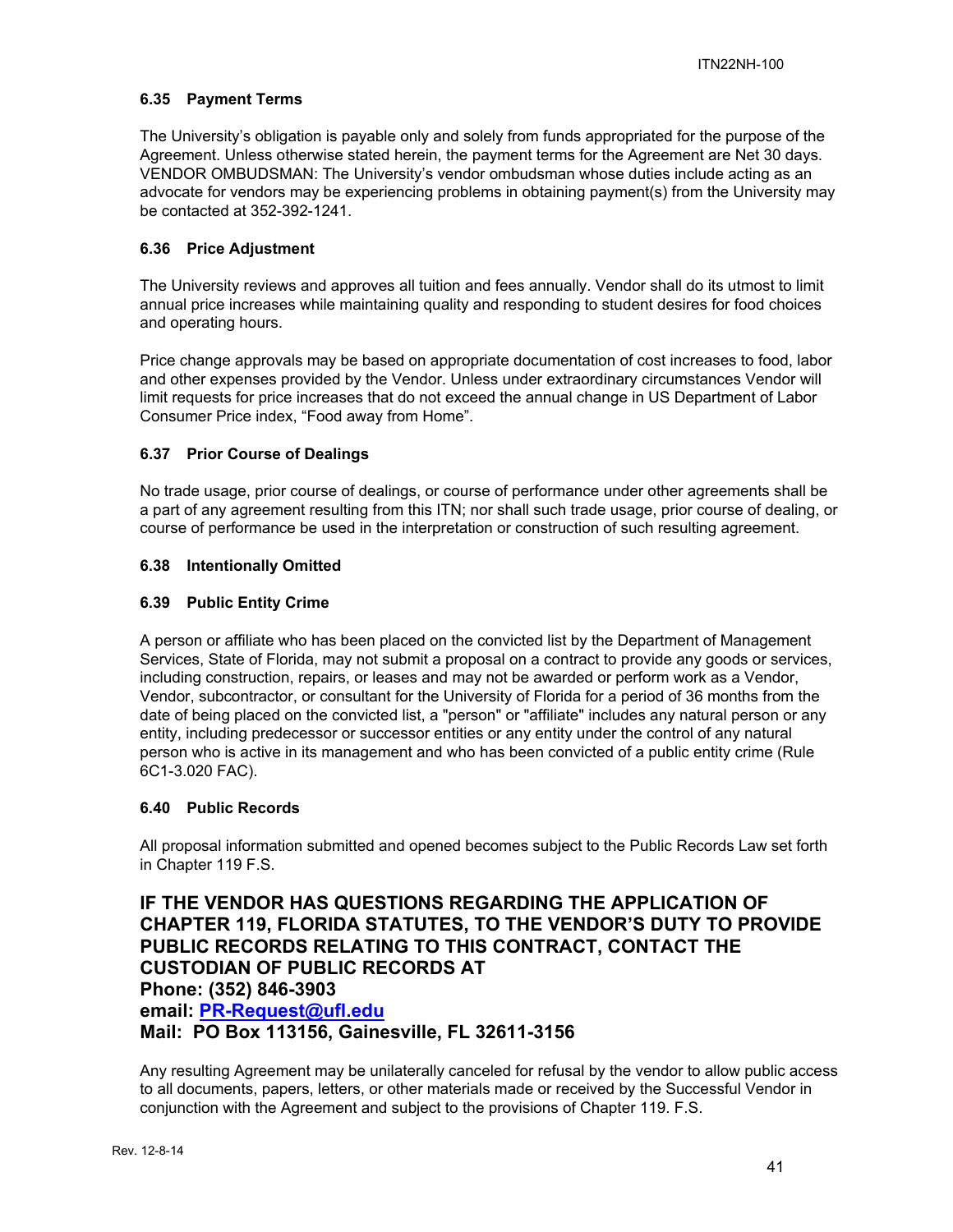## **6.41 Intentionally Omitted**

#### **6.42 Remedies and Applicable Law**

The Agreement shall be governed by and construed in accordance with the laws of the State of Florida (without regard to principles of conflict of laws) and the rules and regulations of the Florida Board of Governors and the University. University and Successful Vendor shall have available all remedies afforded each by said law. The venue in any action or litigation commenced to enforce the Agreement shall lie in a court of competent jurisdiction located in Gainesville, Florida.

#### **6.43 Right of Inspection**

University shall have the right to inspect the goods at delivery before accepting them.

### **6.44 Right of Offset**

The University shall be entitled to offset against any sums due the Successful Vendor, any expenses or costs incurred by the University, or damages assessed by the University concerning the Successful Vendor's non-conforming performance or failure to perform the Agreement, or any other debt owing the University, including expenses, costs and damages described in the termination provisions contained herein.

### **6.45 Shipment Under Reservation Prohibited**

Successful Vendor is not authorized to ship the goods under reservation and no tender of a bill of lading will operate as a tender of the goods.

#### **6.46 Specifications: Brand Name or Acceptable Alternate**

Where in these specifications reference is made to materials, trade names, catalog numbers or articles of certain manufacture, it is done for the sole purpose of establishing a basis of a comparable standard of quality, performance, characteristics desired and is not intended to limit or restrict competition. It shall be understood that such method of specification description is not intended to exclude other processes, similar designs, or kinds of materials, but is intended solely as a means of establishing a standard of comparison to be utilized for solicitation evaluation purposes. Other material or product may be used, if in the sole opinion of the University, they are equal in durability, quality and of a design in harmony with the intent of these specifications. Such other material or product which is substantially equivalent to those specific brand(s) specified shall qualify for solicitation evaluation and award consideration by the University. The University reserves the right to reject any substitute material or product which, in its opinion, does not meet the standard of quality established by reference in these specifications and is not considered an acceptable alternate for the intended use and purpose. The burden of proof as to meeting the requirements of these specifications shall be the responsibility of the submitting vendor. Such proposer(s) who is offering any material or product other than the item(s) specified herein must submit with their solicitation response catalog cuts and detailed specifications which will completely describe the item(s) on which they are offering for an acceptable alternate determination by the University. Where the proposer proposes to substitute a material or product which is not known to the University, he/she shall be prepared to submit samples on request for the University's inspection and evaluation. The cost of transportation, both ways, of such samples shall be borne by the submitting proposer.

#### **6.47 Intentionally Omitted**

#### **6.48 Termination**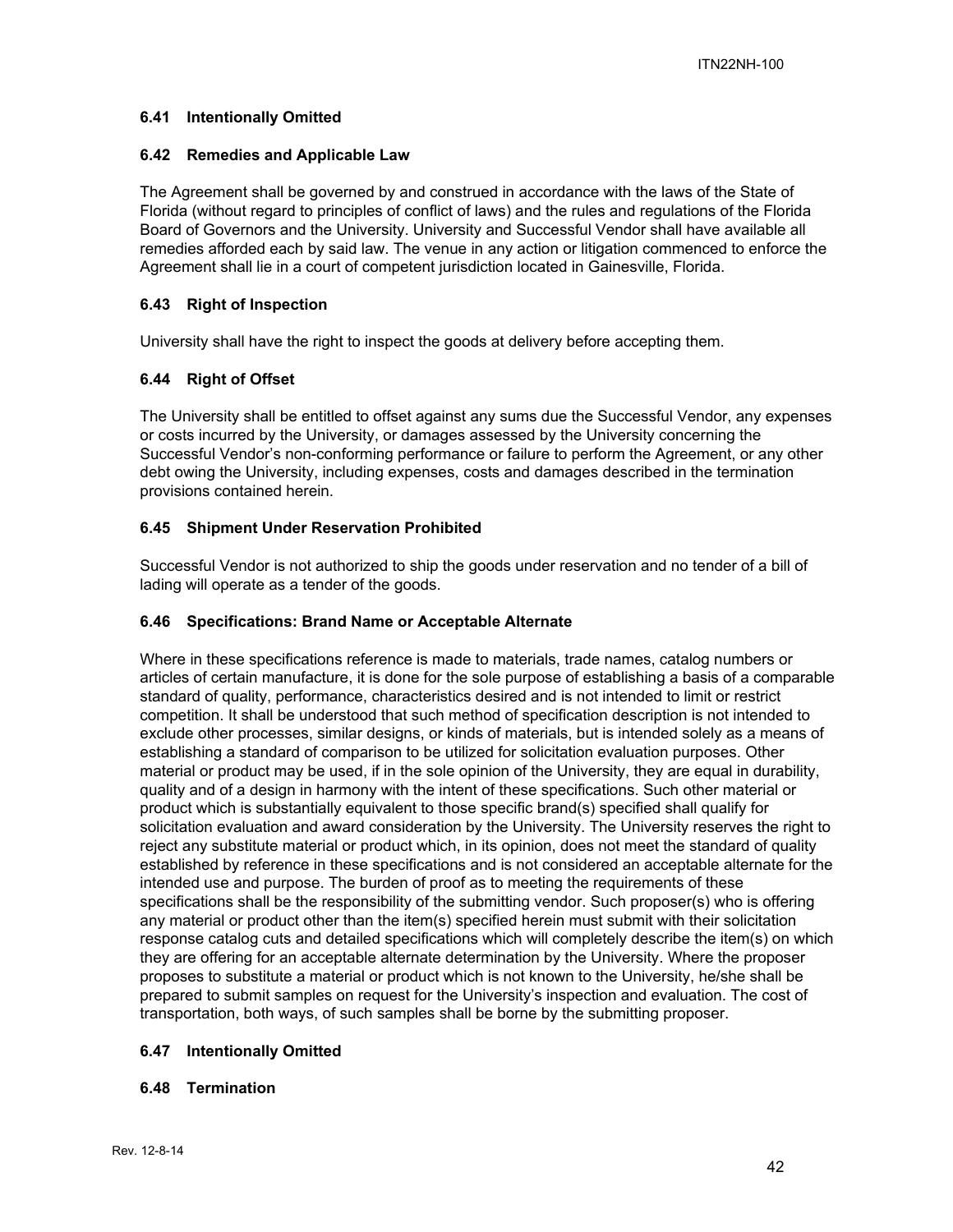## **6.48.1 Convenience**

The University reserves the right to terminate the Agreement in whole or part at any time when in the best interests of the University without penalty or cause. Upon receipt of the written notice, the Successful Vendor shall immediately stop all work as directed in the notice, notify all subcontractors of the effective date of the termination and minimize all further costs to the University. In the event of termination under this provision, all documents, data and reports prepared by the Successful Vendor under the Agreement shall become the property of and delivered to the University. The Successful Vendor shall be entitled to receive just and equitable compensation for work in progress, work completed and materials accepted before the effective date of termination. Such compensation shall be the Successful Vendor's sole remedy against the University in the event of termination under this provision.

## **6.48.2 Default**

The University reserves the right to terminate the Agreement in whole or in part due to the failure of the Successful Vendor to comply with any term or condition of the Agreement, to acquire and maintain all required insurance policies, bonds, licenses and permits, or to make satisfactory progress in performing the Agreement. The University shall provide written notice of the termination and the reasons for it to the Successful Vendor. Upon termination under this provision, all goods, materials, documents, data and reports prepared by the Successful Vendor under the Agreement shall become the property of and be delivered to the University on demand. The University may, upon termination of the Agreement, procure, on terms and in the manner that it deems appropriate, materials, or services to replace those under the Agreement. The Successful Vendor shall be liable to the University for any excess costs incurred by the University in re-procuring the materials or services.

## **6.48.3 Gratuities**

The University may, by written notice to the Successful Vendor, cancel the Agreement if it is discovered by the University that gratuities, in the form of entertainment, gifts or other, were offered or given by the Successful Vendor, or any agent or representative of the Successful Vendor, to any officer or employee of the University with a view toward securing favorable treatment with respect to the awarding or amending, or the making of any determinations with respect to the performing of such Agreement. In the event the Agreement is canceled by the University pursuant to this provision, University shall be entitled, in addition to any other rights and remedies, to recover or withhold the amount of the cost incurred by Successful Vendor in providing such gratuities.

#### **6.48.4 Insolvency**

The University shall have the right to terminate the Agreement at any time in the event Successful Vendor files a petition in bankruptcy; or is adjudicated bankrupt; or if a petition in bankruptcy is filed against Successful Vendor and not discharged within thirty (30) days; of if Successful Vendor becomes insolvent or makes an assignment for the benefit of its creditors or an arrangement pursuant to any bankruptcy law; of if a receiver is appointed for Successful Vendor or its business.

#### **6.48.5 Lack of Funds**

The State of Florida's and UF's performance and obligation to pay under this Agreement is contingent upon an annual appropriation by the Florida State Legislature. The Agreement may be canceled without further obligation on the part of the University of Florida in the event that sufficient appropriated funding is unavailable to assure full performance of the terms. The Successful Vendor shall be notified in writing of such non-appropriation as soon as reasonably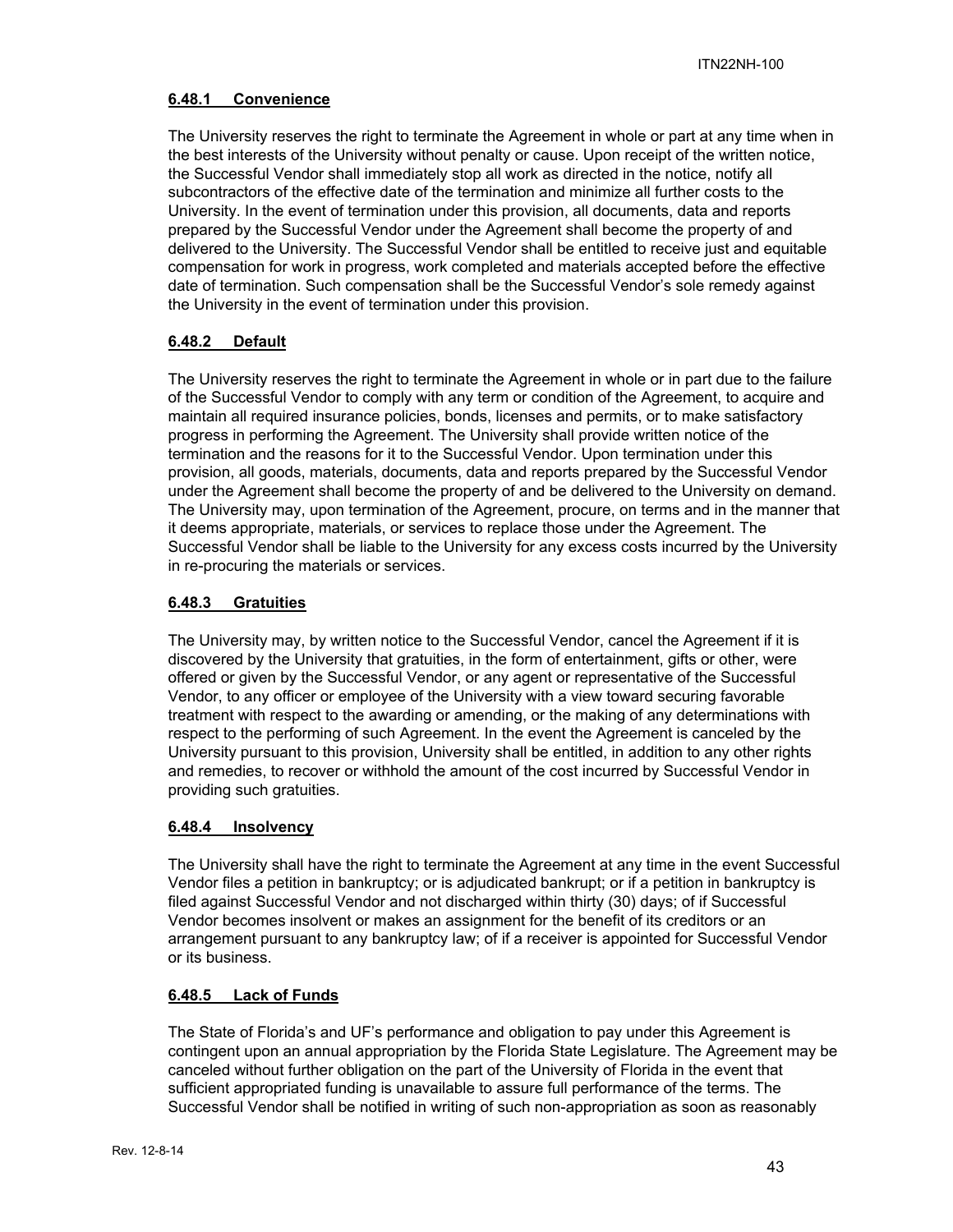possible. No penalty shall accrue to the University in the event this cancellation provision is exercised. This cancellation provision shall not be construed so as to permit the University to terminate the Agreement in order to acquire similar equipment, material, supplies or services from another party.

### **6.48.6 Stop Work Order**

The University may at any time, by written order to the Successful vendor, require the Successful Vendor to stop all or any part of the work called for by the Agreement for a period of ninety (90) days after the order is delivered to the Successful Vendor, and for any further period to which the parties may agree. The order shall be specifically identified as a Stop Work Order issued under this provision. Upon receipt of the order, the Successful Vendor shall immediately comply with its terms and take all reasonable steps to minimize the incidence of costs allocable to the work covered by the order during the period of work stoppage. If a Stop Work Order issued under this provision is canceled or the period of the order or any extension expires, the Successful Vendor shall resume work. The University shall make an equitable adjustment in the delivery schedule or Agreement price, or both, and the Agreement shall be amended in writing accordingly.

### **6.48.7 Suspension or Debarment**

The University may by written notice to the Successful Vendor immediately terminate the Agreement if the University determines that the Successful Vendor has been debarred, suspended or otherwise lawfully prohibited from participating in any public procurement activity, including but limited to, being disapproved as a subcontractor Vendor of any public procurement unit or other governmental body.

### **6.48.8 Continuation of Performance Through Termination**

The Successful Vendor shall continue to perform, in accordance with the requirements of Agreement, up to the date of termination, as directed in the termination notice.

#### **6.49 Title and Risk of Loss**

The title and risk of loss of the goods and equipment shall not pass to University until University actually receives the goods and equipment at the point or points of delivery.

#### **6.50 Warranties**

In addition to any implied warranties, Successful Vendor warrants that the goods furnished will conform to the specifications, drawings, and descriptions listed herein, and to the sample or samples if any, furnished by the Successful Vendor. In the event of a conflict between the specifications, drawings, and descriptions, the specifications shall govern.

## **6.51 Payment Card Industry Data Security Standard.**

For e-commerce business and/or credit card transactions, Proposer agrees to be bound by the requirements and terms of the Rules of all applicable Card Associations, as amended from time to time, and be solely responsible for security and maintaining confidentiality of Card transactions processed by means of electronic commerce up to the point of receipt of such transactions by Bank.

Proposer is required to be in compliance with the requisites of the SAS 70 and/or Payment card Industry Data Security Standard and provide written attestation of compliance annually.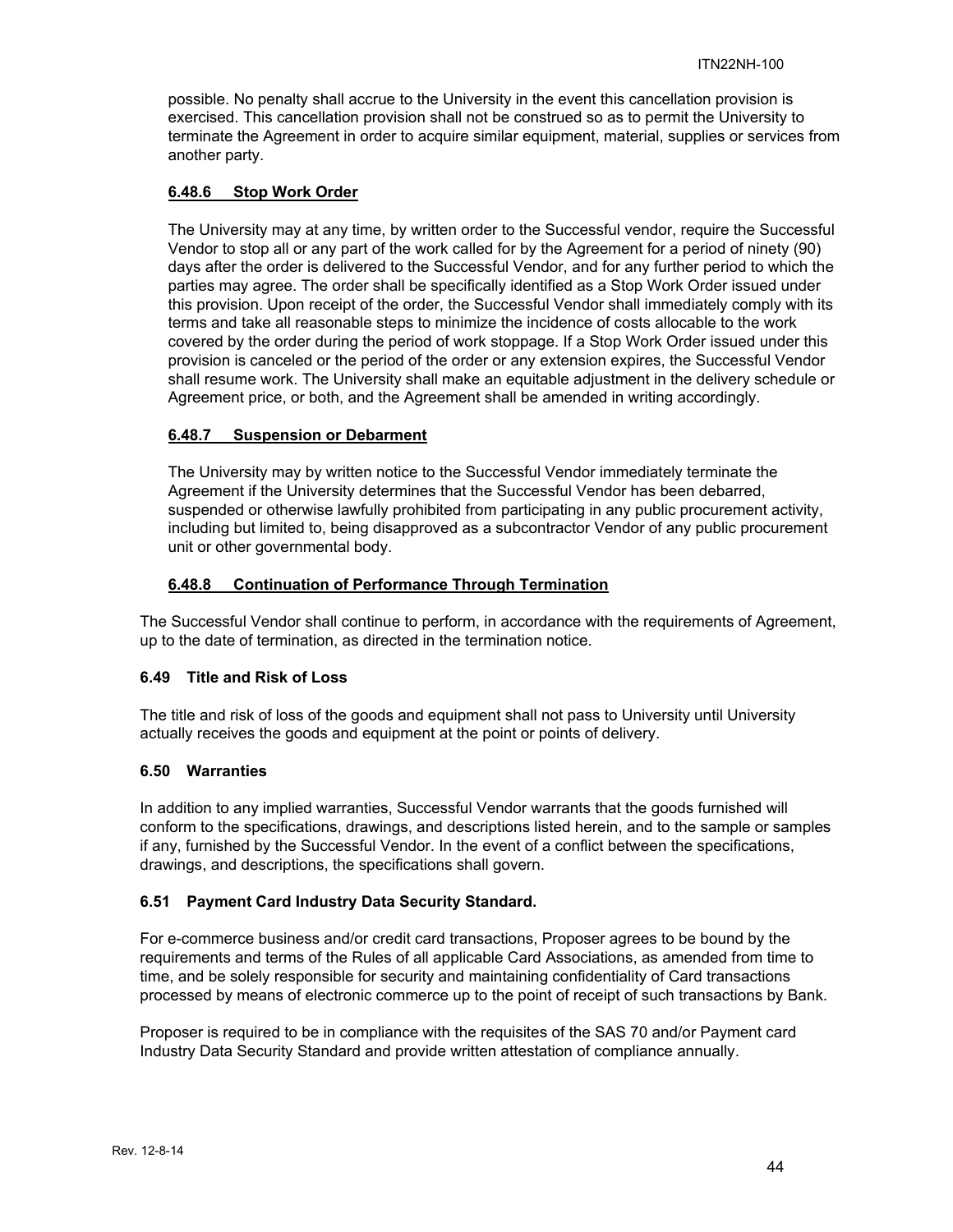#### **6.52 Payment and Invoice Information**

All invoices will need to contain either a **UF purchase order number** or the **8-digit department ID number** of the department with which you are doing business. Please include your Tax Identification number. All invoices for payment should be submitted to the University of Florida via:

Email: or Fax: or Mail: UFL.invoices@edmgroup.com 1-570-496-5411 University of Florida

 Attn: Accounts Payable PO Box 3357 Scranton, PA 18505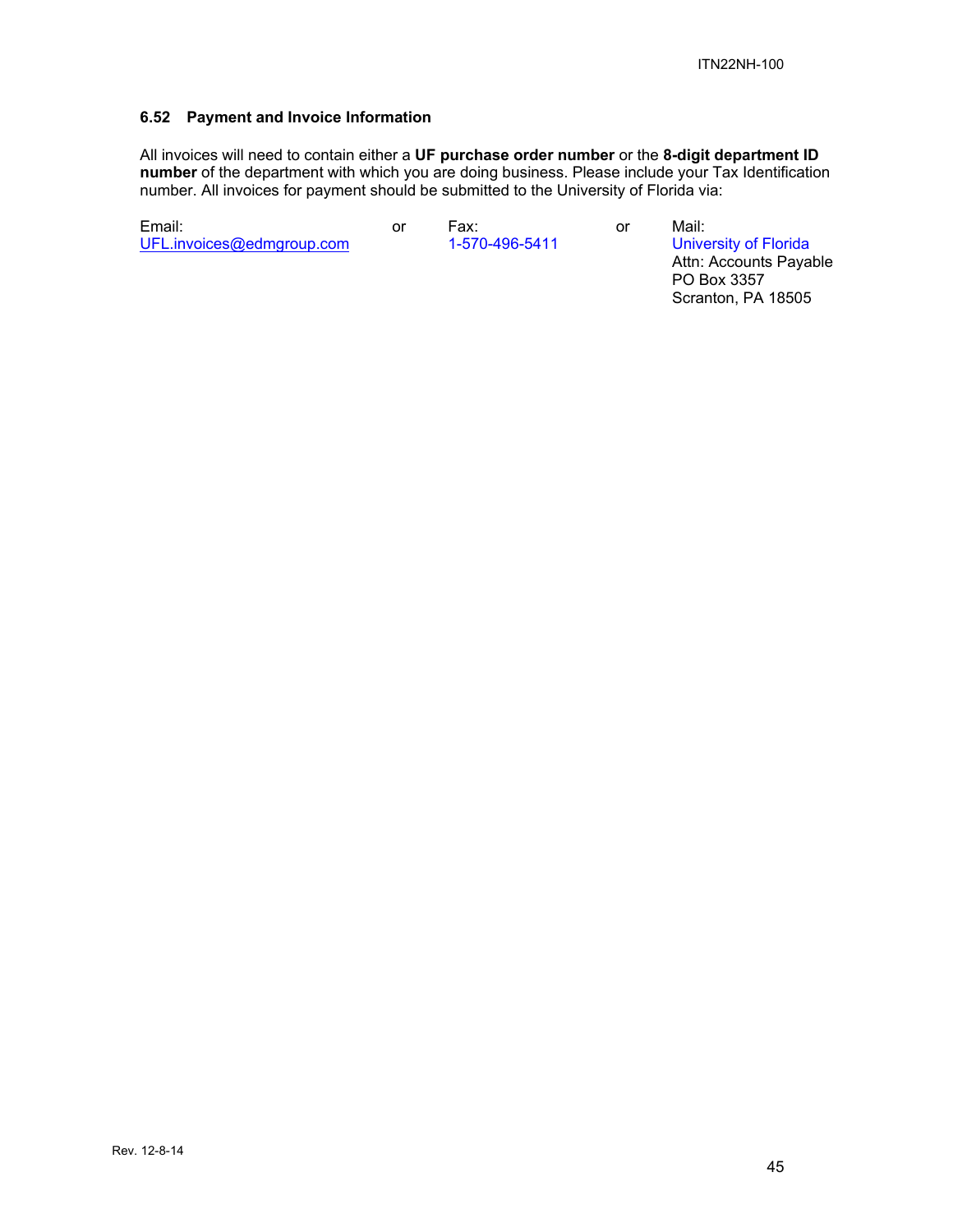#### **7.0 CERTIFICATIONS AND FORMS**

#### **7.1 Certification of Proposal**

Explanation: This certification attests to the vendor's awareness of and agreement to the content of this ITN and all accompanying provisions contained herein.

Action: Vendor is to ensure that the following certificate is duly completed and correctly executed by an authorized officer of your company.

This proposal is submitted in response to Invitation to Negotiate # ITN22NH-100 issued by the University of Florida. The undersigned, as a duly authorized officer, hereby certifies that

#### \_\_\_\_\_\_\_\_\_\_\_\_\_\_\_\_\_\_\_\_\_\_\_\_\_\_\_\_\_\_\_\_\_\_\_\_\_ (Vendor Name)

agrees to be bound by the content of this proposal and agrees to comply with the terms, conditions and provisions of the referenced Invitation to Negotiate (ITN) and any addenda thereto in the event of an award. Exceptions are to be noted as stated in the ITN. The proposal shall remain in effect for a period of ninety (90) calendar days as of the Due Date for responses to the ITN.

The undersigned certifies that to the best of his/her knowledge: (check one pf the below and provide information if required)

There is no trustee or employee of the University of Florida who has or whose Relative has an Interest in the entity or entities making this proposal or who is a natural person making this proposal.

There are trustee(s) and/or employee(s) of the University of Florida who have, and/or whose Relative(s) have, an Interest in the entity or entities making this proposal or who is a natural person making this proposal. Describe the nature of the interest held by each trustee, employee, or Relative of the trustee or employee (for example, grandson of Employee X owns the company or spouse of Employee Y is a director of the company).

"Interest" for purposes of this disclosure includes the following: director, trustee, officer, or employee of an entity, any contract with an entity (including consulting), or any partner, proprietor, stock, equity, or other ownership interest in an entity.

"Relative" for the purpose of this disclosure is an individual who is related to the trustee or employee as father, mother, son, daughter, brother, sister, uncle, aunt, first cousin, nephew, niece, husband, wife, father-in-law, mother-in-law, son-in-law, daughter-in-law, brother-in-law, sister-in-law, stepfather, stepmother, stepson, stepdaughter, stepbrother, stepsister, half brother, half sister, grandparent, great grandparent, grandchild, great grandchild, step grandparent, step great grandparent, step grandchild, step great grandchild, person who is engaged to be married to the trustee or employee or who otherwise holds himself or herself out as or is generally known as the person whom the trustee or employee intends to marry or with whom the trustee or employee intends to form a household, or any other natural person having the same legal residence as the trustee or employee"

The undersigned further certifies that their firm (check one) \_\_\_**IS** *or* \_\_\_**IS NOT** currently debarred, suspended, or proposed for debarment by any federal entity. The undersigned agrees to notify the University of any change in this status, should one occur, until such time as an award has been made under this procurement action.

Person(s) authorized to negotiate in good faith on behalf of this firm for purposes of this Invitation to Negotiate are: